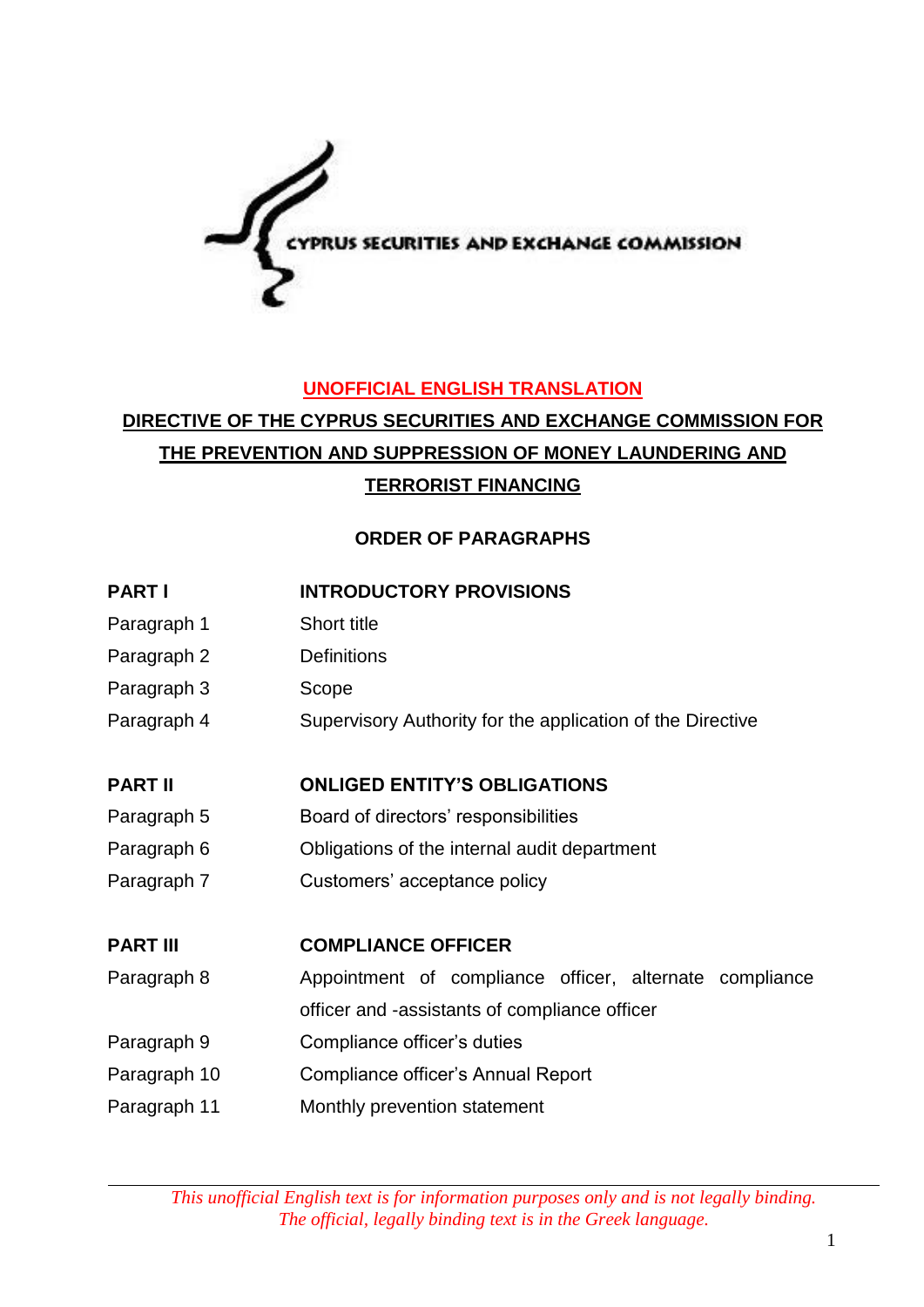| <b>PART IV</b> | <b>APPLICATION</b><br><b>APPROPRIATE</b><br><b>MEASURES</b><br><b>OF</b><br><b>AND</b> |  |  |
|----------------|----------------------------------------------------------------------------------------|--|--|
|                | <b>PROCEDURES ON A RISK BASED APPROACH</b>                                             |  |  |
| Paragraph 12   | Application of measures and procedures on a risk based                                 |  |  |
|                | approach                                                                               |  |  |
| Paragraph 13   | Identification, recording and evaluation of risks                                      |  |  |
| Paragraph 14   | Design and implementation of measures and procedures to                                |  |  |
|                | manage and mitigate the risks                                                          |  |  |
| Paragraph 15   | Monitoring and improving the measures and procedures                                   |  |  |
| Paragraph 16   | Dynamic risk management                                                                |  |  |
| Paragraph 17   | Relevant international organisations                                                   |  |  |
| <b>PART V</b>  | <b>IDENTIFICATION AND</b><br><b>CUSTOMER</b><br><b>DUE</b><br><b>DILIGENCE</b>         |  |  |
|                | <b>PROCEDURES</b>                                                                      |  |  |
| Paragraph 18   | Obligation for customer identification and due diligence                               |  |  |
|                | procedures                                                                             |  |  |
| Paragraph 19   | Transactions that favour anonymity                                                     |  |  |
| Paragraph 20   | Failure or refusal to submit information for the verification of                       |  |  |
|                | customers' identity                                                                    |  |  |
| Paragraph 21   | Construction of an economic profile                                                    |  |  |
| Paragraph 22   | Specific customer identification issues                                                |  |  |
| Paragraph 23   | identification<br>customer<br>Simplified<br>due<br>diligence<br>and                    |  |  |
|                | procedures                                                                             |  |  |
| Paragraph 24   | Enhanced<br>identification and<br>due<br>diligence<br>customer                         |  |  |
|                | procedures                                                                             |  |  |
| Paragraph 25   | Reliance on third parties for customer identification and due                          |  |  |
|                | diligence purposes                                                                     |  |  |
| Paragraph 26   | Ongoing monitoring of accounts and transactions                                        |  |  |
| <b>PART VI</b> | <b>RECOGNITION</b><br><b>AND</b><br><b>REPORTING</b><br><b>OF</b><br><b>SUSPICIOUS</b> |  |  |
|                | <b>TRANSACTIONS/ACTIVITIES TO MOKAS</b>                                                |  |  |
| Paragraph 27   | Reporting of suspicious transactions to MOKAS                                          |  |  |
| Paragraph 28   | Suspicious transactions                                                                |  |  |
| Paragraph 29   | Compliance officer's report to MOKAS                                                   |  |  |
|                |                                                                                        |  |  |

*This unofficial English text is for information purposes only and is not legally binding. The official, legally binding text is in the Greek language.*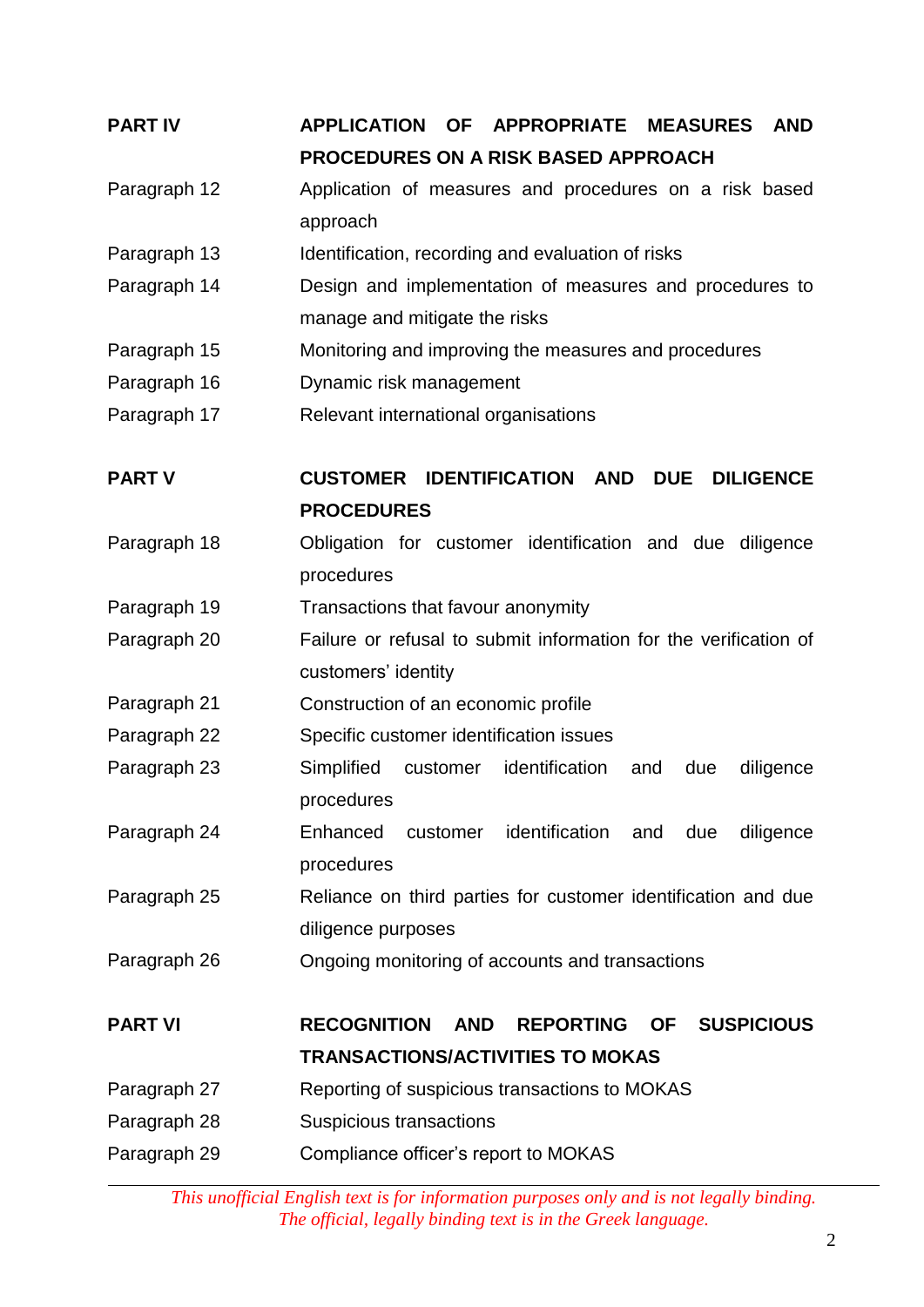| Paragraph 30     | Submission of information to MOKAS                                                     |  |
|------------------|----------------------------------------------------------------------------------------|--|
| <b>PART VII</b>  | <b>RECORD KEEPING</b>                                                                  |  |
| Paragraph 31     | Record keeping and time period of keeping documents/data                               |  |
| Paragraph 32     | Format of records                                                                      |  |
| Paragraph 33     | Certification and language of documents                                                |  |
| <b>PART VIII</b> | <b>OBLIGATIONS, EDUCATION</b><br><b>AND</b><br><b>EMPLOYEES'</b>                       |  |
|                  | <b>TRAINING</b>                                                                        |  |
| Paragraph 34     | Employees' obligations                                                                 |  |
| Paragraph 35     | Employees' education and training program                                              |  |
| <b>PARTIX</b>    | DETECTION OF ACTIONS THAT ARE IN BREACH OF THE                                         |  |
|                  | UNITED NATIONS SECURITY COUNCIL RESOLUTIONS                                            |  |
|                  | OR DECISIONS ('SANCTIONS') OR/AND THE EUROPEAN                                         |  |
|                  | <b>UNION</b><br><b>COUNCIL</b><br><b>DECISIONS</b><br><b>AND</b><br><b>REGULATIONS</b> |  |
|                  | ('RESTRICTIVE MEASURES')                                                               |  |
| Paragraph 36     | Detection of actions that are in breach of Sanctions and                               |  |
|                  | <b>Restrictive Measures</b>                                                            |  |
| <b>DADTV</b>     | FILLLI BRAVIAIALIA                                                                     |  |

| <b>PART X</b> | <b>FINAL PROVISIONS</b>    |
|---------------|----------------------------|
| Paragraph 37  | <b>Repealed Directives</b> |

Paragraph 38 Entry into force

## **APPENDICES**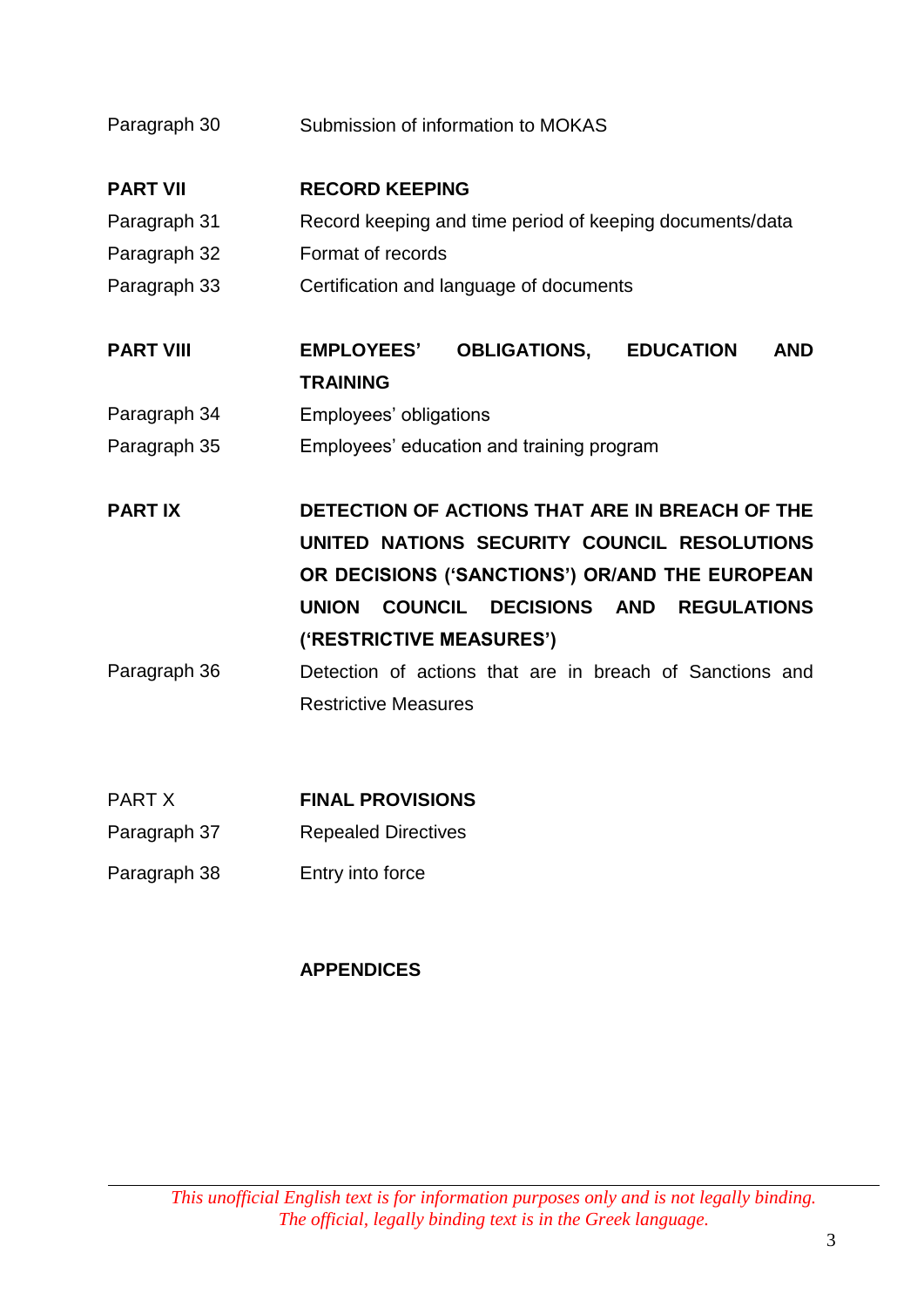## **Directive for the Prevention and Suppression of Money Laundering and Terrorist Financing**

Ν. 188(Ι)/2007 Ν. 58(Ι)/2010 Ν. 80(Ι)/2012 Ν. 192(Ι)/2012 Ν. 101(Ι)/2013 Ν. 184(Ι)/2014 Ν. 18(Ι)/2016 Ν. 13(Ι)/2018 Ν. 158(Ι)/2018 The Cyprus Securities and Exchange Commission, in accordance with the powers vested in it by virtue of section 59 of the Prevention and Suppression of Money Laundering Activities Law and section 3 of the Implementation of the provisions of the United Nations Security Council Resolutions or Decisions (Sanctions) and the European Union Council Decisions and Regulations (Restrictive Measures) Law of 2016 and for the purposes of harmonization with the actions of European Community titled:

N. 58(Ι)/2016

Official Journal of the EE: L 141/73 of the 5<sup>th</sup> June 2015

'Directive (EU) 2015/849 of the European Parliament and of the Council of 20 May 2015 on the prevention of the use of the financial system for the purposes of money laundering or terrorist financing, amending Regulation (EU) No 648/2012 of the European Parliament and of the Council, and repealing Directive 2005/60/EC of the European Parliament and of the Council and Commission Directive 2006/70/EC'

issues the following Directive: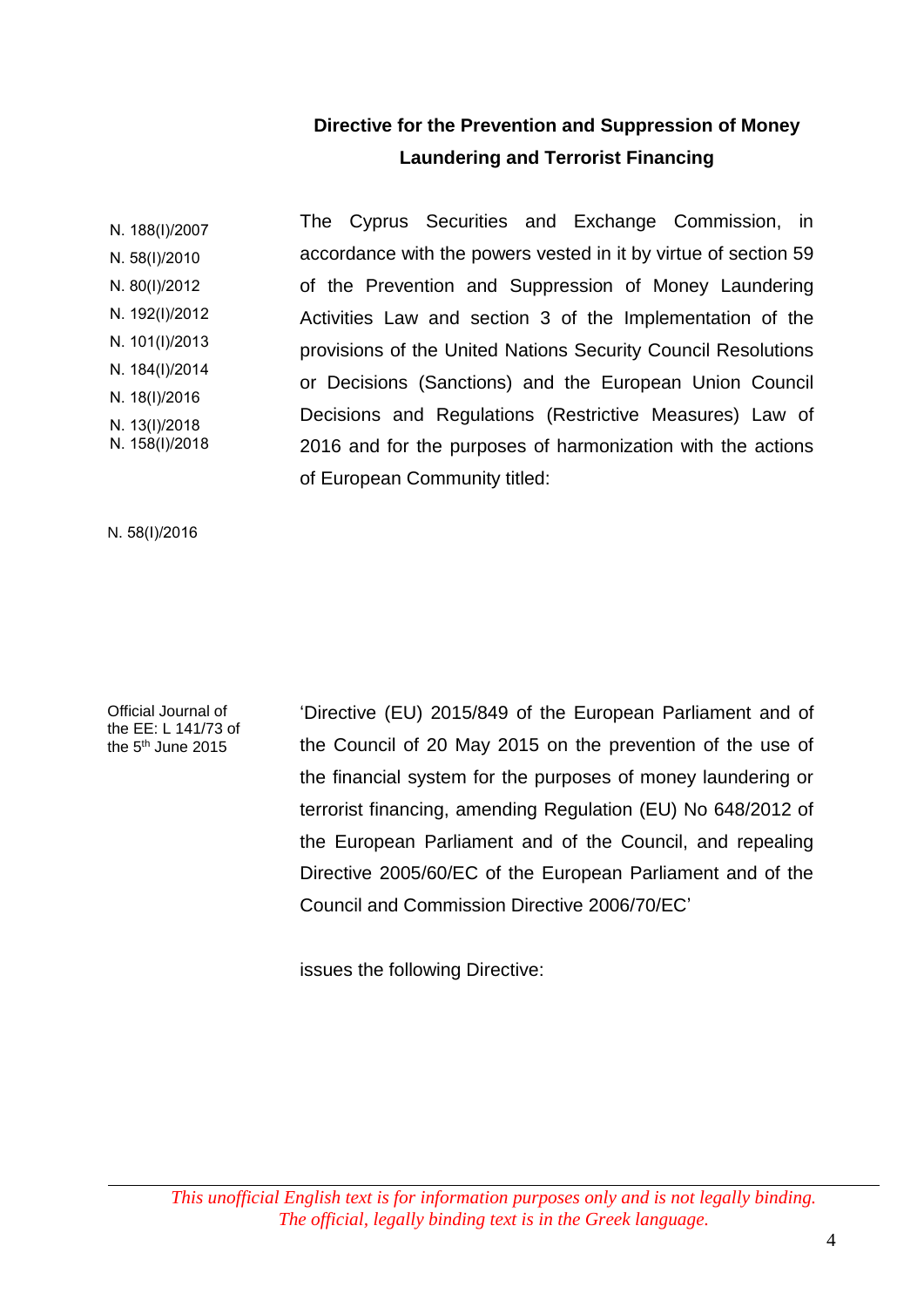#### **PART Ι**

### **INTRODUCTORY PROVISIONS**

- Short title 1. This Directive will be cited as the Directive for the Prevention and Suppression of Money Laundering and Terrorist Financing.
- Definitions 2. For the purposes of this Directive, unless the context shall prescribe otherwise:

"ABFS" shall mean the Advisory Body on Financial Sanctions established pursuant to a decision of the Council of Ministers, dated 25 May 2012, which is chaired by the Ministry of Finance and which deals with the examination of requests for the release of funds maintained in accounts of credit institutions, frozen pursuant to Sanctions and Restrictive measures, and which makes recommendations for their approval or rejection pursuant to a final decision to be taken by the Minister of Finance;

"alternate compliance officer" means the person referred to in paragraph 8;

"board of directors" means the board of directors of the Obliged Entity;

"Commission" means the Cyprus Securities and Exchange Commission established and operating pursuant to the Cyprus Securities and Exchange Commission (Establishment and Responsibilities) Law;

"company" means a company of limited liability by shares, established under Company Law or a company established in another member state under the law applicable in its place of establishment or a company established under the

64(Ι)/2001 157(I)/2002 71(I)/2004 187(I)/2004 44(Ι)/2007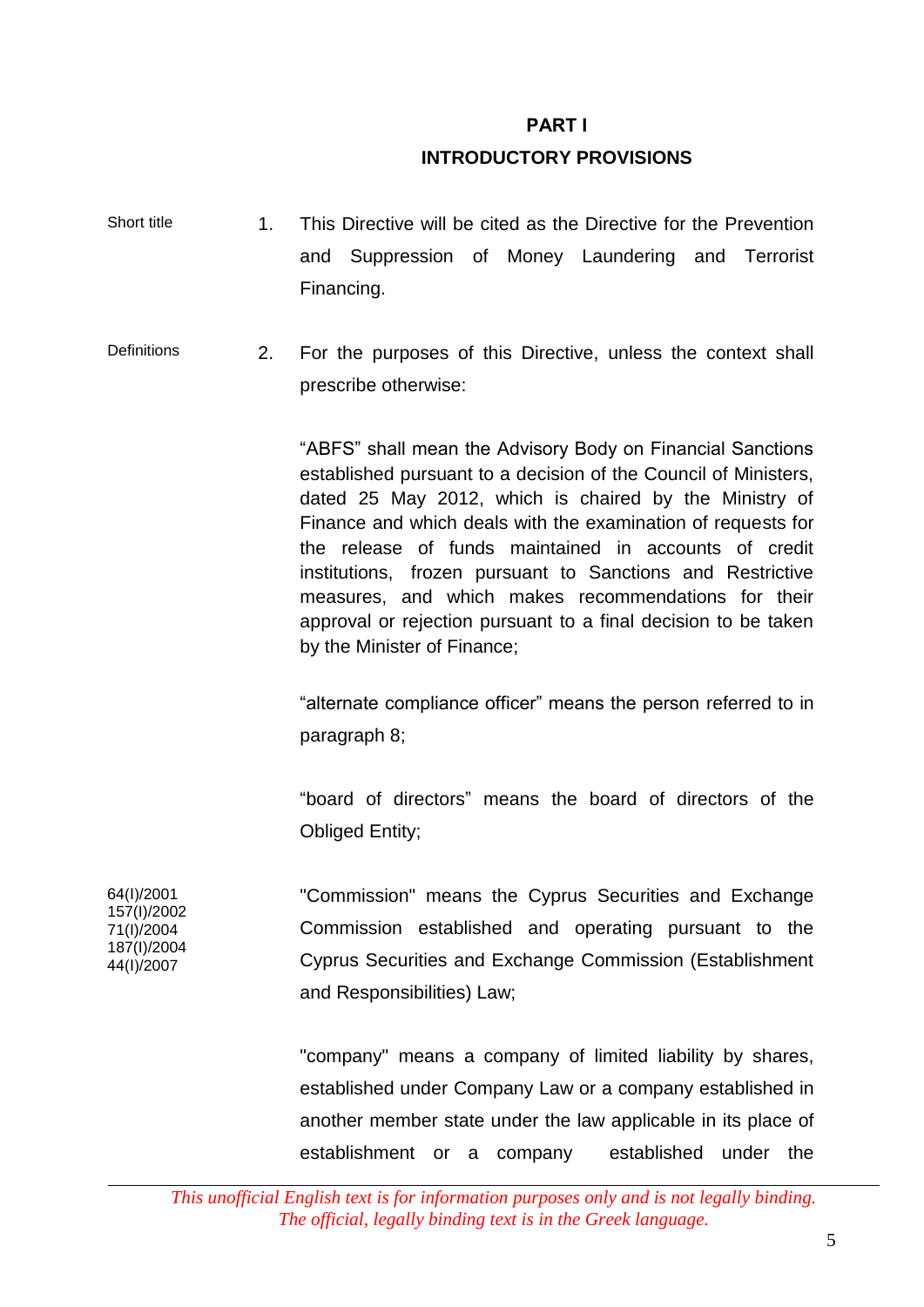Cooperative Societies Law;

"compliance officer" means the person referred to paragraph 9;

"EU Directive" means an act of the European Union entitled 'Directive (EU) 2015/849 of the European Parliament and of the Council of 20 May 2015 on the prevention of the use of the financial system for the purposes of money laundering or terrorist financing, amending Regulation (EU) No 648/2012 of the European Parliament and of the Council, and repealing Directive 2005/60/EC of the European Parliament and of the Council and Commission Directive 2006/70/EC'" ;

'Joint Guidelines' means the guidelines on the risk factors issued by the European Securities and Markets Authority, the European Insurance and Occupational Pensions Authority and the European Banking Authority under Articles 17 and 18(4) of Directive (EU) 2015/849 on simplified and enhanced customer due diligence and the factors credit and financial institutions should consider when assessing the money laundering and terrorist financing risk associated with individual business relationships and occasional transactions, as amended;

"MOKAS" means the Unit for Combating Money Laundering established according to section 54 of the Prevention and Suppression of Money Laundering Activities Law;

"Law" means the Prevention and Suppression of Money Laundering Activities Law;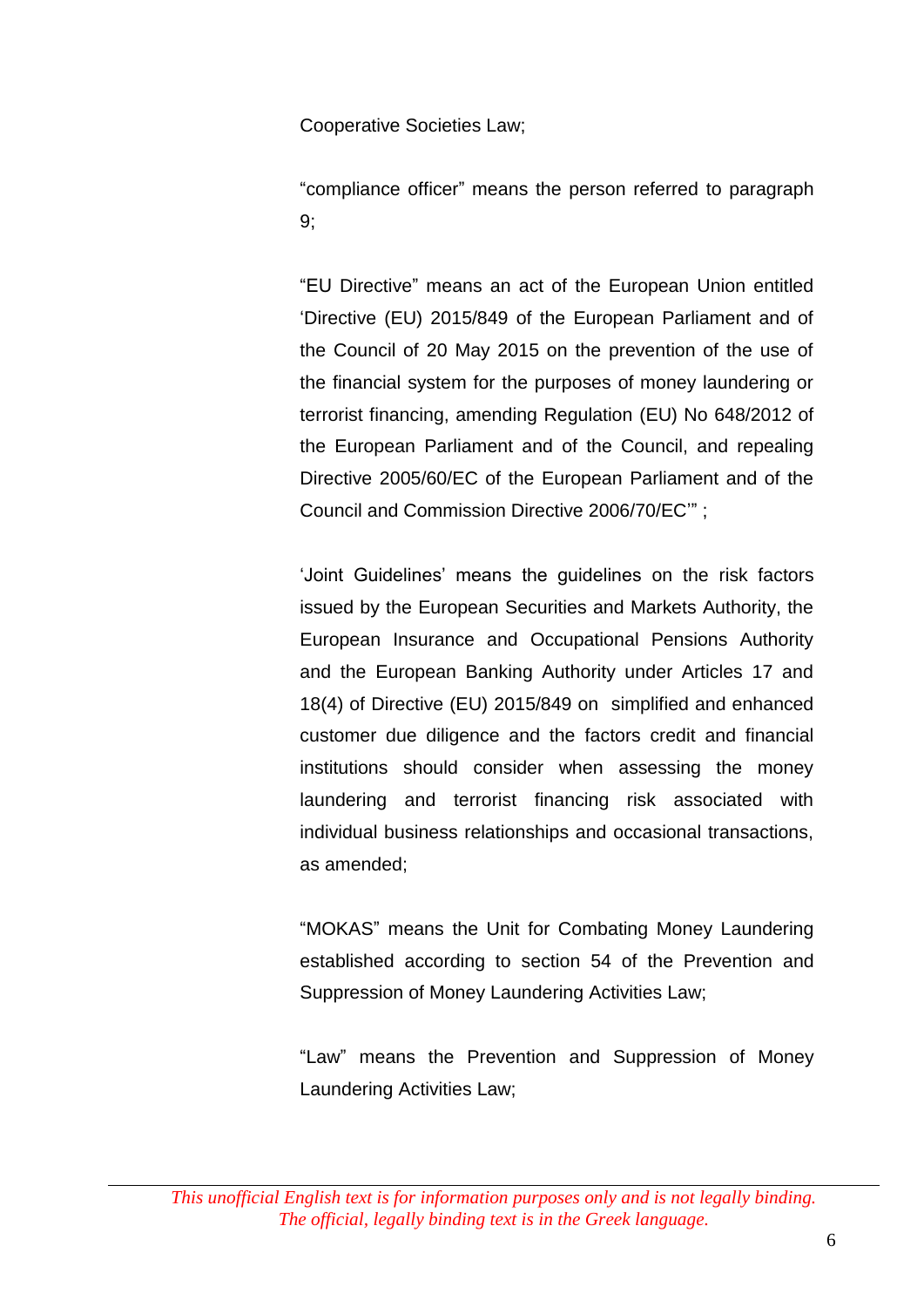"regulated market" has the meaning attributed to this term by section 2 of the Investment Services and Activities and Regulated Markets Law;

"Obliged Entity" means the persons referred to in section 59(1)(b) of the Law;

"money laundering and terrorist financing" means the money laundering offences and terrorist financing offences defined in section 2 of the Law;

"Sanctions Law" means the Implementation of the provisions of the United Nations Security Council Resolutions or Decisions (Sanctions) and the European Union Council Decisions and Regulations (Restrictive Measures) Law 58(I) of 2016.

"UIS" shall mean the Unit for the Implementation of Sanctions in the Financial Sector established pursuant to a decision of the Council of Ministers, dated 25 February 2016, which is chaired by the Ministry of Finance and which deals with the examination of requests that fall within the financial sector, affected by Sanctions and/or Restrictive measures, and which makes recommendations for their approval or rejection pursuant to a final decision to be taken collectively or by majority by the Ministers of Finance, Foreign Affairs and Energy, Trade, Industry and Tourism, or their representatives;

Without prejudice of the abovementioned provisions, terms used in this Directive that are not interpreted differently shall have the meaning given to them by the Law.

Where in the present Directive reference is made to the Law, this includes the Regulatory Administrative Decisions issued thereof.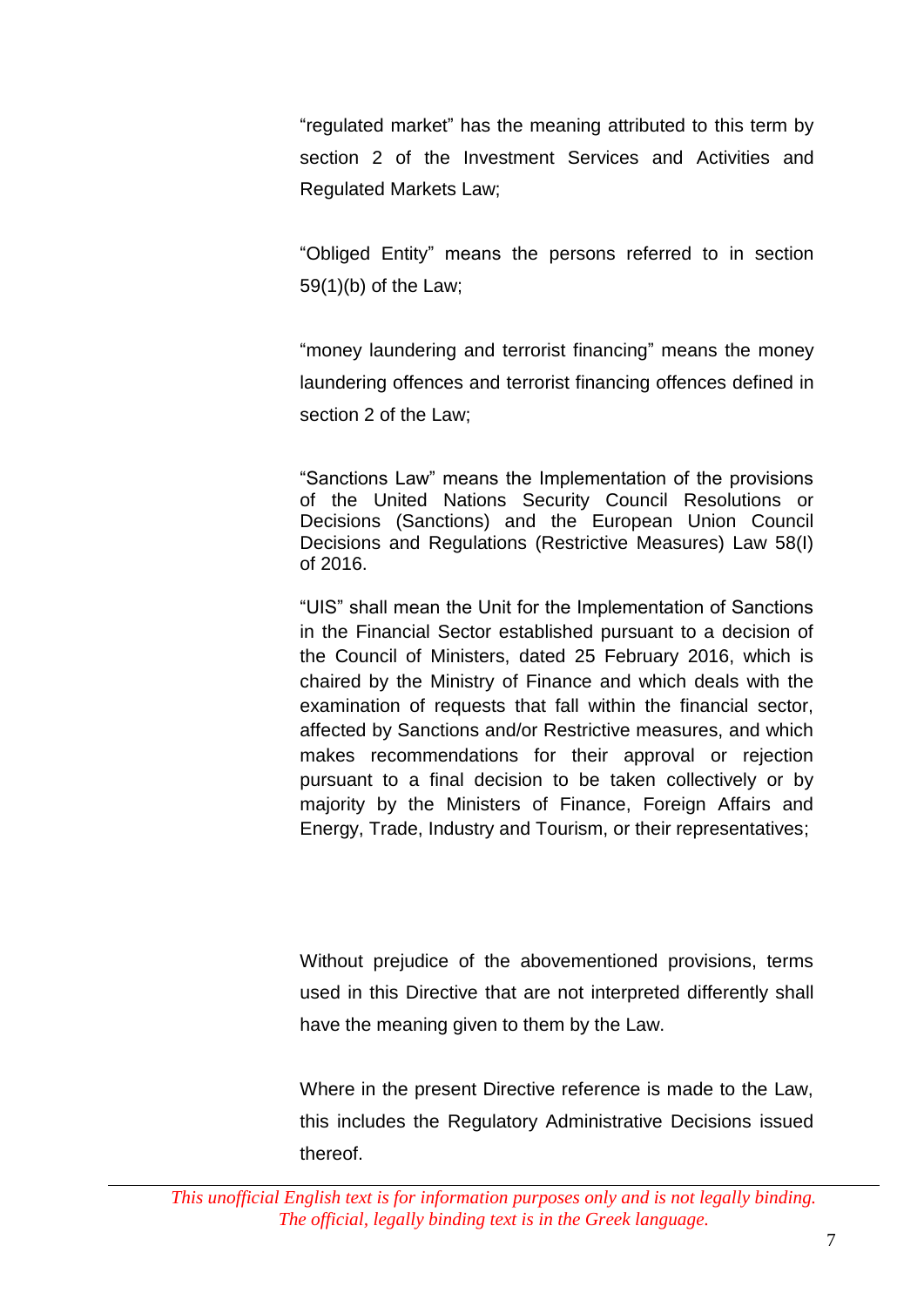Scope 3. This Directive applies to all Obliged Entities.

**Supervisory** Authority for the application of the **Directive** 4. The Supervisory Authority for the purpose of application of the present Directive is the Commission, in accordance with section 59 of the Law and section 3 of the Implementation of the provisions of the United Nations Security Council Resolutions or Decisions (Sanctions) and the European Union Council Decisions and Regulations (Restrictive Measures) Law of 2016.

## **PART II OBLIGED ENTITY'S OBLIGATIONS**

Board of directors' responsibilities 5. The Obliged Entity's board of directors:

> (a) Determines, records and approves the general policy principles of the Obliged Entity in relation to the prevention of money laundering and terrorist financing and communicates them to the compliance officer.

> (b) Appoints a compliance officer and, where is necessary, alternate compliance officer, assistant compliance officers and determines their duties and responsibilities, which are recorded in the risk management and procedures manual of paragraph  $9(1)(c)$ .

> (c) Approves the risk management and procedures manual of paragraph 9(1)(c), which is communicated to all employees of the Obliged Entity, that manage, monitor or control in any way the customers' transactions and have the responsibility for the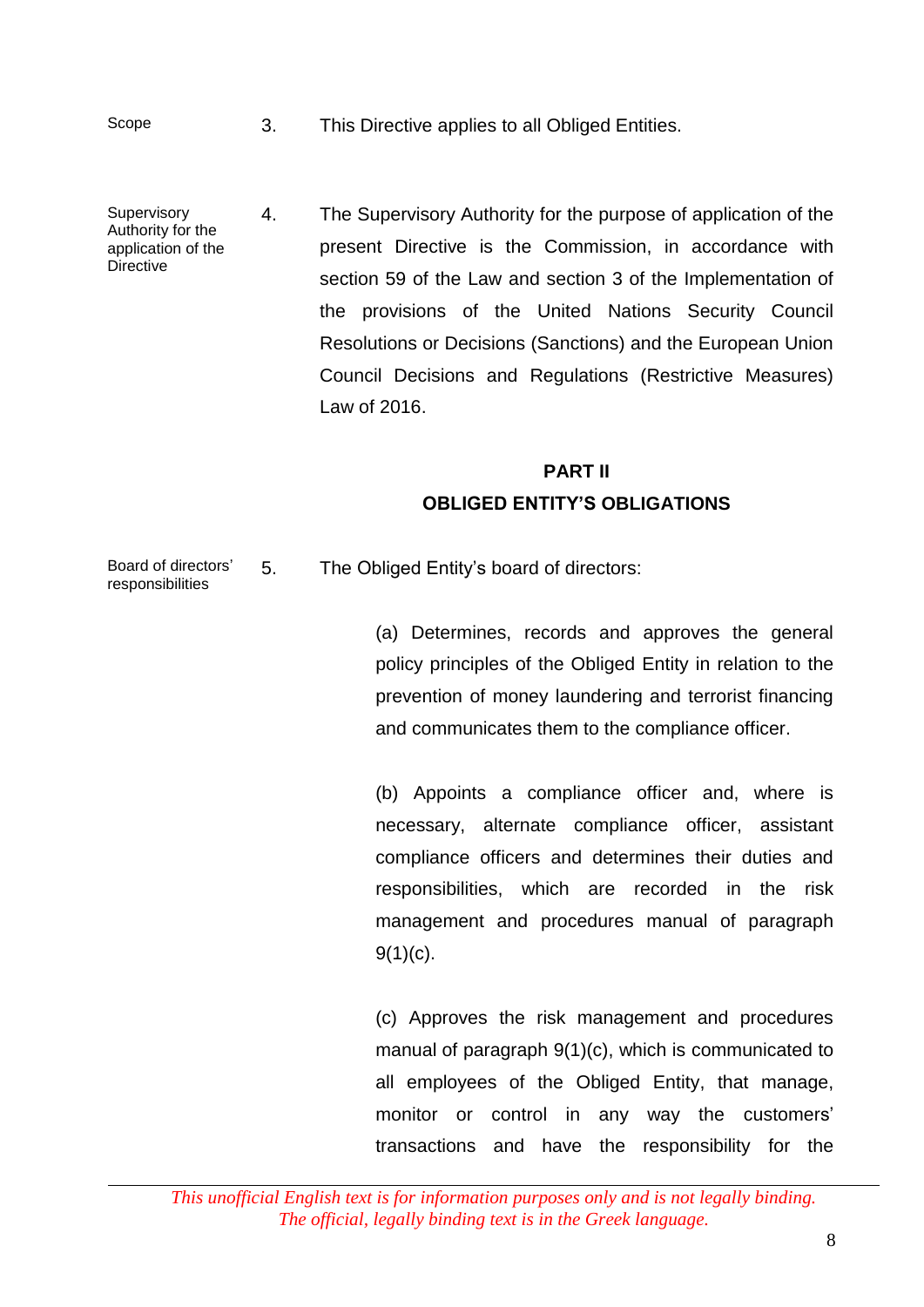application of the practices, measures, procedures and controls that have been determined.

(d) Ensures that all requirements of the Law, especially article's 58, and of the present Directive are applied, and assures that appropriate, effective and sufficient systems and controls are introduced for achieving the abovementioned requirement.

(e) Assures that the compliance officer, the alternate compliance officer and his assistants and any other person who has been assigned with the duty of implementing the procedures for the prevention of money laundering and terrorist financing, have complete and timely access to all data and information concerning customers' identity, transactions' documents and other relevant files and information maintained by the Obliged Entity so as to be fully facilitated in the effective execution of their duties.

(f) Ensures that all employees are aware of the person who has been assigned the duties of the compliance officer, alternate compliance officer, as well as, the compliance officer's assistants, to whom they report, according to paragraph 9(1)(e) any information concerning transactions and activities for which they have knowledge or suspicion that might be related to money laundering and terrorist financing.

(g) Establishes a clear and quick reporting chain based on which information regarding suspicious transactions is passed without delay to the compliance officer, either directly or through his assistants and notifies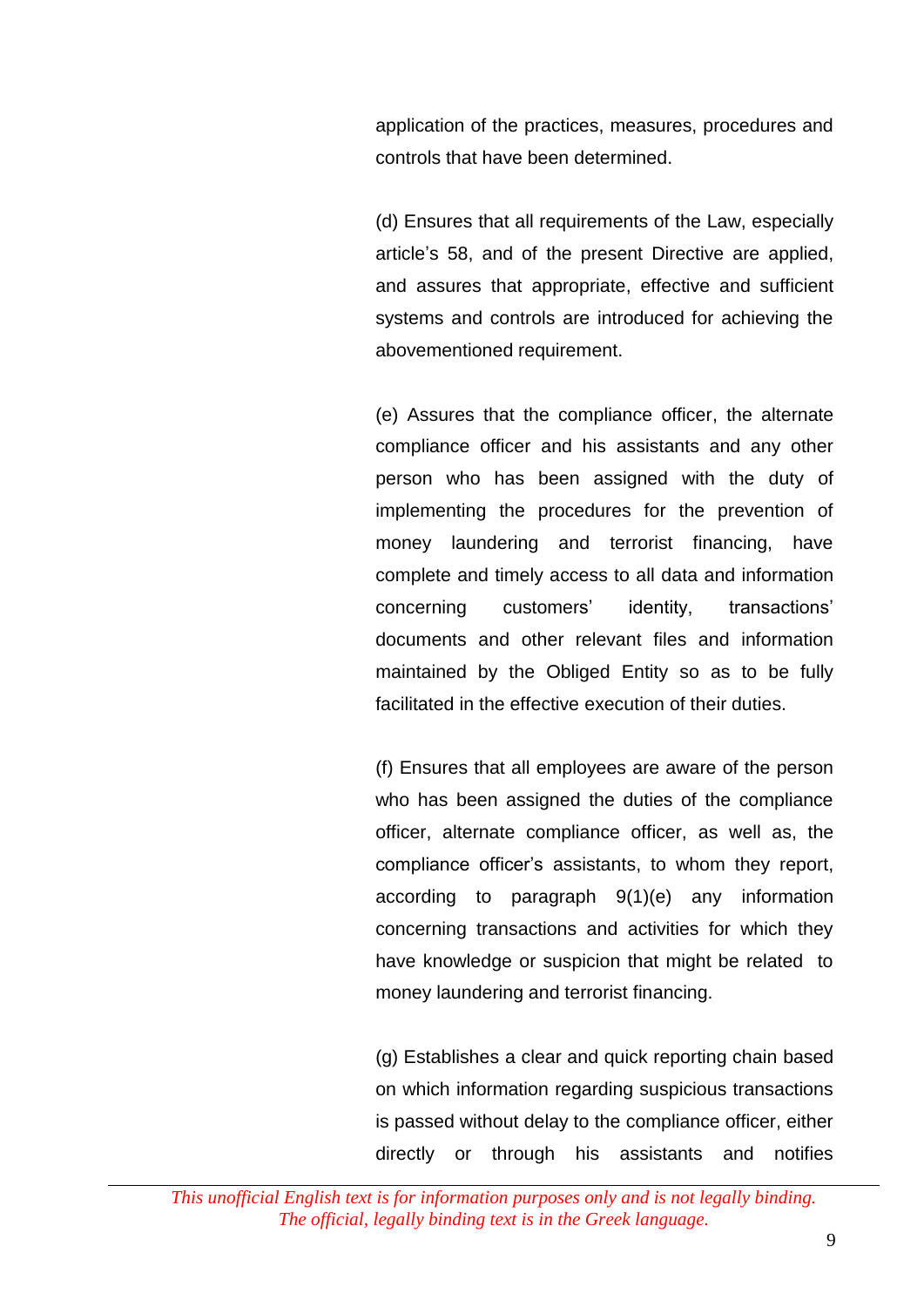accordingly the compliance officer for its explicit prescription in the risk management and procedures manual of paragraph 9(1)(c).

(h) Ensures that the compliance officer and the alternate compliance officer has sufficient resources, including competent staff and technological equipment, for the effective discharge of his duties.

(i) Assesses and approves the Annual Report of paragraph 10 and takes all action as deemed appropriate under the circumstances to remedy any weaknesses and/or deficiencies identified in the Annual Report.

Without prejudice to the provisions of section 58D of the Law, the designated member of the board of directors, that is referred to in the said section, may either be an executive or a non executive member. The Obliged Entity's board of directors determines the policies and procedures to ensure the application of the provisions of section 58D of the Law, that are stated in the risk management and procedures manual referred to in paragraph 9(1)(c). The said person may perform additional duties, where appropriate, taking into account the nature and the size of the activities of the Obliged Entity.

Obligations of the internal audit department 6. The internal audit department of the Obliged Entity reviews and evaluates, at least on an annual basis, the appropriateness, effectiveness and adequacy of the policy, practices, measures, procedures and control mechanisms applied for the prevention of money laundering and terrorist

*This unofficial English text is for information purposes only and is not legally binding. The official, legally binding text is in the Greek language.*

Designation of Board of Directors Member (Article 58D of the Law) 5 A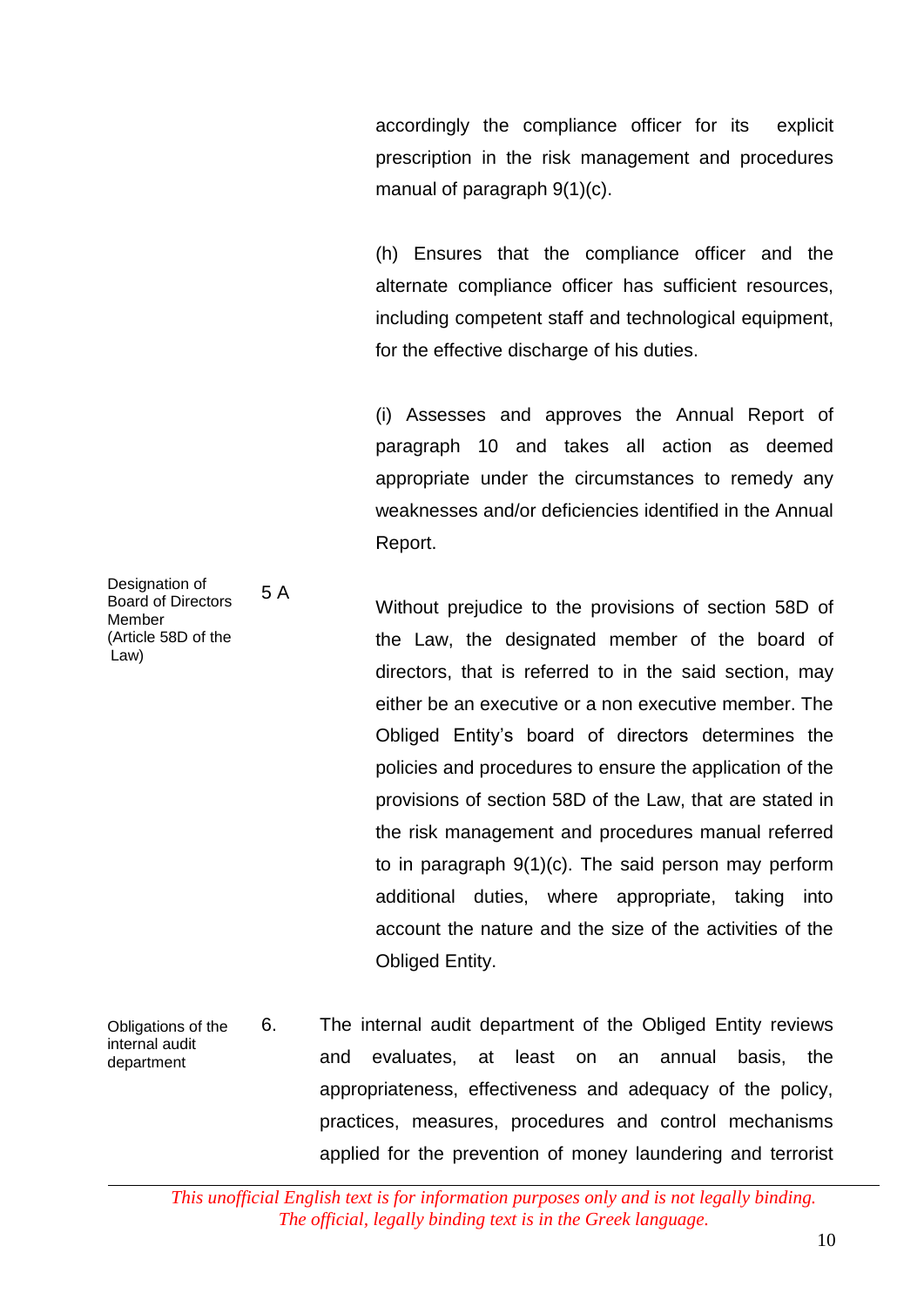financing. The findings and observations of the internal auditor are submitted, in a written report form, to the board of directors which decides the necessary measures that need to be taken to ensure the rectification of any weaknesses and/or deficiencies which have been detected. The minutes of the abovementioned decision of the board of directors and the internal auditor's report are submitted to the Commission.

Κ.Δ.Π. 426/2007 2.11.2007

Customers' acceptance policy 7. (1) According to paragraph 9(1)(b), a clear customers' acceptance policy is developed and established, which is completely in line with the provisions of the Law and the present Directive. The customers' acceptance policy is prepared after detailed assessment of the risks faced by the Obliged Entity from its customers and/or their transactions and/or their countries of origin or operations, as these are stated in Part IV

> (2) The customers' acceptance policy set in an explicit manner, at least the following:

> > (a) the criteria for accepting new customers;

(b) categories of customers who are not acceptable for establishing a business relationship or an execution of an occasional transaction;

(c) criteria for categorisation of customers on a risk basis in at least three categories:

- i. low risk,
- ii. normal risk,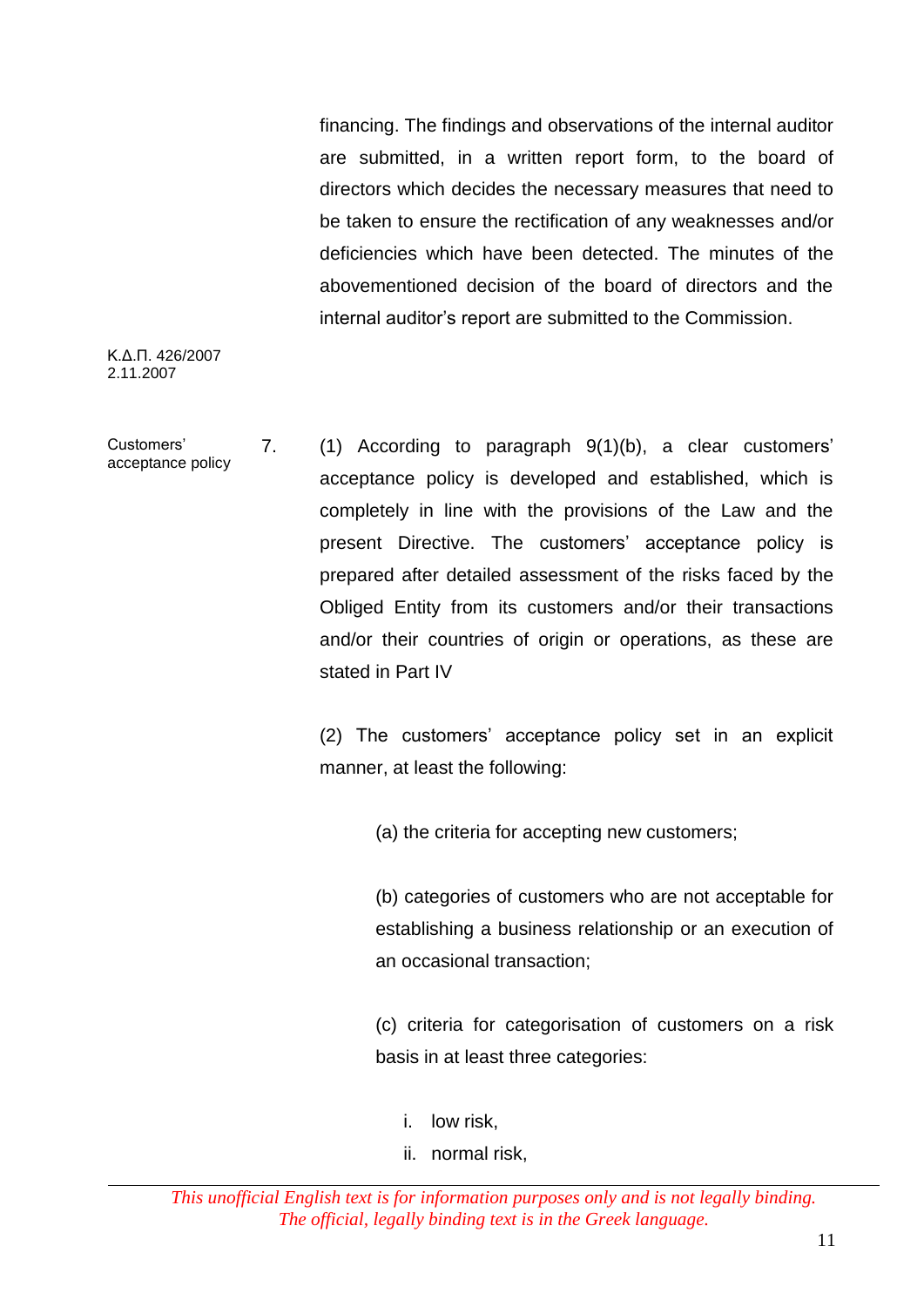iii. high risk.

(3) The customers' categories of subparagraph  $2(b)$  and  $(c)$ , take into consideration factors such as the customer's background, type and nature of its business activities, its country of origin, the services and the financial instruments applied for, the anticipated level and nature of business transactions as well as the expected source and origin of funds.

## **PART ΙΙΙ COMPLIANCE OFFICER**

Appointment of compliance officer, alternate compliance officer and assistants of compliance officer (section 69 of the Law)

8. (1) According to paragraph 5(b) a compliance officer is appointed, who belongs to the senior management of the Obliged Entity so as to command the necessary authority.

> (2) The Obliged Entity should appoint an alternate compliance officer, in case the compliance officer is absent, who should replace him temporarily, perform his duties as defined in the present Directive and the Law and fulfil the conditions of appointing a compliance officer. The Obliged Entity may outsource, as well, the function of the alternate compliance officer only if a natural person is appointed. The Obliged Entity records in the risk management and procedures manual referred to in paragraph 9(1)(c) the procedures it intends to apply for the said appointment.

> (3) According to paragraph 5(b), where it is deemed necessary due to the volume and/or the geographic spread of the services/activities, assistants of the compliance officer are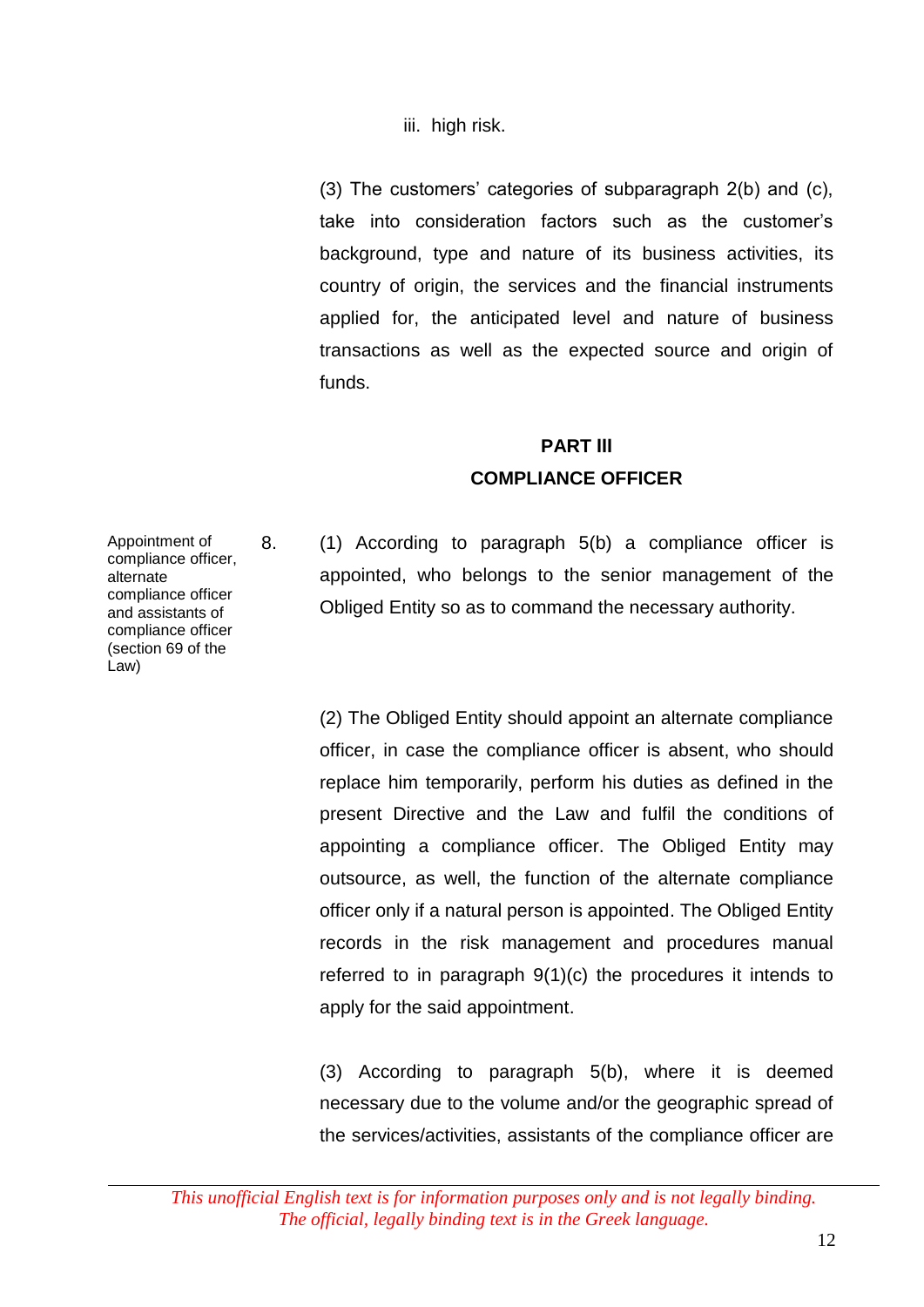appointed, by geographical district or otherwise for the purpose of assisting the compliance officer and passing internal suspicion reports to him.

(4) The Obliged Entity communicates immediately to the Commission, the names, the positions, as well as, the contact details of the persons it appoints as compliance officer, alternate compliance officer and assistants of the compliance officer.

**Compliance** officer's duties 9. (1) As a minimum, the compliance officer's duties include the following:

> (a) Designs, based on the general policy principles of paragraph 5(a), the internal practice, measures, procedures and controls relevant to the prevention of money laundering and terrorist financing, and describes and explicitly allocates the appropriateness and the limits of responsibility of each department that is involved in the abovementioned.

> It is provided that, the above include measures and procedures for the prevention of the abuse of new technologies and systems providing financial services, for the purpose of money laundering and terrorist financing (e.g. services and transactions via the internet or the telephone), as well as measures so that the risk of money laundering and terrorist financing is appropriately considered and managed in the course of daily activities of the Obliged Entity with regard to the development of new products and possible changes in the Obliged Entity's economic profile (e.g. penetration into new markets).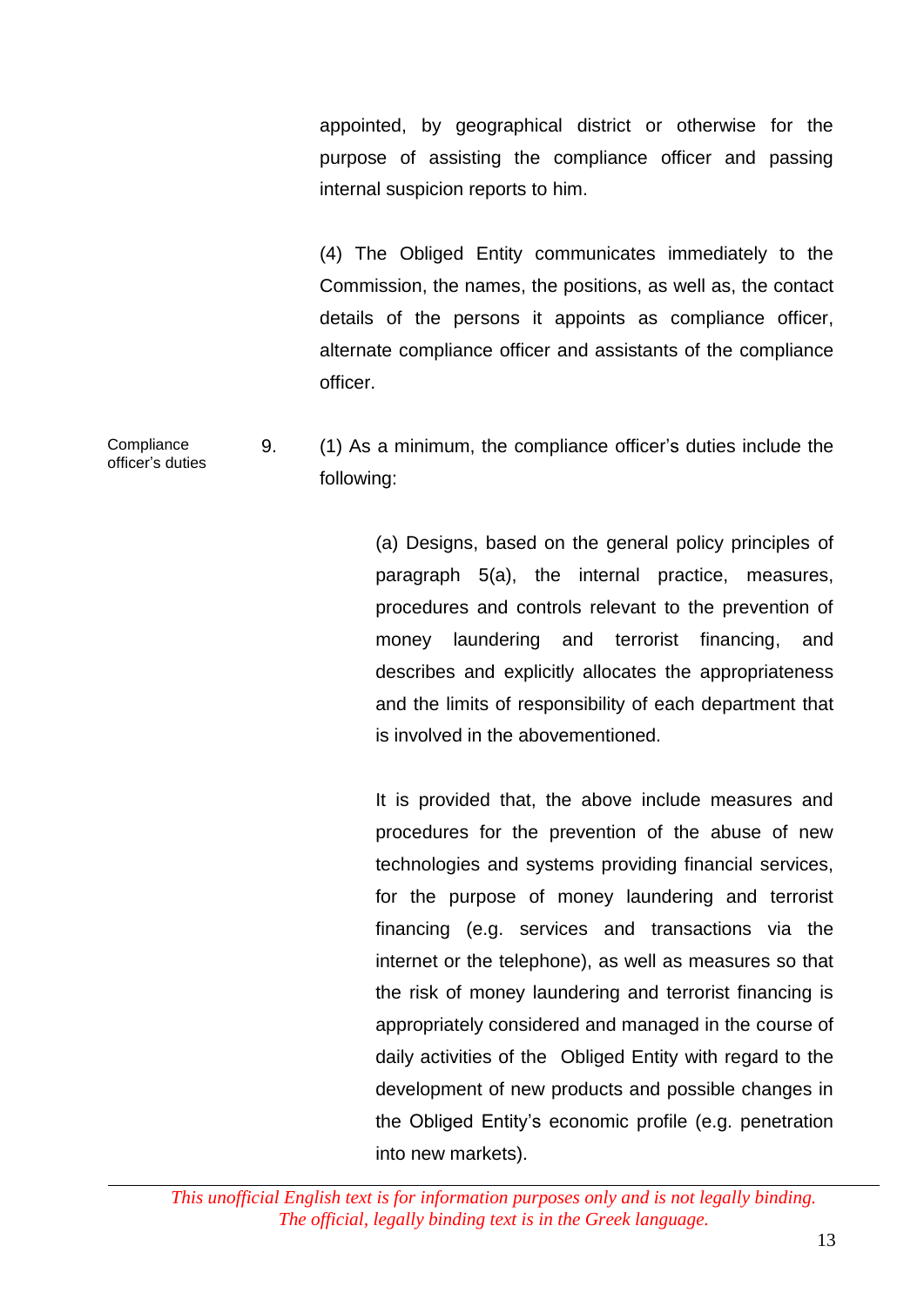(b) Develops and establishes the customers' acceptance policy, according to paragraph 7 and submits it to the board of directors of the Obliged Entity for consideration and approval.

(c) Prepares a risk management and procedures manual regarding money laundering and terrorist financing. The said manual includes, inter alia, the details referred to in paragraphs 5(a), 5(g), 7, 9(1) and Parts IV, V, VI and VII.

(d) Monitors and assesses the correct and effective implementation of the policy, according to paragraph 5(a), the practices, measures, procedures and controls of point (a) and in general the implementation of the risk management and procedures manual of point (c). In this regard, applies appropriate monitoring mechanisms (e.g. on-site visits to different departments of the Obliged Entity) which will provide him all the necessary information for assessing the level of compliance of the departments and employees of the Obliged Entity with the procedures and controls which are in force. In the event that he identifies shortcomings and/or weaknesses in the application of the required practices, measures, procedures and controls, gives appropriate guidance for corrective measures and where deems necessary informs the board of directors.

(e) Receives information from the Obliged Entity's employees, which is considered to be knowledge or suspicion of money laundering or terrorist financing activities or might be related with such activities. The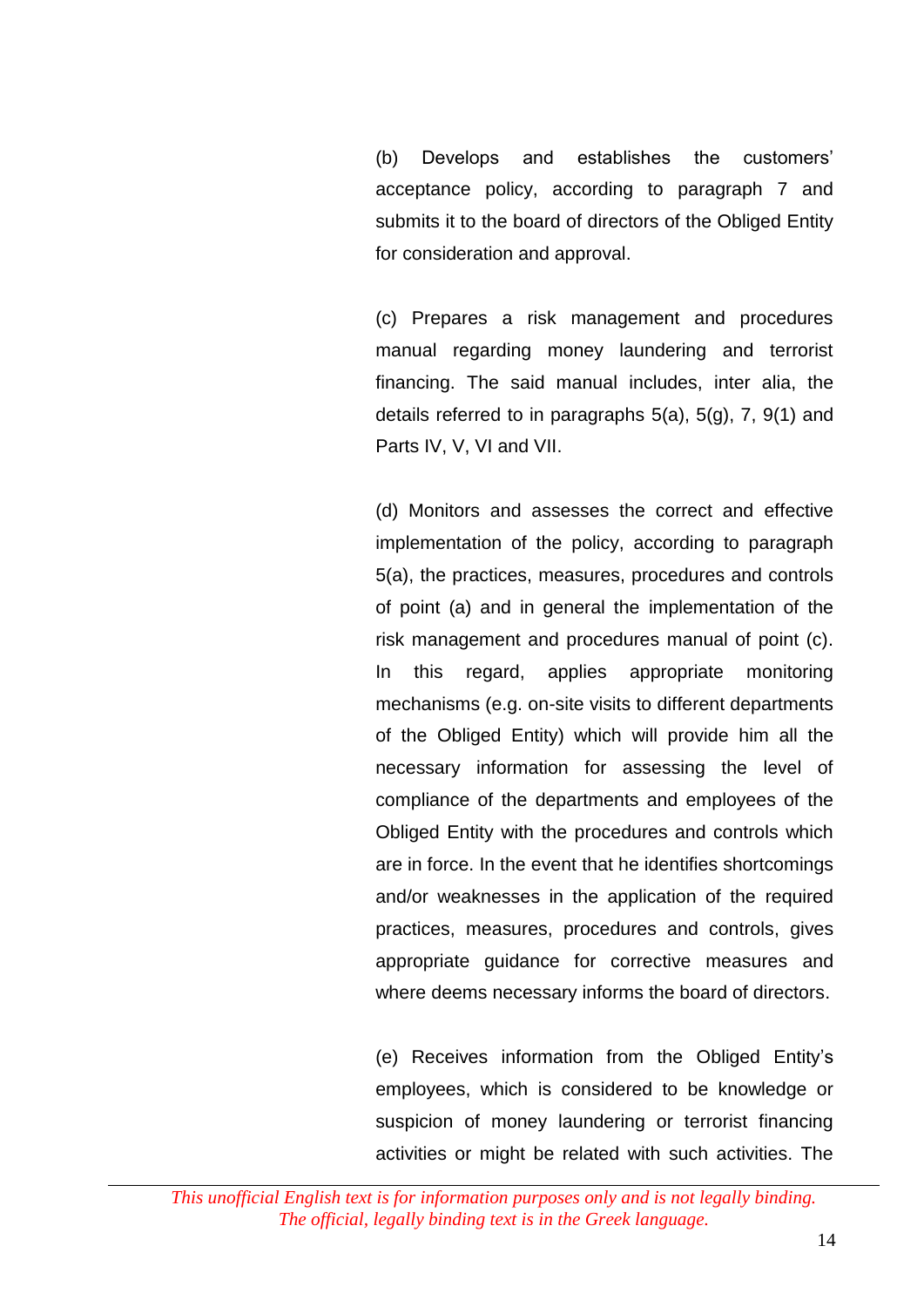information is received in a written report form (hereinafter to be referred to as "Internal Suspicion Report"), a specimen of such report is attached in the First Appendix.

(f) Evaluates and examines the information received as per point (e), by reference to other relevant information and discusses the circumstances of the case with the informer and, where appropriate, with the informer's superiors. The evaluation of the information of point (e) is been done on a report (hereinafter to be referred to as "Internal Evaluation Report"), a specimen of which is attached in the Second Appendix.

(g) If following the evaluation described in point (f), the compliance officer decides to notify MOKAS, then he completes a report and submit it to MOKAS the soonest possible through the electronic page goAML (https://reports.mokas.law.gov.cy/live)(hereinafter to be referred to as "Compliance Officer's Report to the Unit for Combating Money Laundering"). The Obliged Entity should implement a system that will allow it to produce the said report in a printed form at any time.

It is provided that, aafter the submission of the compliance officer's report to MOKAS, the accounts involved and any other connected accounts, are closely monitored by the compliance officer and following any directions from MOKAS, thoroughly investigates and examines all the transactions of the accounts.

(h) If following the evaluation described in point (f) the compliance officer decides not to notify MOKAS, then he fully explains the reasons for such a decision on the

First Appendix

Second Appendix

Third Appendix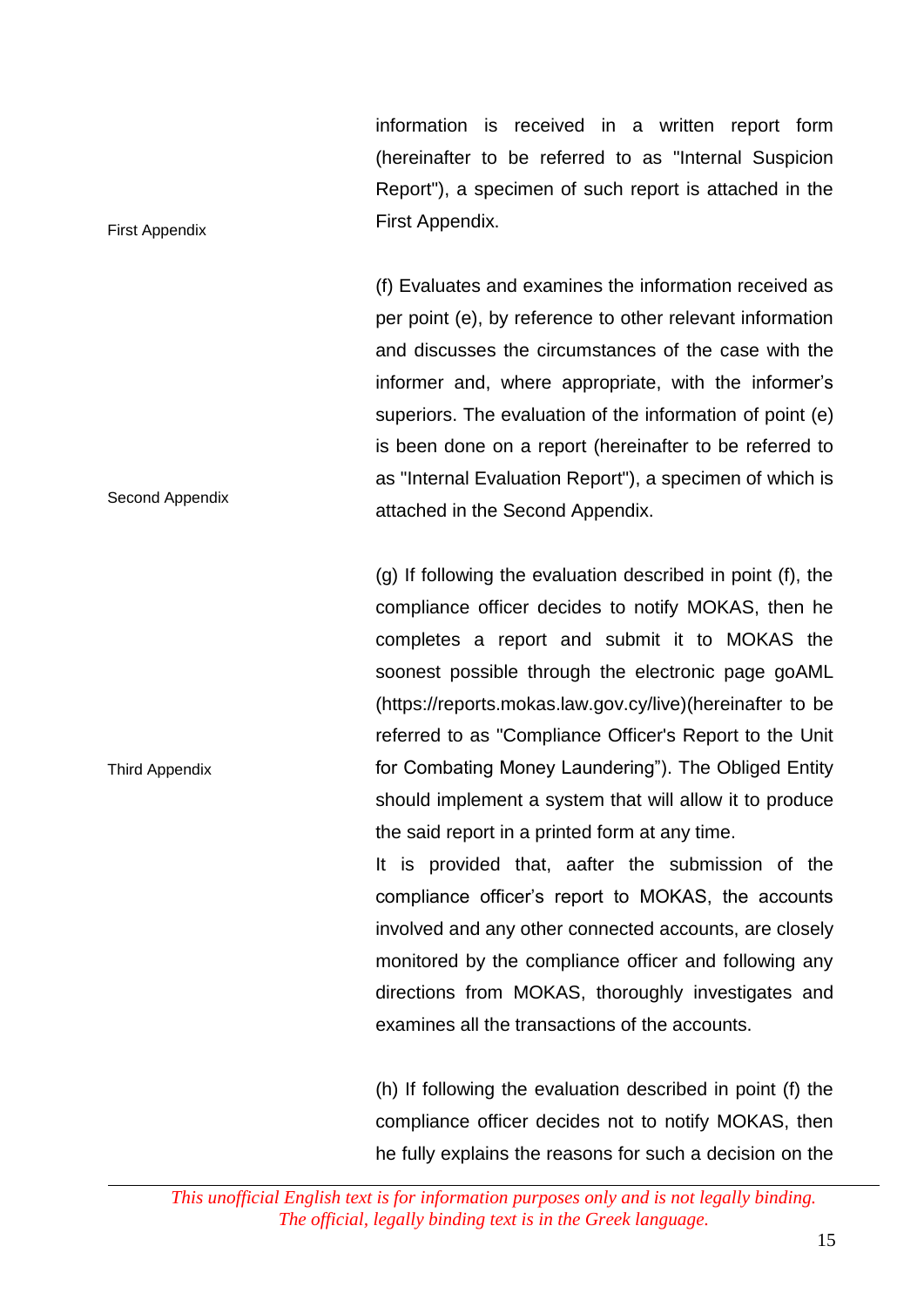"Internal Evaluation Report" which is attached in the Second Appendix.

(i) Acts as the first point of contact with MOKAS, upon commencement and during an investigation as a result of filing a report to MOKAS according to point (g).

(ι) Ensures the preparation and maintenance of the lists of customers categorised following a risk based approach, according to paragraph 7(2), which contains, inter alia, the names of customers, their account number and the date of the commencement of the business relationship. Moreover, ensures the updating of the said lists with all new or existing customers, in the light of additional information obtained.

(j) Detects, records, and evaluates, at least on an annual basis, all risks arising from existing and new customers, new financial instruments and services and updates and amends the systems and procedures applied by the Obliged Entity for the effective management of the aforesaid risks.

(k) Verifies that the third party with whom the Obliged Entity intends to rely on for the application of the customer identification and due diligence measures as laid down in sub-paragraphs (a), (b) aid (c) of paragraph (1) of section 61 of the Law, is Obliged Entity, as defined in section 2A of the Law, and gives his/her written approval for the said reliance, which should be kept in the personal file of the third party. l

(l) Ensures that the branches and subsidiaries of the Obliged Entity that operate in countries outside the

*This unofficial English text is for information purposes only and is not legally binding. The official, legally binding text is in the Greek language.*

Fourth Appendix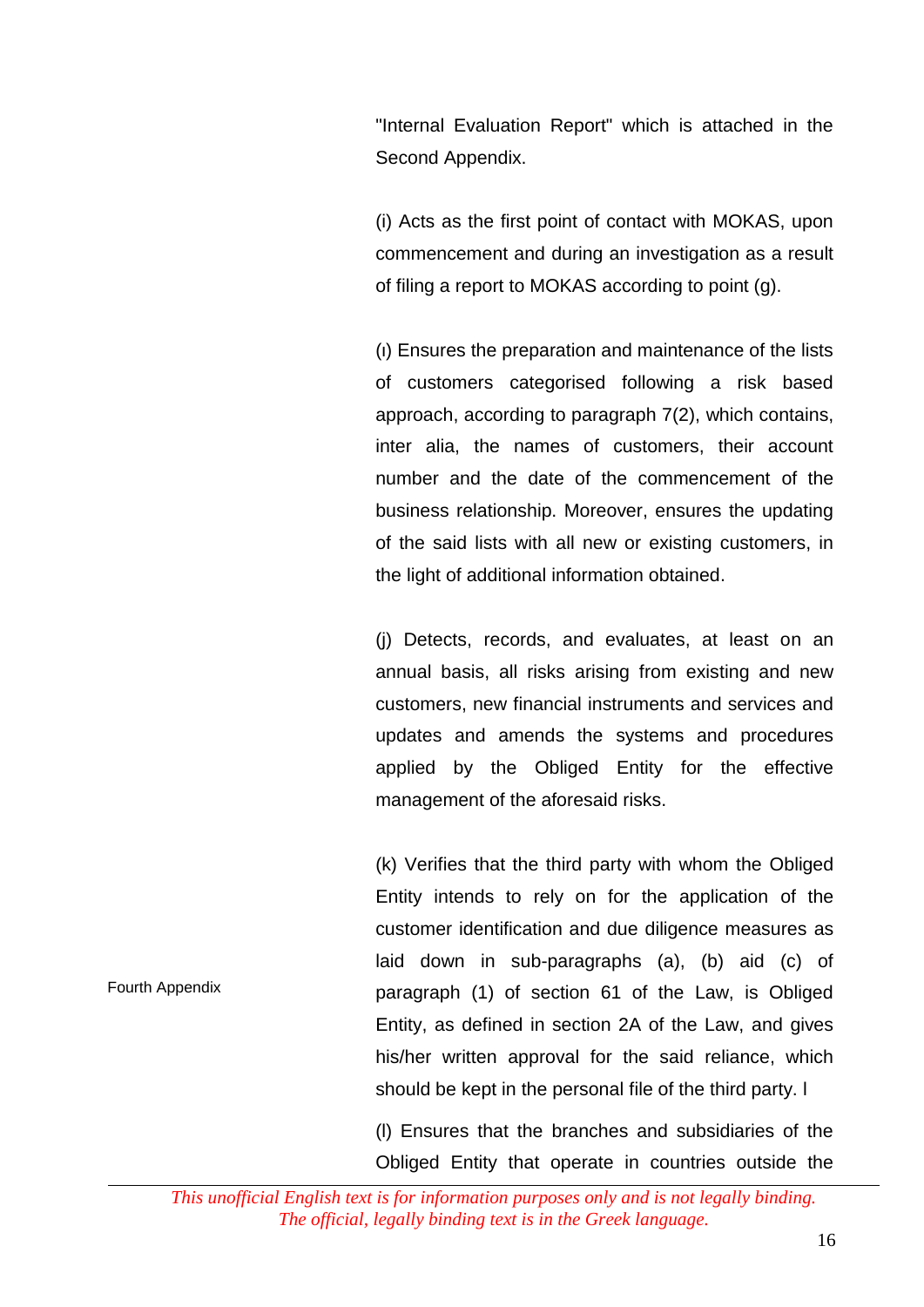European Economic Area, have taken all necessary measures for achieving full compliance with the provisions of the present Directive, in relation to customer identification, due diligence and record keeping procedures.

(m) Provides advice and guidance to the employees of the Obliged Entity on subjects related to money laundering and terrorist financing.

(n) Acquires the required knowledge and skills for the improvement of the appropriate procedures for recognising, preventing and obstructing any transactions and activities that are suspected to be associated with money laundering or terrorist financing.

(o) Determines the Obliged Entity 's departments and employees that need further training and education for the purpose of preventing money laundering and terrorist financing and organises appropriate training sessions/seminars. In this regard, prepares and applies an annual staff training program, according to Part VIII. Assesses the adequacy of the education and training provided.

(p) Prepares correctly and submits timely to the Commission the monthly prevention statement of paragraph 11 and provides the necessary explanation to the appropriate employees of the Obliged Entity for its completion.

(q) Prepares the annual report according to paragraph 10.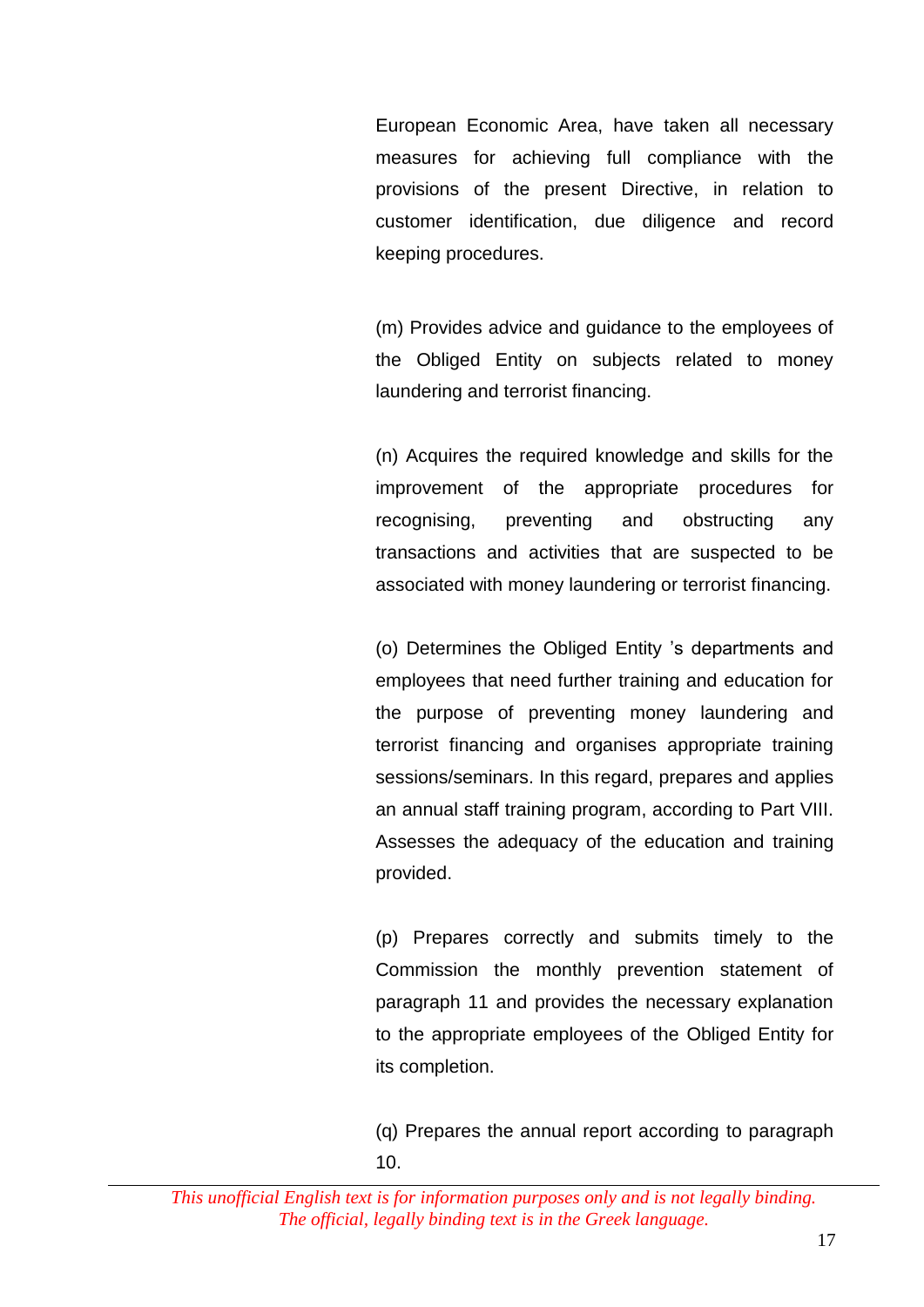(r) Responds to all requests and queries from MOKAS and the Commission, provides all requested information and fully cooperates with MOKAS and the Commission.

(s) Maintains a registry which includes the reports of points (e), (f) and (g), and relevant statistical information (department that submitted the internal report, date of submission to the compliance officer, date of assessment, date of reporting to MOKAS), the evaluation reports of point (d) and all the documents that verify the accomplishment of his duties specified in the present subparagraph.

(t) Maintains a registry with the data/information of the third parties, that the Obliged Entity relies on for the application of customer identification procedures and customer due diligence measures according to section 67 of the Law, as defined in paragraph 25 of the Directive.

(2) During the execution of his duties and the control of the compliance of the Obliged Entity with the Law and the present Directive, the compliance officer obtains and utilises data, information and reports issued by international organizations, as these are stated in paragraph 17.

**Compliance** officer's annual report 10. (1) The Annual Report, prepared by the compliance officer according to paragraph 9(1)(q), is a significant tool for assessing the Obliged Entity's level of compliance with its obligations laid down in the Law and the present Directive.

*This unofficial English text is for information purposes only and is not legally binding. The official, legally binding text is in the Greek language.*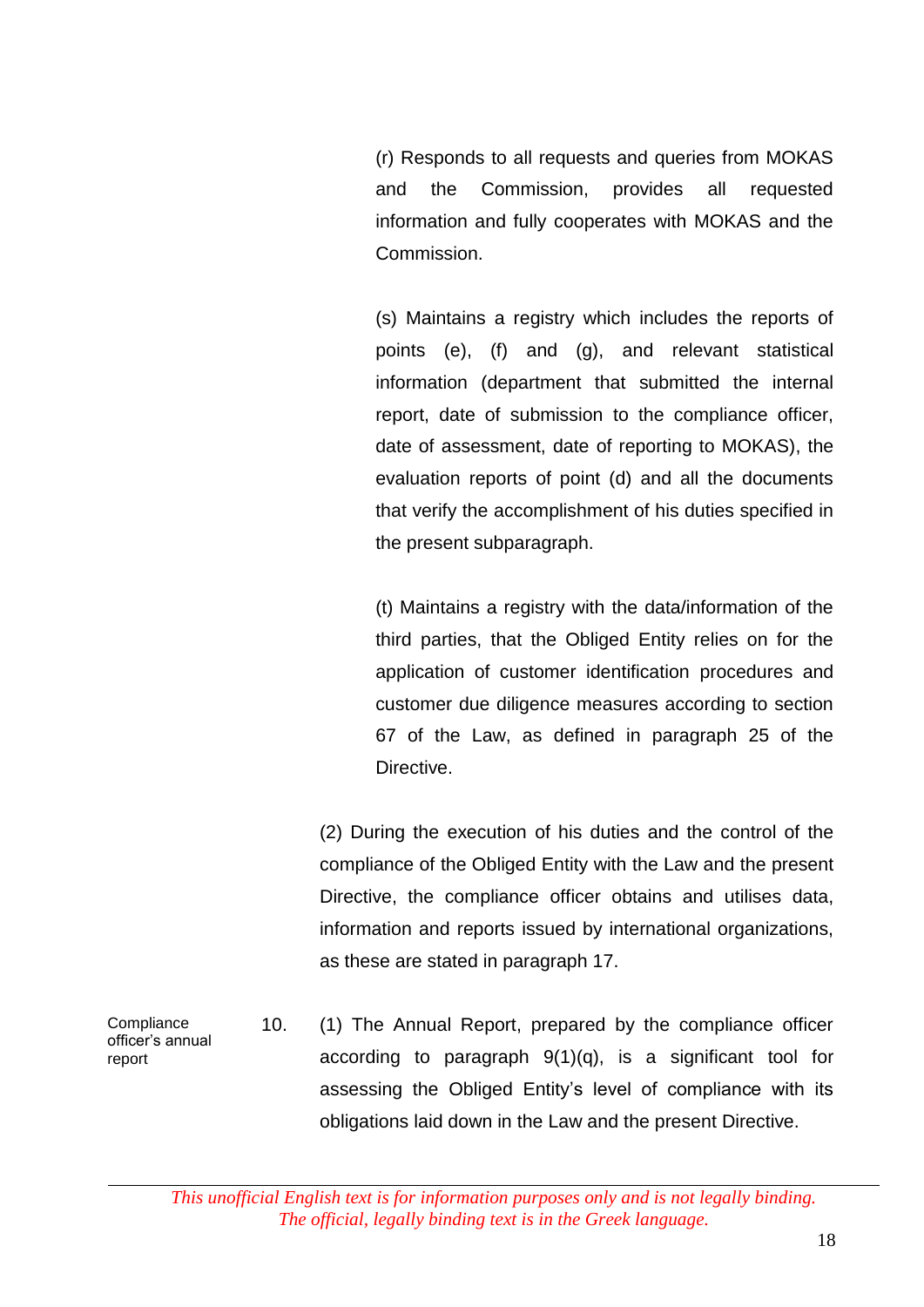(2) The Annual Report is prepared and submitted for approval to the board of directors, within two months from the end of each calendar year (the latest by the end of February).

(3) The Annual Report, after its approval by the board of directors, is submitted to the Commission together with the minutes of the meeting, during which the Annual Report has been discussed and approved. It is provided that the said minutes include the measures decided for the correction of any weaknesses and/or deficiencies identified in the Annual Report and the implementation timeframe of these measures. These minutes and the Annual Report are submitted to the Commission within twenty days from the date of the relevant meeting, and not later than three months from the end of the calendar year.

(4) The Annual Report deals with money laundering and terrorist financing preventive issues pertaining to the year under review and, as a minimum, covers the following:

> (a) Information for measures taken and/or procedures introduced for compliance with any amendments and/or new provisions of the Law and the present Directive which took place during the year under review.

> (b) Information on the inspections and reviews performed by the compliance officer, reporting the material deficiencies and weaknesses identified in the policy, practices, measures, procedures and controls that the Obliged Entity applies for the prevention of money laundering and terrorist financing. In this regard, the report outlines the seriousness of the deficiencies and weaknesses, the risk implications and the actions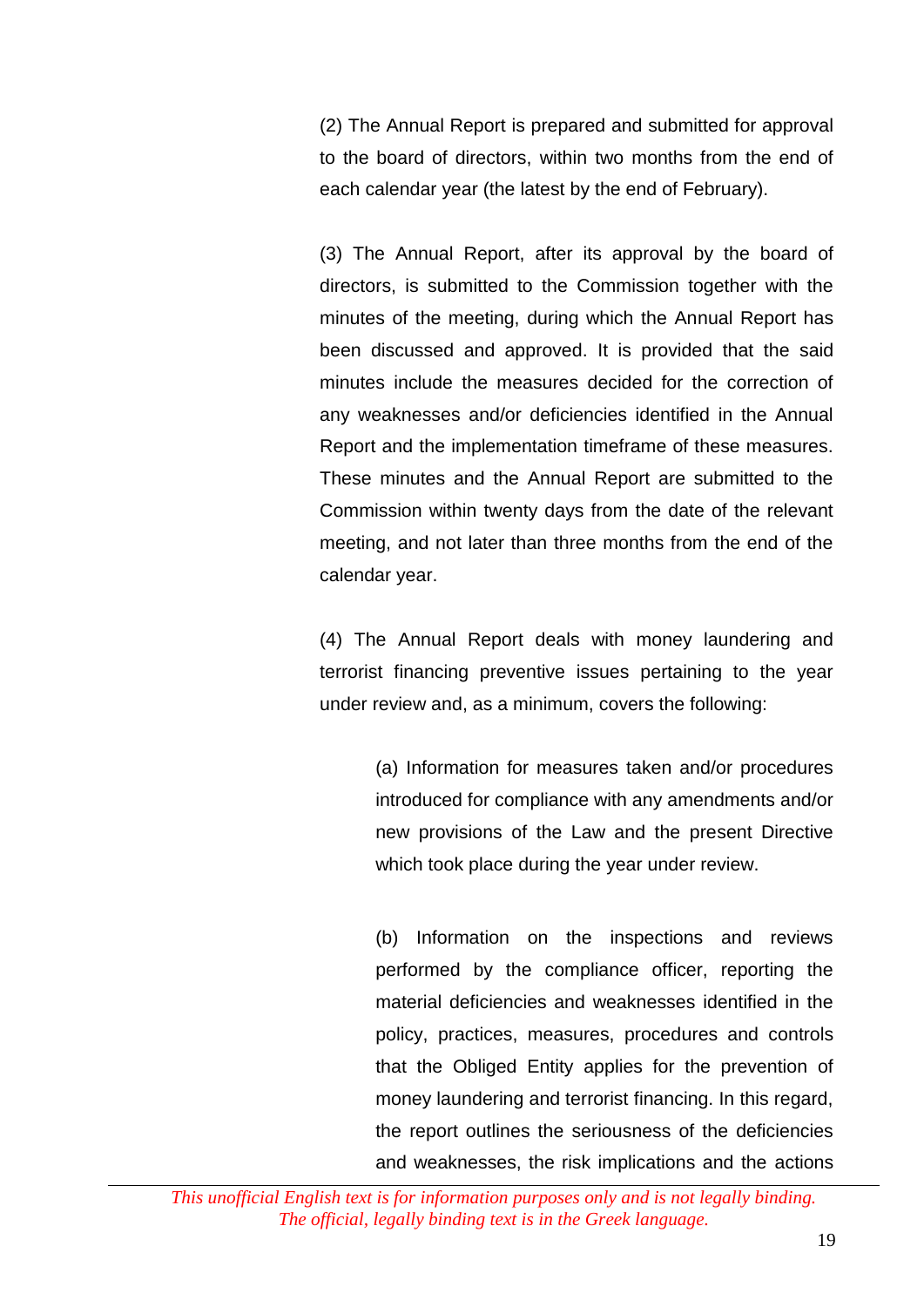taken and/or recommendations made for rectifying the situation.

(c) The number of internal suspicion reports submitted by employees of the Obliged Entity to the compliance officer, according to paragraph 9(1)(e), and possible comments/observations thereon.

(d) The number of Reports submitted by the compliance officer to MOKAS, according to paragraph 9(1)(g) with information/details on the main reasons for suspicion and highlights of any particular trends.

(e) Information, details or observations regarding the communication with the employees on money laundering and terrorist financing preventive issues.

(f) Summary figures, on an annualised basis, of customers' total cash deposits in Euro and other currencies in excess of the set limit of 10.000 Euro (together with comparative figures for the previous year) as reported in the Monthly Prevention Statement of paragraph 11. Any comments on material changes observed compared with the previous year are also reported.

(g) Information on the policy, measures, practices, procedures and controls applied by the Obliged Entity in relation to high risk customers as well as the number and country of origin of high risk customers with whom a business relationship is established or an occasional transaction has been executed.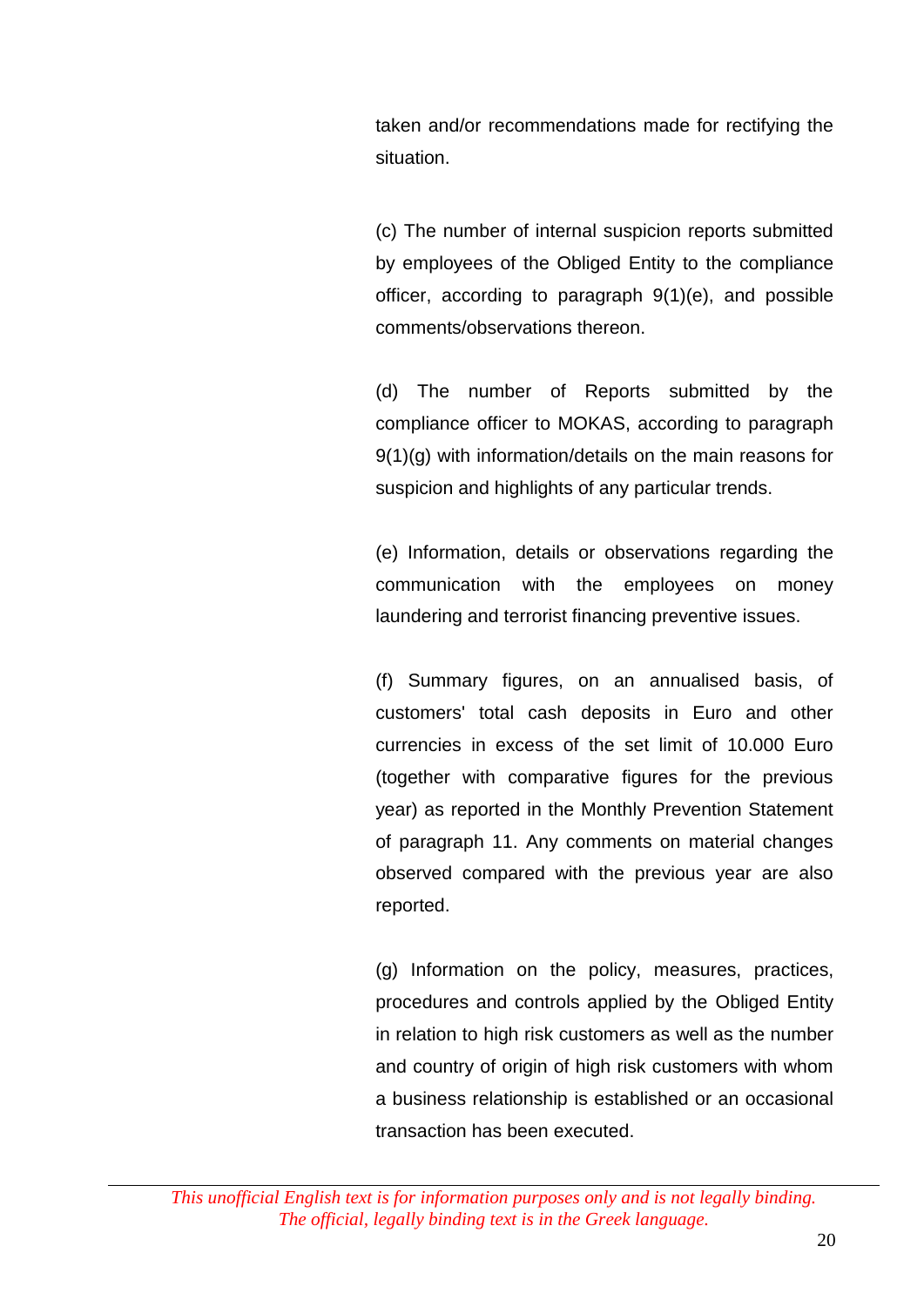(h) Information on the systems and procedures applied by the Obliged Entity for the ongoing monitoring of customer accounts and transactions.

(i) Information on the measures taken for the compliance of branches and subsidiaries of the Obliged Entity , that operate in countries outside the European Economic Area, with the requirements of the present Directive in relation to customer identification, due diligence and record keeping procedures and comments/information on the level of their compliance with the said requirements.

(j) Information on the training courses/seminars attended by the compliance officer and any other educational material received.

(k) Information on training/education and any educational material provided to staff during the year, reporting, the number of courses/seminars organised, their duration, the number and the position of the employees attending, the names and qualifications of the instructors, and specifying whether the courses/seminars were developed in-house or by an external organisation or consultants.

(l) Results of the assessment of the adequacy and effectiveness of staff training.

(m) Information on the recommended next year's training program.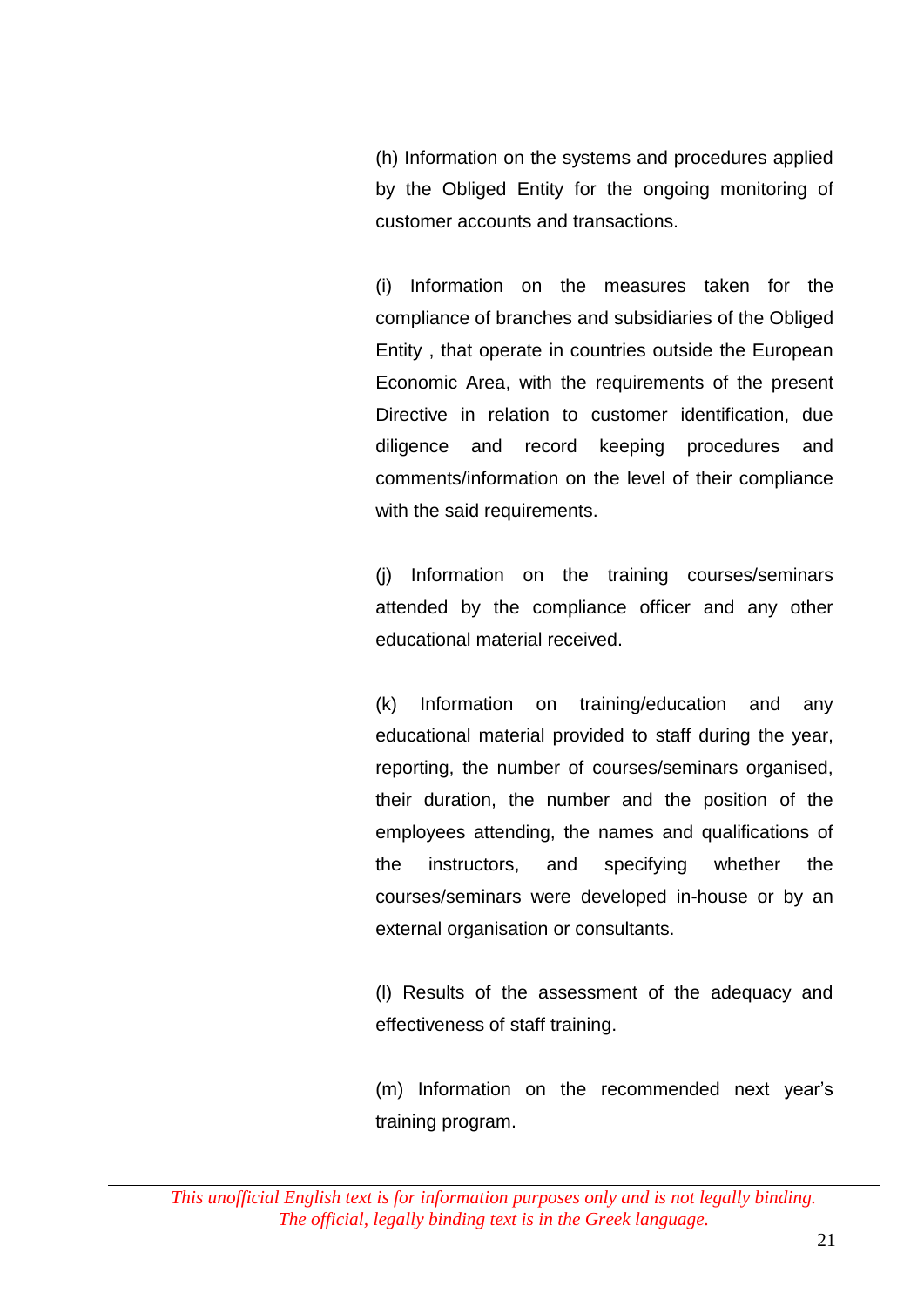(n) Information on the structure and staffing of the department of the compliance officer as well as recommendations and timeframe for their implementation, for any additional staff and technical resources which may be needed for reinforcing the measures and procedures against money laundering and terrorist financing.

Monthly prevention statement 11. The compliance officer prepares and submits to the Commission, according to paragraph 9(1)(p), on a monthly basis, the Form 144-08-11 which includes details for the total cash deposits accepted by the Obliged Entity, the Internal Suspicions Reports, and the Compliance Officer's Reports to MOKAS, according to paragraphs  $9(1)(e)$  and  $9(1)(g)$ , respectively. The completion of the Form provides the opportunity to the Obliged Entity initially to evaluate and, subsequently, to reinforce its systems of control and monitoring of its operations, for the purpose of early identification and detection of transactions in cash which may be unusual and/or carry enhanced risk of being involved in money laundering and terrorist financing operations. The said Form is completed and submitted to the Commission within fifteen (15) days from the end of each month.

#### **PART IV**

## 6 **APPLICATION OF APPROPRIATE MEASURES AND**  6 **PROCEDURES ON A RISK BASED APPROACH**

Application of measures and procedures on a risk based approach

(section 61(2) of the Law)

12. (1) The Obliged Entity applies appropriate measures and procedures, on a risk based approach, so as to focus its effort in those areas where the risk of money laundering and terrorist financing appears to be higher.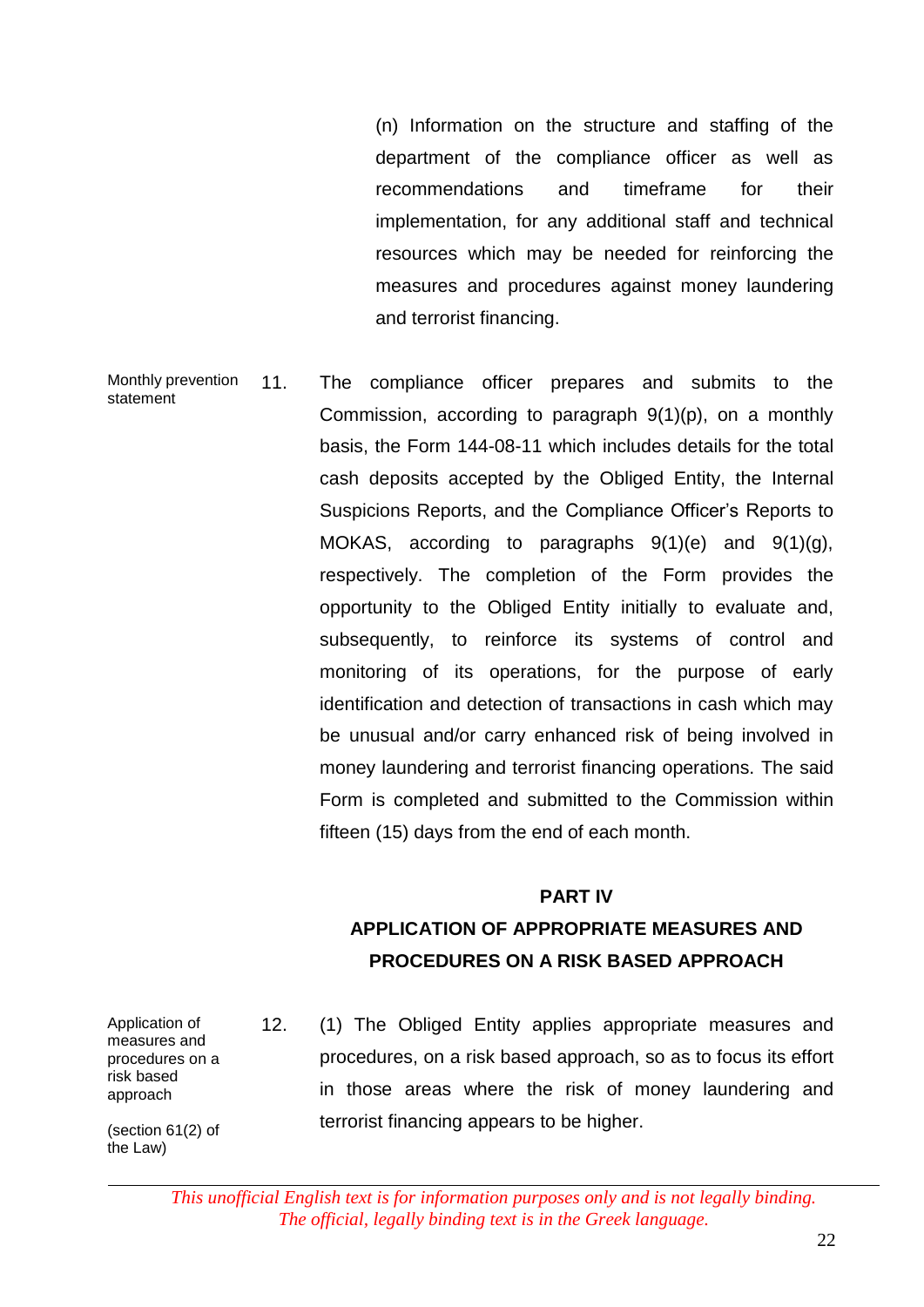(2) A risk-based approach:

(a) recognises that the money laundering or terrorist financing threat varies across customers, countries, services and financial instruments;

(b) allows the board of directors to differentiate between customers of the Obliged Entity in a way that matches the risk of their particular business;

(c) allows the board of directors to apply its own approach in the formulation of policies, procedures and controls in response to the Obliged Entity's particular circumstances and characteristics;

(d) helps to produce a more cost effective system; and

(e) promotes the prioritisation of effort and actions of the Obliged Entity in response to the likelihood of money laundering or terrorist financing occurring through the use of services provided by the Obliged Entity.

(3) A risk-based approach involves specific measures and procedures in assessing the most cost effective and proportionate way to manage the money laundering and terrorist financing risks faced by the Obliged Entity. Such measures and procedures are:

> (a) identifying and assessing the money laundering and terrorist financing risks emanating from particular customers, financial instruments, services, and geographical areas of operation of the Obliged Entity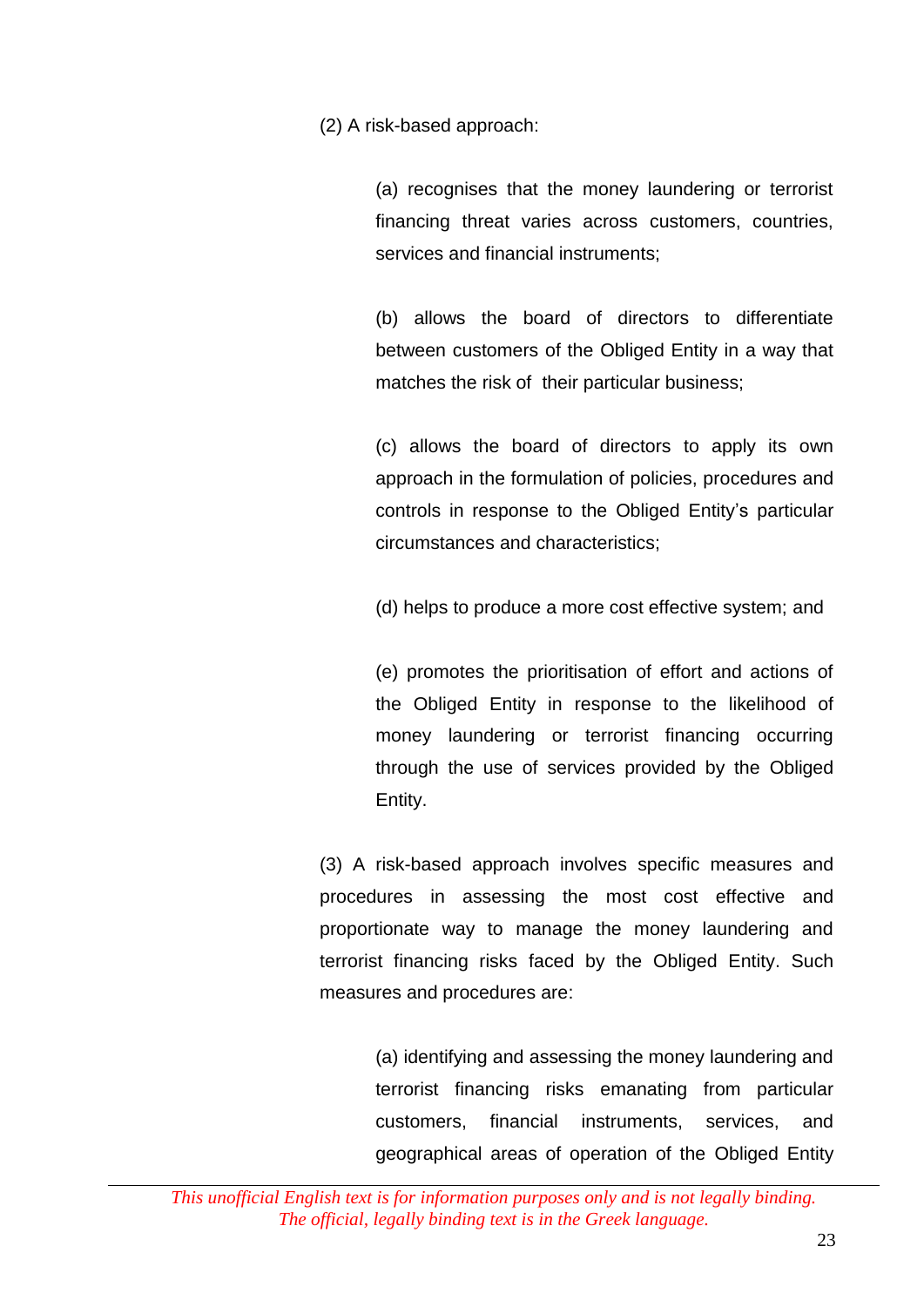and its customers;

(b) documenting in the risk management and procedures manual of paragraph 9(1)(c), the policies, measures, procedures and controls to ensure their uniform application across the Obliged Entity by persons specifically appointed for that purpose by the board of directors;

(c) managing and mitigating the assessed risks by the application of appropriate and effective measures, procedures and controls;

(d) continuous monitoring and improvements in the effective operation of the policies, procedures and controls.

- (4) The Obliged Entities when assessing the money laundering and terrorist financing risks and when applying risk based measures and procedures, should take into account, among others, the Joint Guidelines and the Guidelines issued by the Financial Action Task Force (FATF).
- Identification, recording and evaluation of risks 13. (1) According to paragraph 9(1)(j), the compliance officer has the responsibility to identify, record and evaluate all potential risks. The successful establishment of measures and procedures on a risk-based approach requires the clear communication of the measures and procedures that have been decided across the Obliged Entity, along with robust mechanisms to ensure that these are implemented effectively, weaknesses are promptly identified and improvements are made wherever necessary.

*This unofficial English text is for information purposes only and is not legally binding. The official, legally binding text is in the Greek language.*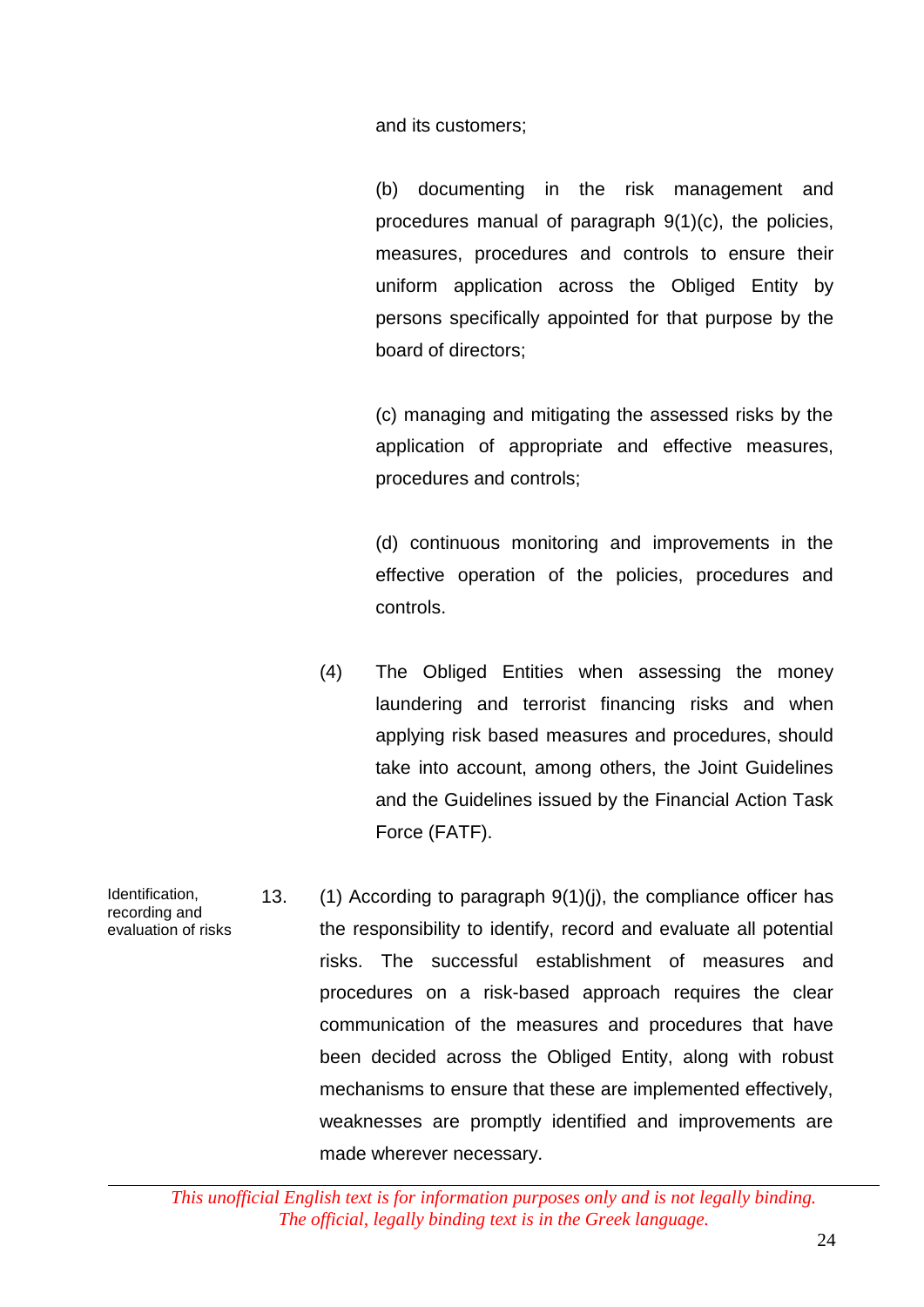(2) A risk-based approach involves the identification, recording and evaluation of the risks that have to be managed. The Obliged Entity assesses and evaluates the risk it faces, for usage of the services provided for the purpose of money laundering or terrorist financing. The particular circumstances of the Obliged Entity determine the suitable procedures and measures that need to be applied to counter and manage risk.

(3) In the cases where the services and the financial instruments that the Obliged Entity provides are relatively simple, involving relatively few customers, or customers with similar characteristics, then the Obliged Entity applies procedures that focus on those customers who fall outside the 'norm'.

(4) The identification, recording and evaluation of risk that the Obliged Entity face presupposes the finding of answers to the following questions:

> (a) What risk is posed by the Obliged Entity's customers? For example:

- i. complexity of ownership structure of legal persons,
- ii. companies with bearer shares,
- iii. companies incorporated in offshore centres,
- iv. politically exposed persons,
- v. customers engaged in transactions which involves significant amounts of cash,
- vi. customers from high risk countries or from countries known for high level of corruption or organized crime or drug trafficking;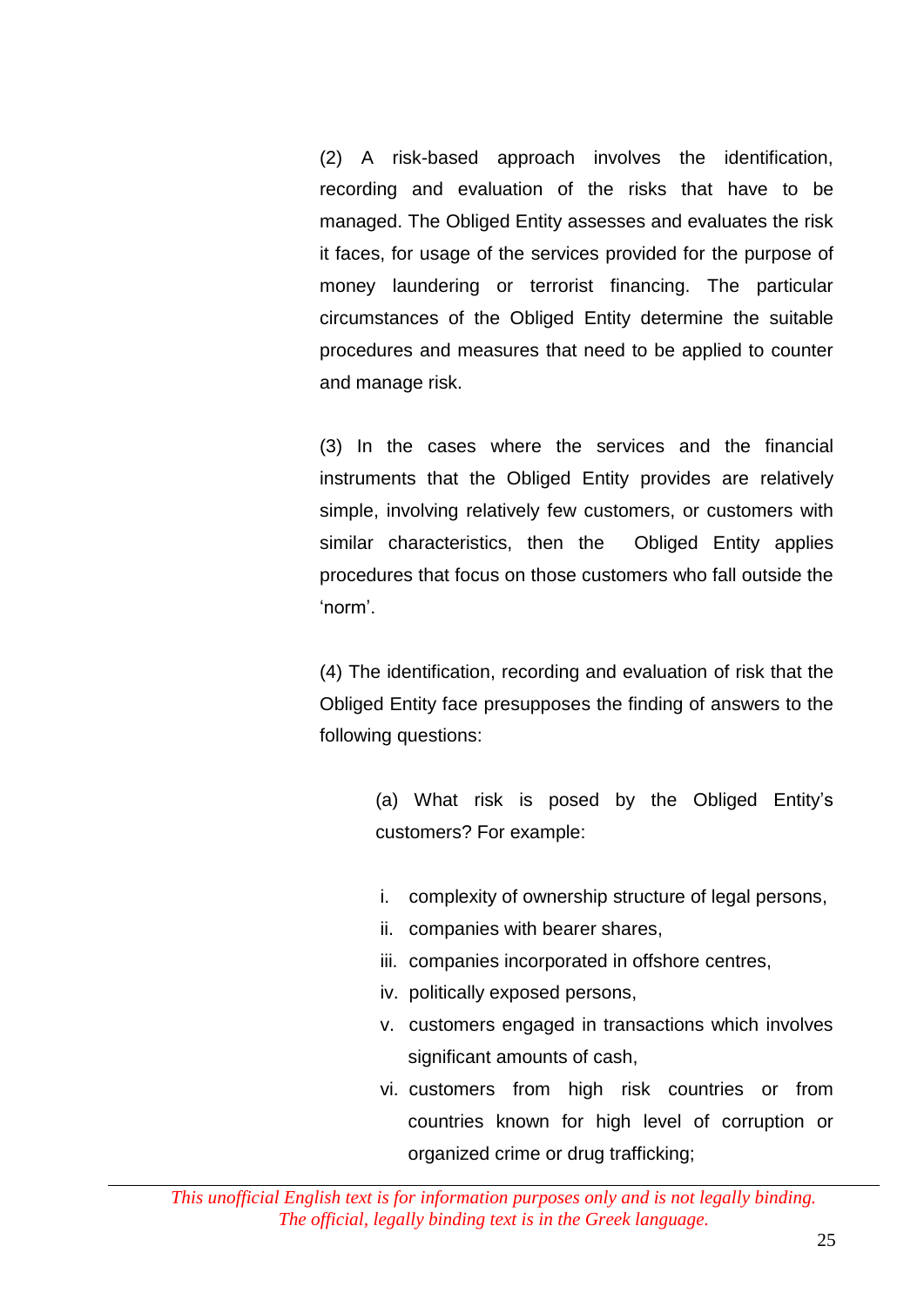(b) What risk is posed by a customer's behaviour? For example:

- i. customer transactions where there is no apparent legal financial/commercial rationale,
- ii. situations where the origin of wealth and/or source of funds cannot be easily verified,
- iii. unwillingness of customers to provide information on the beneficial owners of a legal person;

(c) How did the customer communicate the Obliged Entity? For example:

- i. non face to face customer,
- ii. customer introduced by a third person;

(d) What risk is posed by the services and financial instruments provided to the customer? For example:

- i. services that allow payments to third persons,
- ii. large cash deposits or withdrawals.

(5) The application of appropriate measures and the nature and extent of the procedures of a risk based approach depends on different parameters. Indicative parameters are the following:

- (a) the scale and complexity of the services;
- (b) geographical spread of the services and customers;
- (c) the nature (e.g. non face to face customer) and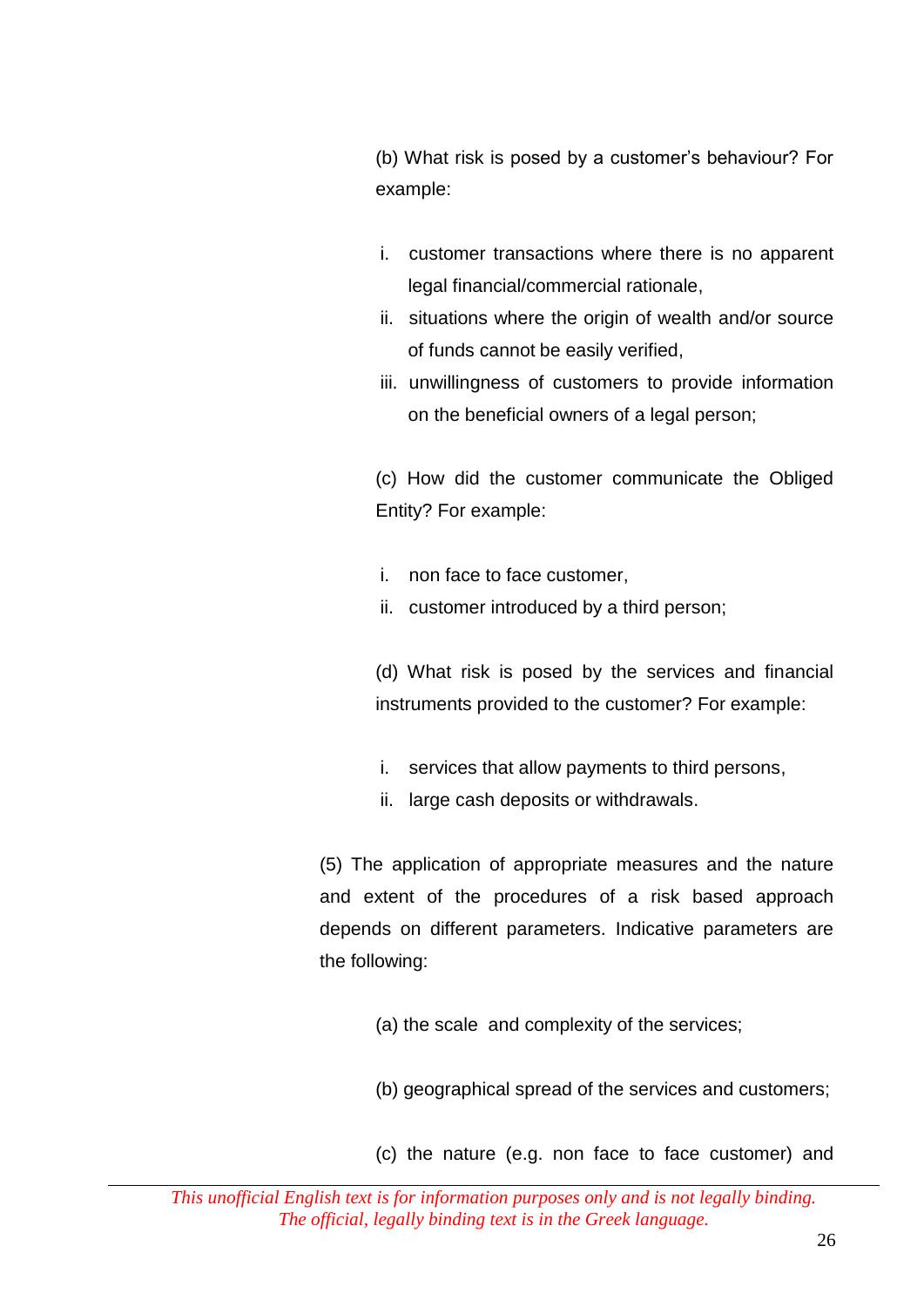economic profile of customers as well as of financial instruments and services offered;

(d) the distribution channels and practices of providing services;

(e) the volume and size of transactions;

(f) the degree of risk associated with each area of services;

(g) the country of origin and destination of customers' funds;

(h) deviations from the anticipated level of transactions;

(i) the nature of business transactions.

14. (1) When the Obliged Entity identifies, according to paragraph 13, the risks it faces, then designs and implements the appropriate measures and procedures for the correct management and mitigation, which involve the verification of the customers identity, the collection of information for the construction of their economic profile and monitoring their transactions and activities.

(2) Taking into consideration the assessed risk, an Obliged Entity determines the type and extent of measures it adopts, to manage and mitigate the identified risks cost effectively. These measures and procedures may, for example, include:

> (a) adaptation of the customer due diligence procedures in respect of customers in line with their

Design and implementation of measures and procedures to manage and mitigate the risks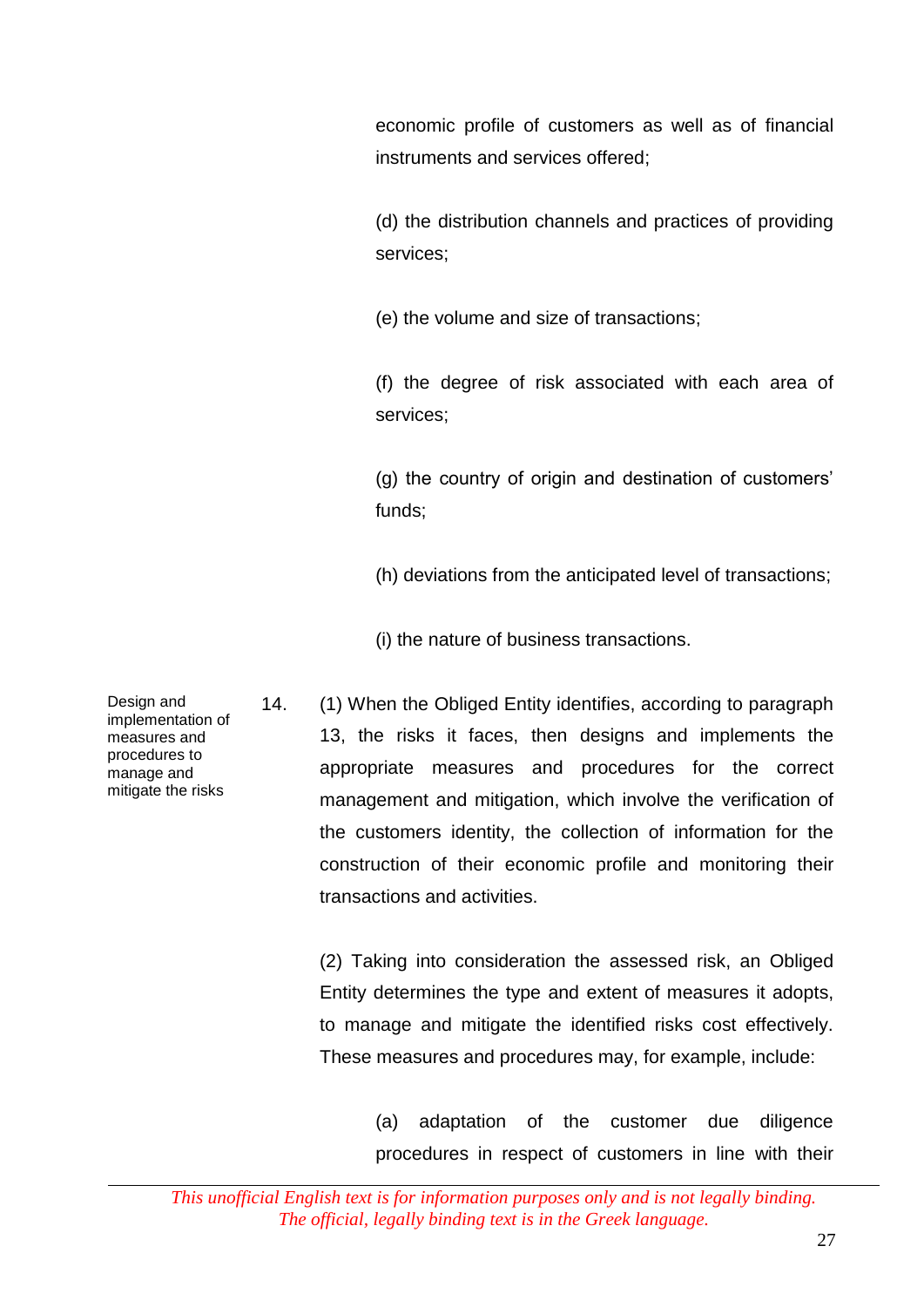assessed money laundering and terrorist financing risk; (b) requiring the quality and extent of requisite identification data for each type of customer to be of a certain standard (e.g. documents from independent and reliable sources, third person information, documentary evidence );

(c) obtaining additional data and information from the customers, where this is appropriate for the proper and complete understanding of their activities and source of wealth and for the effective management of any increased risk emanating from the particular business relationship or the occasional transaction; and

(d) on going monitoring of high risk customers' transactions and activities.

(3) The risk assessment and the implementation of the measures and procedures of subparagraph (2) result in the categorisation of customers according to paragraph 7(2)(c). The said categorisation is based on criteria which reflect the possible risk causes and each category is accompanied with the relevant due diligence procedures, regular monitoring and controls.

(4) The category of low risk customers, according to paragraph 7(2)(c)(i), includes the customers that the Obliged Entity has determined to categorise as such according to section 63 of the Law.

(5) The category of high risk customers, according to paragraph  $7(2)(c)(iii)$ , includes the customers prescribed as high risk in section 64 of the Law ,as well as, any other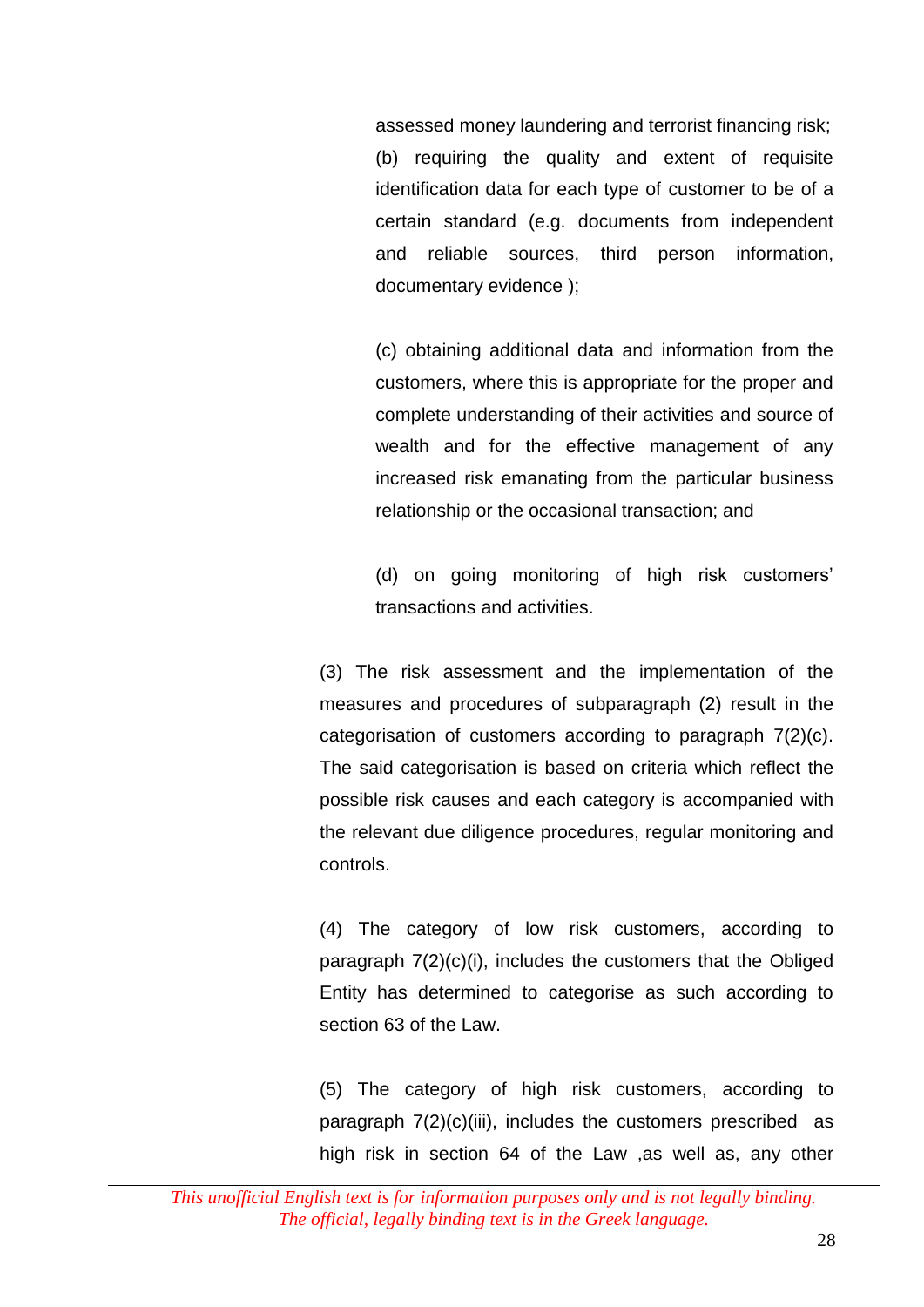customer determined by the Obliged Entity itself to be classified as such.

(6) According to paragraph 9(1)(j), lists are prepared and maintained for the categories of customers, which contain, inter alia, the customers' names, account numbers, and date of commencement of business relationship. The said lists should be promptly updated with all new or existing customers that the Obliged Entity has determined, in the light of additional information received, that fall under the categories of paragraph 7(2)(c).

(7) The Obliged Entity is, at all times, in a position to demonstrate to the Commission that the extent of measures and control procedures that applies are proportionate to the risk it faces for the use of services provided, for the purpose of money laundering or terrorist financing.

(8) In view of this, documenting the measures and procedures set out in subparagraphs 2-6 above will assist the Obliged Entity to prove:

> (a) the ways used to identify, record and assess the risk of its services being used for money laundering or terrorist financing;

> (b) how it has determined the introduction and implementation of specific measures and procedures for the management and mitigation of risks; and

> (c) the methods applied for monitoring and improving, whenever deemed necessary, the specific measures, procedures and controls.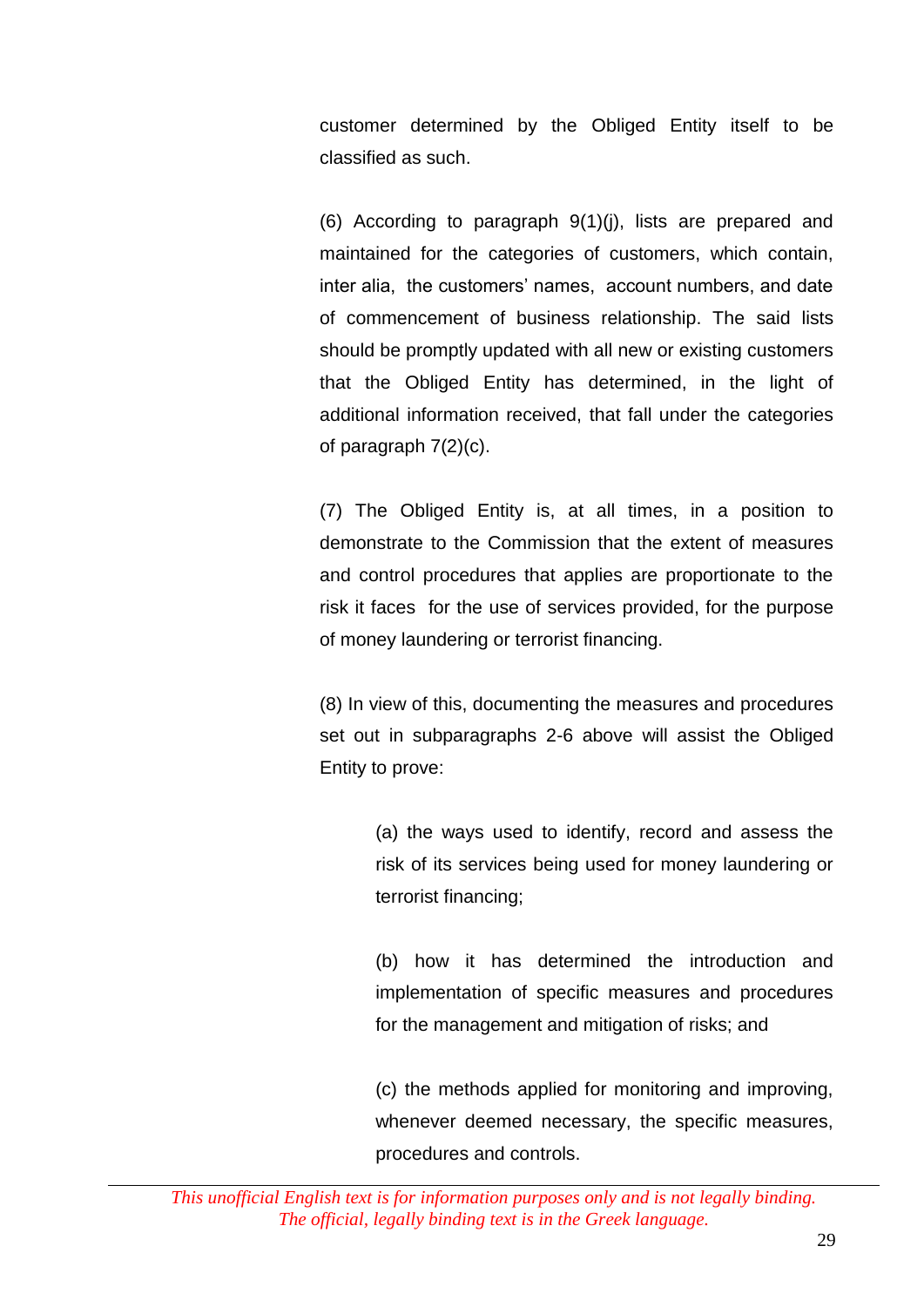- Monitoring and improving the measures and procedures 15. The Obliged Entity monitors and evaluates, on an on going basis, the effectiveness of the measures and procedures that have been introduced for compliance purposes with the present Part.
- Dynamic risk management 16. Risk management is a continuous process, carried out on a dynamic basis. Risk assessment is not an isolated event of a limited duration. Customers' activities change as well as the services and financial instruments provided by the Obliged Entity change. The same happens to the financial instruments and the transactions used for money laundering or terrorist financing. The measures, the procedures and controls are kept under regular review so that risks resulting from changes in the characteristics of existing customers, new customers, services and financial instruments are managed and countered effectively.
- Relevant international organisations 17. On implementing appropriate measures and procedures on a risk based approach, and on implementing the customer identification and due diligence procedures, according to Part V, the compliance officer, ο λειτουργός συμμόρφωσης should consult data, information and reports [e.g. customers from countries which inadequately apply Financial Action Task Force's (FATF), country assessment reports] that are published in following relevant organisations:

(a) FATF - www.fatf-gafi.org

(b) the [Council of Europe Select Committee of Experts](http://www.fatf-gafi.org/document/46/0,3343,en_32250379_32236869_34355246_1_1_1_1,00.html)  [on the Evaluation of Anti-Money Laundering](http://www.fatf-gafi.org/document/46/0,3343,en_32250379_32236869_34355246_1_1_1_1,00.html)  [Measures](http://www.fatf-gafi.org/document/46/0,3343,en_32250379_32236869_34355246_1_1_1_1,00.html) (MONEYVAL) - [www.coe.int/moneyval·](http://www.coe.int/moneyval)

*This unofficial English text is for information purposes only and is not legally binding. The official, legally binding text is in the Greek language.*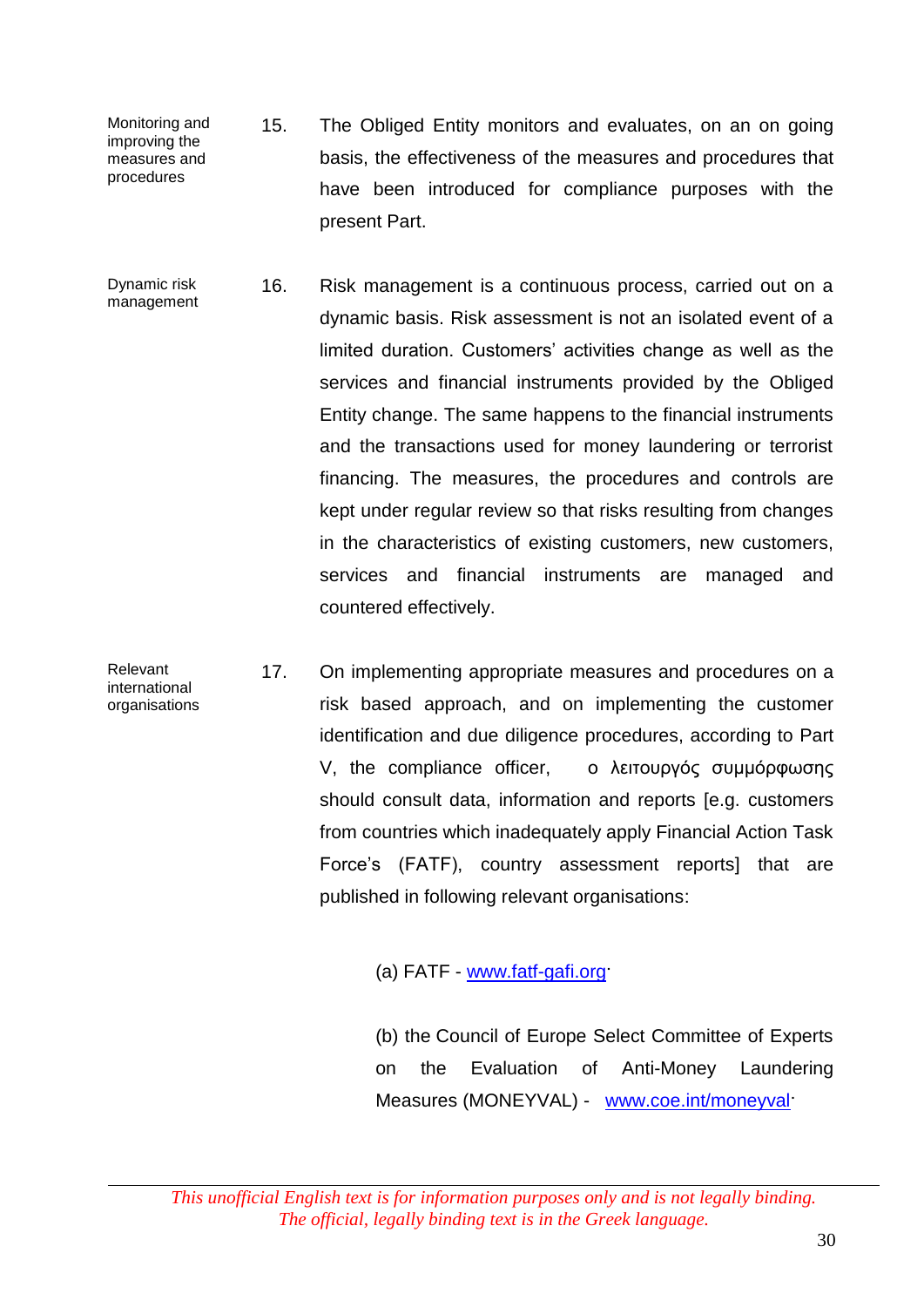(c) the EU Common Foreign & Security Policy (CFSP) [http://ec.europa.eu/external\\_relations/cfsp/sanctions/lis](http://ec.europa.eu/external_relations/cfsp/sanctions/list/consol-list.htm) [t/consol-list.htm·](http://ec.europa.eu/external_relations/cfsp/sanctions/list/consol-list.htm)

(d) the UN Security Council Sanctions Committees [www.un.org/sc/committees/·](http://www.un.org/sc/committees/)

(e) the International Money Laundering Information Network (IMOLIN) - www.imolin.org

(f) the International Monetary Fund (IMF) – [www.imf.org.](http://www.imf.org/)

(g) the Joint Committee European Supervisory Authorities - <https://esas-joint-committee.europa.eu/>

(h) the Ministry of Foreign Affairs regarding the United Nations Security Council Resolutions or Decisions (Sanctions) or/and the European Union Council Decisions and Regulations (Restrictive Measures) [http://www.mfa.gov.cy/mfa/mfa2016.nsf/mfa35\\_en/mfa](http://www.mfa.gov.cy/mfa/mfa2016.nsf/mfa35_en/mfa35_en?OpenDocument) [35\\_en?OpenDocument](http://www.mfa.gov.cy/mfa/mfa2016.nsf/mfa35_en/mfa35_en?OpenDocument)

(i) the EU Sanctions Map https://www.sanctionsmap.eu/#/main.

#### 8. **PART V**

## **CUSTOMER IDENTIFICATION AND DUE DILIGENCE PROCEDURES**

Obligation for customer identification and due diligence procedures

18. (1) In addition to the provisions of sections 60, 61 and 62 of the Law that refer to the obligation for customer identification and due diligence procedures, the Obliged Entity ensure that

*This unofficial English text is for information purposes only and is not legally binding. The official, legally binding text is in the Greek language.*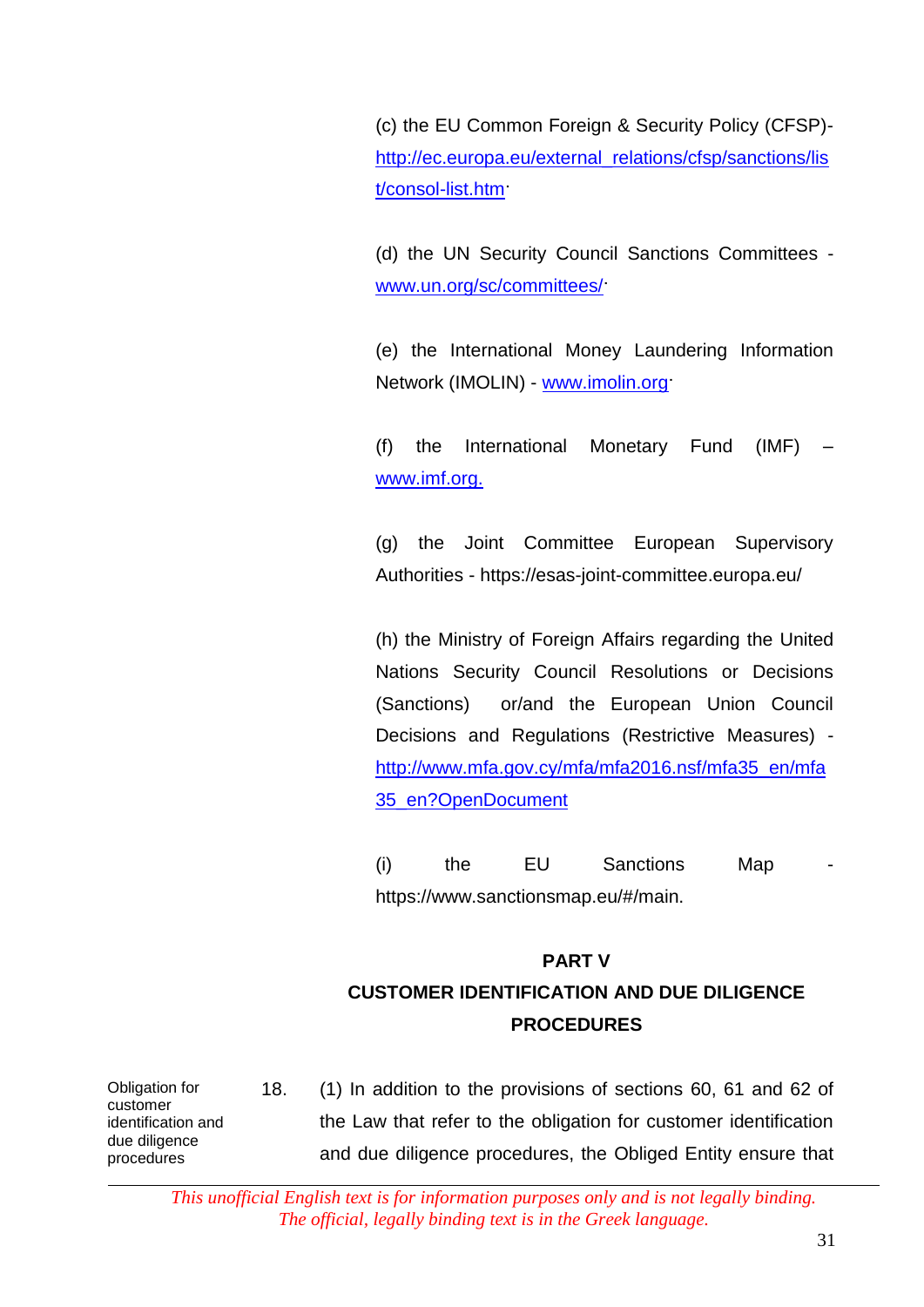(sections 60, 61 and 62 of the Law) the customer identification records remain completely updated with all relevant identification data and information throughout the business relationship. The Obliged Entity examines and checks, on a regular basis, the validity and adequacy of the customer identification data and information it maintains, especially those concerning high risk customers. The procedures and controls of paragraph 9(1)(a) also determine the timeframe during which the regular review, examination and update of the customer identification is conducted. The outcome of the said review is recorded in a separate note/form which should be kept in the respective customer file.

(2) Despite the provisions of subparagraph (1) and taking into consideration the level of risk, if at any time during the business relationship, the Obliged Entity becomes aware that reliable or adequate data and information are missing from the identity and the economic profile of the customer, then takes all necessary action, by applying the customer identification and due diligence procedures according to the Law and the present Directive, to collect the missing data and information, the soonest possible, so as to identify the customer and update and complete the customer's economic profile.

(3) In addition to the provisions of subparagraph  $(1)$  and  $(2)$ , the Obliged Entity checks the adequacy of the data and information of the customer's identity and economic profile, whenever one of the following events or incidents occurs:

> (a) an important transaction takes place which appears to be unusual and/or significant compared to the normal pattern of transactions and the economic profile of the customer;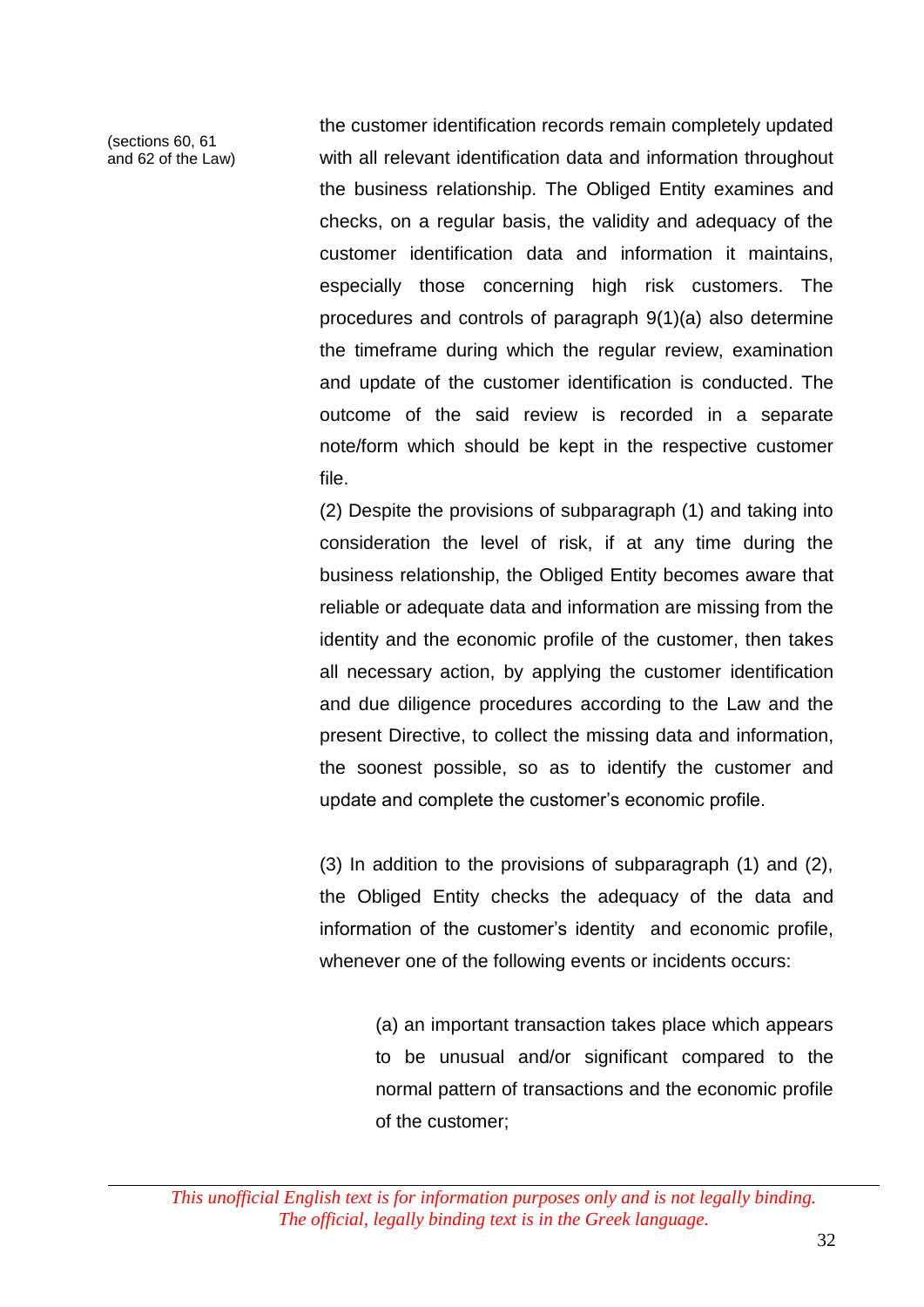(b) a material change in the customer's legal status and situation, such as :

- i. change of directors/secretary,
- ii. change of registered shareholders and/or beneficial owners,
- iii. change of registered office,
- iv. change of trustees,
- v. change of corporate name and/or trading name,
- vi. change of the principal trading partners and/or undertake new major business activities;

(c) a material change in the way and the rules the customer's account operates, such as:

- i. Change in the persons that are authorised to operate the account,
- ii. application for the opening of new account for the provision of new investment services and/or financial instruments.
- Transactions that favour anonymity (section 66(3) of the Law) 19. In the case of customers' transactions via the internet, phone, fax or other electronic means where the customer is not present so as to verify the authenticity of his signature or that he is the real owner of the account or that he has been properly authorised to operate the account, the Obliged Entity applies reliable methods, procedures and control mechanisms over the access to the electronic means so as to ensure that it deals with the true owner or the authorised signatory to the account.

Failure or refusal to submit information 20. (1) Failure or refusal by a customer to submit, before the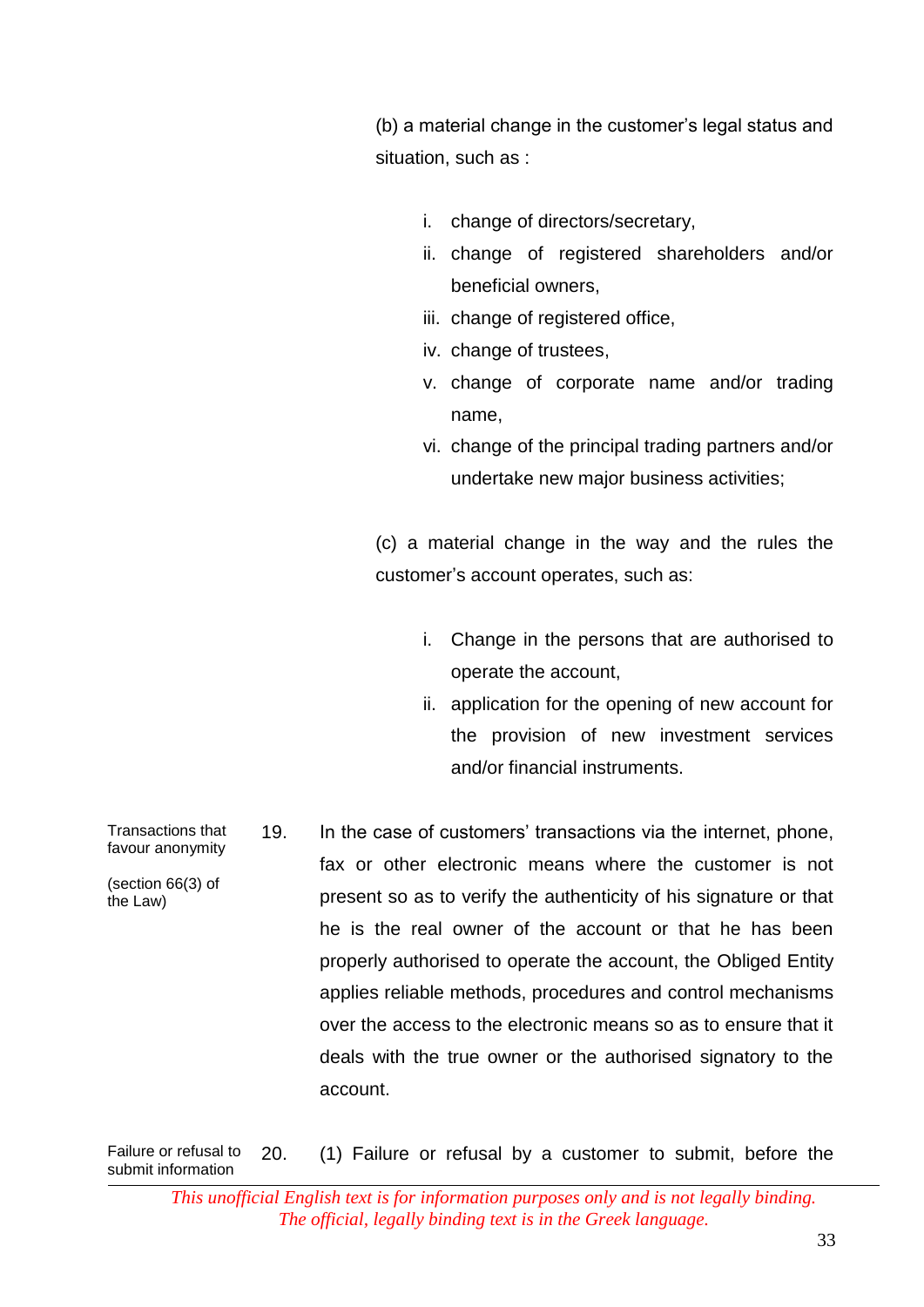for the verification of customers' identity

(section 62(4) of the Law)

establishment of a business relationship or the execution of an occasional transaction, the requisite data and information for the verification of his identity and the creation of his economic profile, without adequate justification, constitutes elements that may lead to the creation of a suspicion that the customer is involved in money laundering or terrorist financing activities. In such an event, the Obliged Entity does not proceed with the establishment of the business relationship or the execution of the occasional transaction while at the same time the compliance officer considers whether it is justified under the circumstances to submit a report to MOKAS, according to paragraph 9(1)(g).

(2) If, during the business relationship, a customer fails or refuses to submit, within a reasonable timeframe, the required verification data and information according to paragraph 18, the Obliged Entity terminates the business relationship and closes all the accounts of the customer while at the same time examines whether it is justified under the circumstances to submit a report to MOKAS, according to paragraph 9(1)(g).

Construction of an economic profile (section 61(1) of the Law) 21. (1) The Obliged Entity is satisfied that it's dealing with a real person and, for this reason, obtains sufficient evidence of identity to verify that the person is who he claims to be.

> Furthermore, the Obliged Entity verifies the identity of the beneficial owners of the customers' accounts. In the cases of legal persons, the Obliged Entity obtains adequate data and information so as to understand the ownership and control structure of the customer. Irrespective of the customer's type (e.g. natural or legal person, sole trader or partnership), the Obliged Entity requests and obtains sufficient data and information regarding the customer's business activities and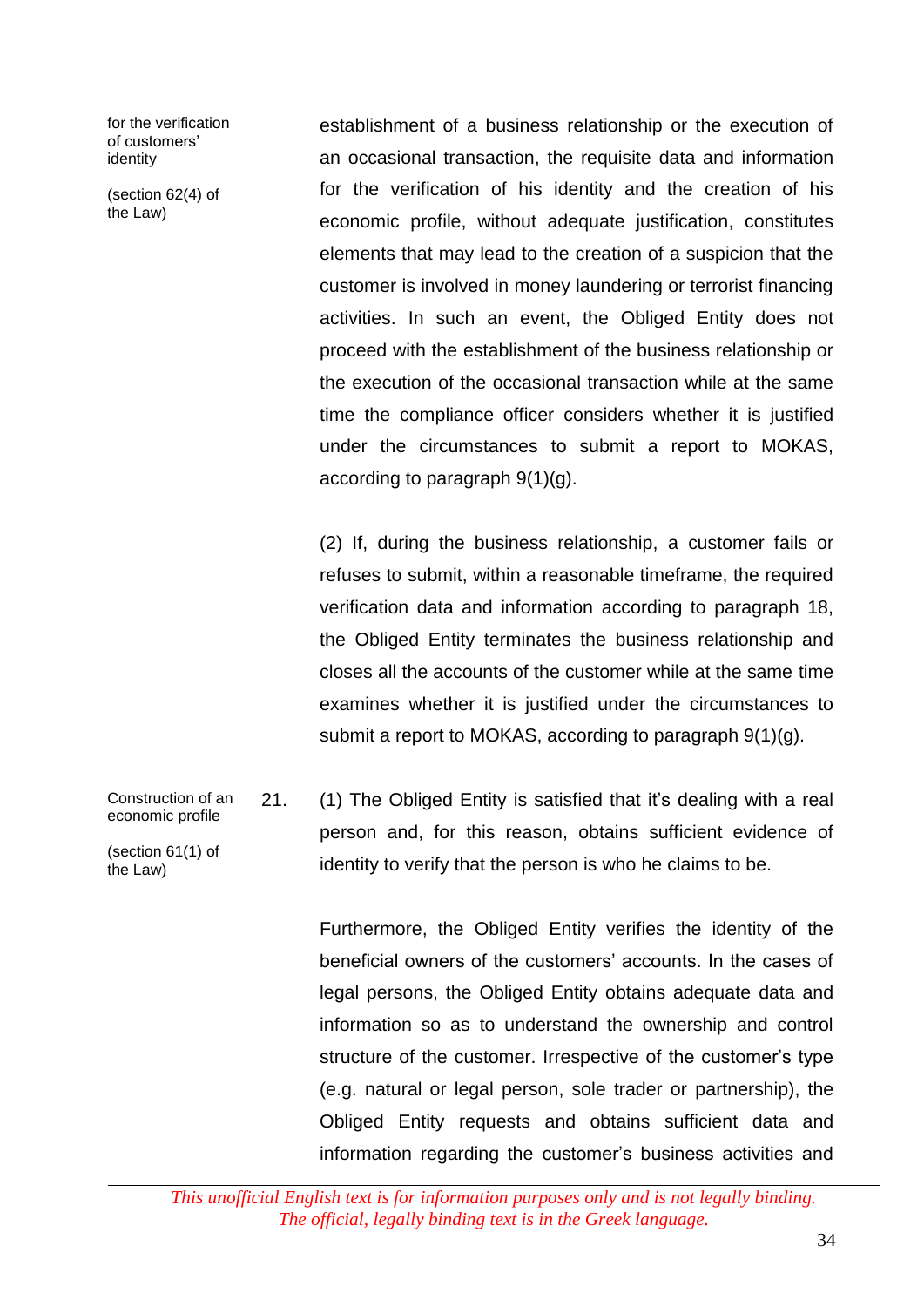the expected pattern and level of transactions.

However, it is noted that no single form of identification can be fully guaranteed as genuine or representing correct identity and, consequently, the identification process will generally need to be cumulative.

(2) The verification of the customers' identification is based on reliable data and information issued or obtained from independent and reliable sources, meaning those data, and information that are the most difficult to be amended or obtained illicitly.

(3) A person's residential and business address is an essential part of his identity and, thus, a separate procedure for its verification, according to point 1(c) of the Fifth Appendix, is followed.

(4) It is never acceptable to use the same verification data or information for verifying the customer's identity and verifying its home address.

(5) Without prejudice to the provisions of section 62(2) and (3) of the Law, the data and information that are collected before the establishment of the business relationship, with the aim of constructing the customer's economic profile and, as a minimum, include the following :

> (a) the purpose and the reason for requesting the establishment of a business relationship;

> (b) the anticipated account turnover, the nature of the transactions, the expected origin of incoming funds to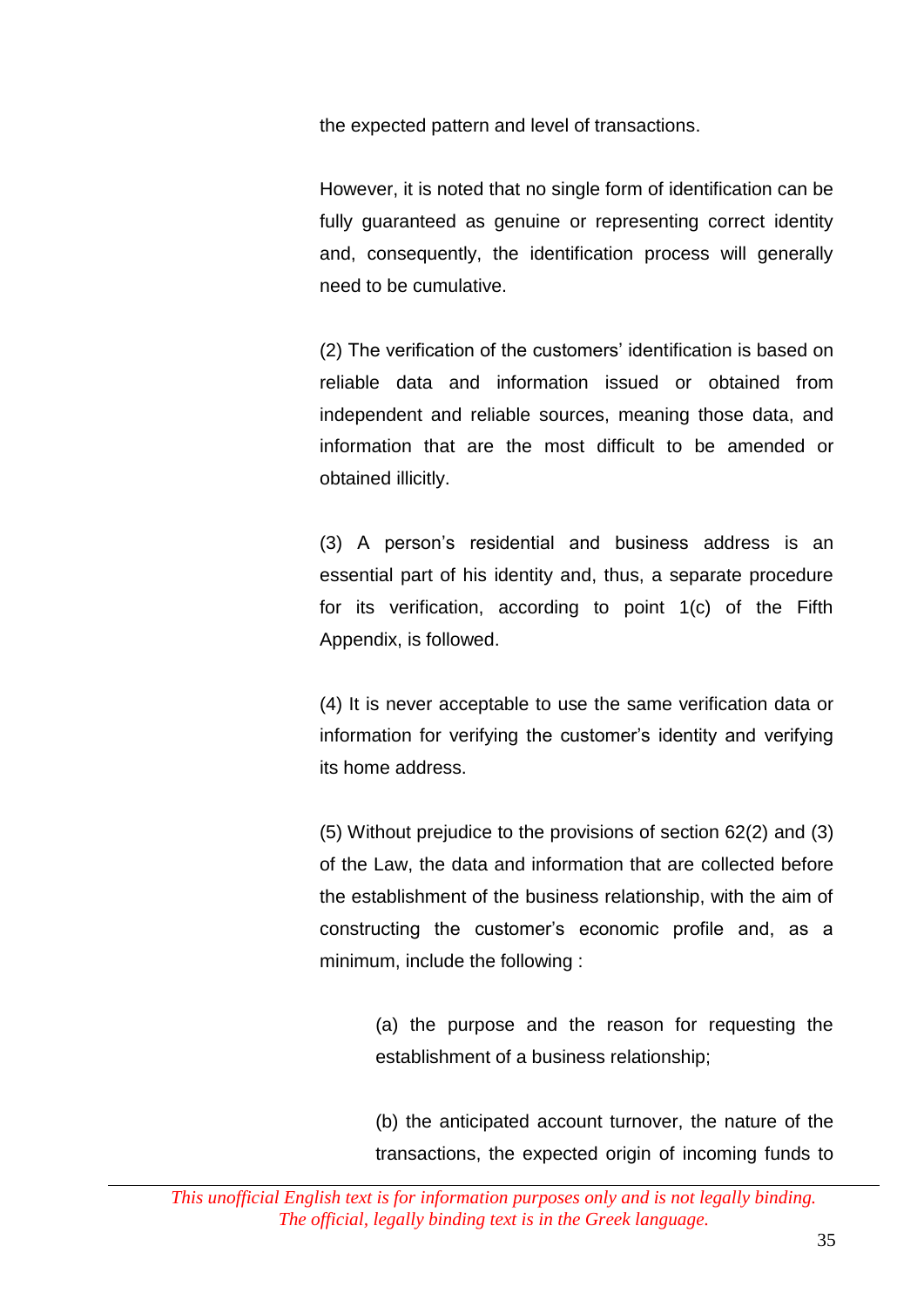be credited in the account and the expected destination of outgoing transfers/payments;

(c) the customer's size of wealth and annual income and the clear description of the main business/professional activities/operations.

(6) The data and information that are used for the construction of the customer's-legal person's economic profile include, inter alia, the name of the company, the country of its incorporation, the head offices address, the names and the identification information of the beneficial owners, directors and authorised signatories, financial information, ownership structure of the group that the company may be a part of (country of incorporation of the parent company, subsidiary companies and associate companies, main activities and financial information). The said data and information are recorded in a separate form designed for this purpose which is retained in the customer's file along with all other documents as well as all internal records of meetings with the respective customer. The said form is updated regularly or whenever new information emerges that needs to be added to the economic profile of the customer or alters existing information that makes up the economic profile of the customer.

Identical data and information with the abovementioned are obtained in the case of a customer-natural person, and in general, the same procedures with the abovementioned are followed.

(7) Transactions executed for the customer are compared and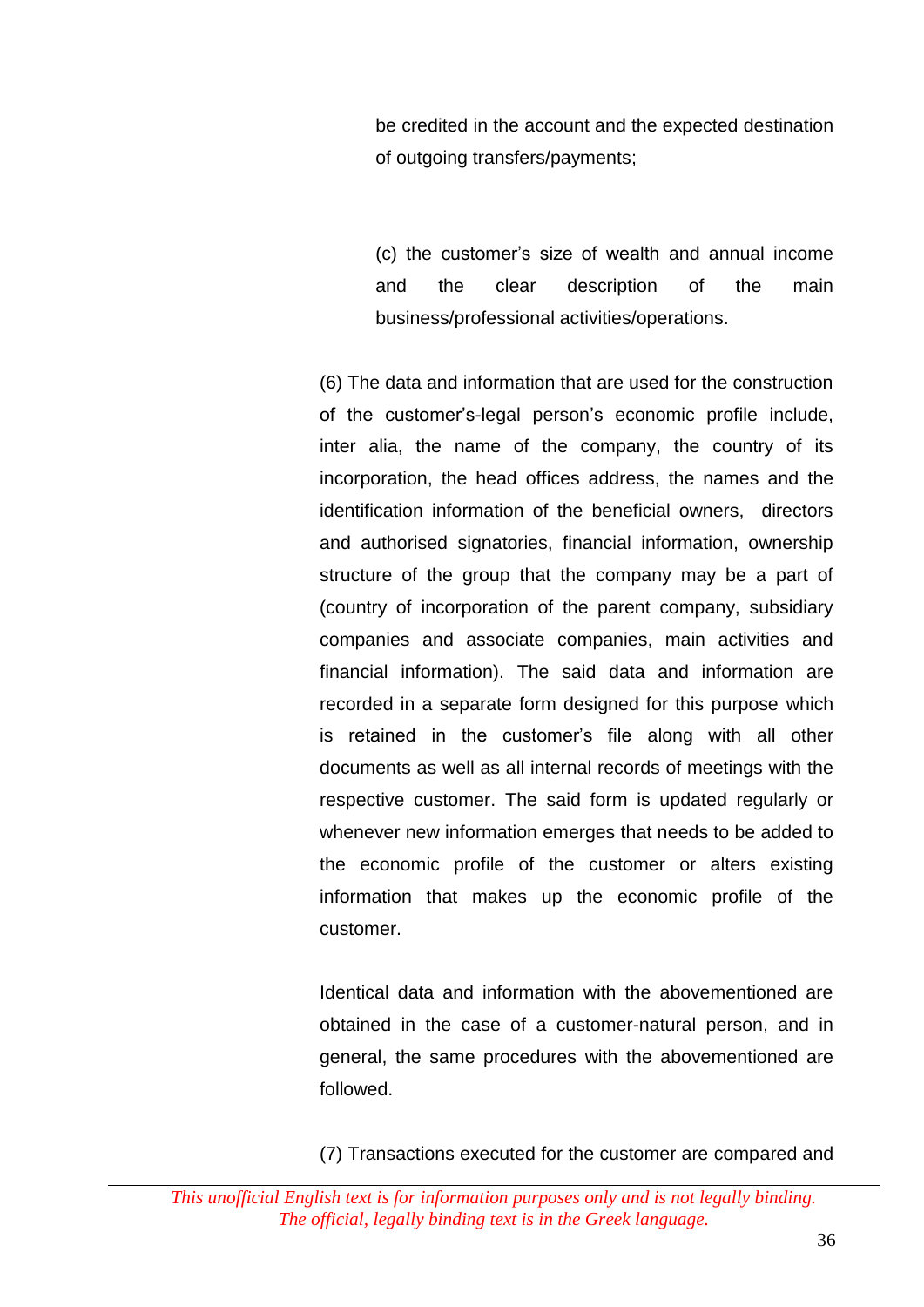evaluated against the anticipated account's turnover, the usual turnover of the activities/operations of the customer and the data and information kept for the customer's economic profile. Significant deviations are investigated and the findings are recorded in the respective customer's file. Transactions that are not justified by the available information on the customer, are thoroughly examined so as to determine whether suspicions over money laundering or terrorist financing arise for the purposes of submitting an internal report to the compliance officer, according to paragraph 9(1)(e), and then by the latter to MOKAS, according to paragraph  $9(1)(g)$ .

- Specific customer identification issues Fifth Appendix 22. The Fifth Appendix includes customer identification and due diligence procedures that the Obliged Entity applies for specific customer identification issues.
- Simplified customer identification and due diligence procedures (section 63 of the Law) 23. (1) According to section 63 of the Law, the Obliged Entity, may apply simplified customer due diligence measures if the business relationship or the transaction presents a lower degree of risk. It is provided that the Obliged Entity collects sufficient information, so as to assess and to ascertain whether a business relationship or transaction presents a lower degree of risk. The Obliged Entity when assessing the abovementioned pays special attention to any activity of those customers or to any type of transactions, which may be regarded as particularly likely, by its nature, to be used or abused for money laundering or terrorist financing purposes.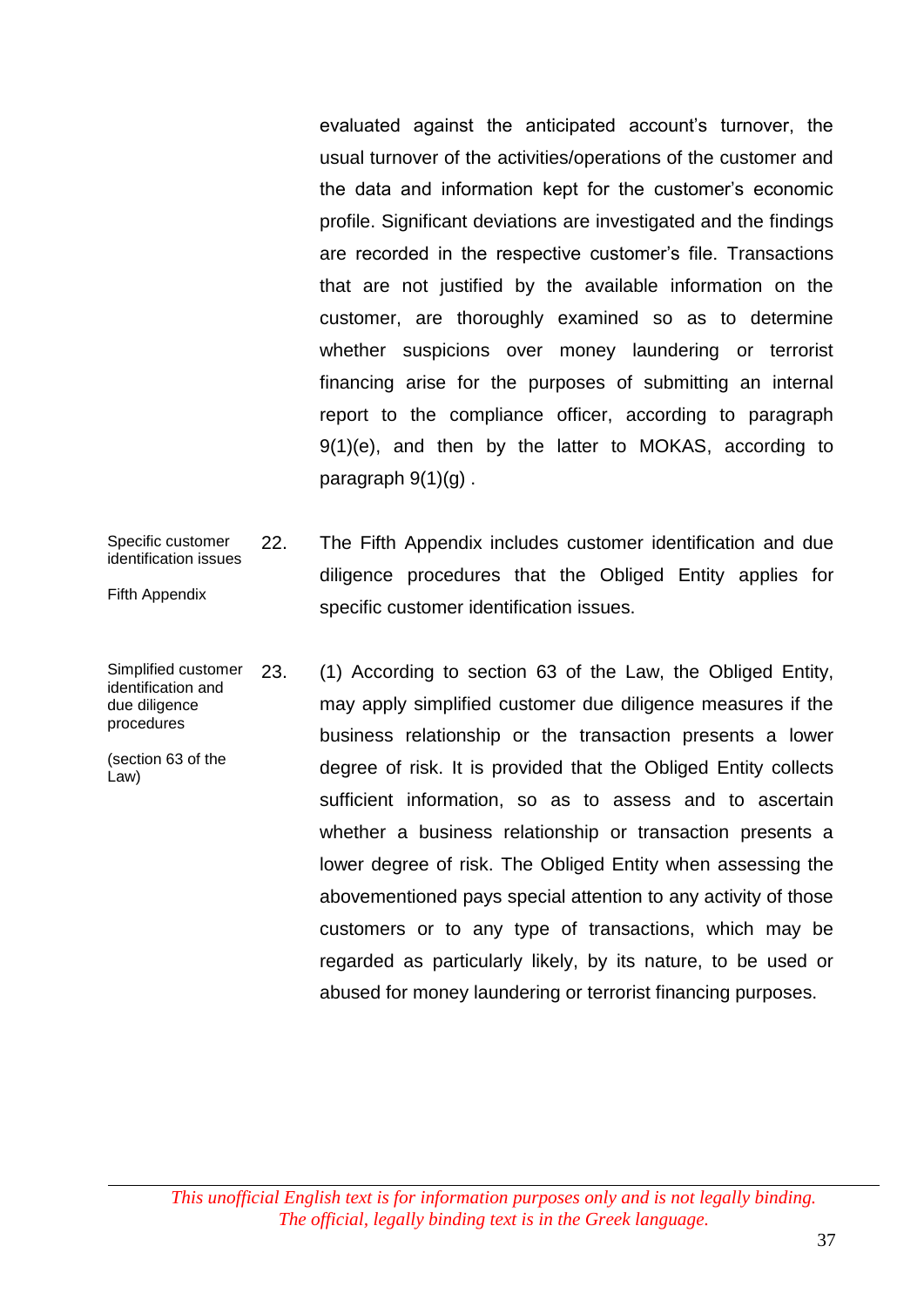Enhanced customer identification and due diligence procedures

(section 64 of the Law)

Reliance on third parties for customer identification and due diligence purposes

(section 67 of the Law)

- 24. According to section 64 of the Law, the Obliged Entity applies enhanced customer identification and due diligence procedures in respect of the customers referred to in section 64 of the Law, as well as in other situations, that pose a high degree of risk for money laundering or terrorist financing and are categorised by the Obliged Entity as high risk on the basis of its customers' acceptance policy, according to paragraph 7.
- 25. (1) Without prejudice to the provisions of section 67 of the Law, the Obliged Entity may rely on third parties for the implementation of customer identification and due diligence procedures, as these are prescribed in section 61(1)(a),(b) and (c) of the Law, provided that the third person makes immediately available all data and information, which must be certified true copies of the originals, that were collected in the course of applying customer identification and due diligence procedures.

(2) The Obliged Entity obtains data and information so as to verify that the third person is subject to professional registration in accordance with the competent law of its country of incorporation and/or operation as well as supervision for the purposes of compliance with the measures for the prevention of money laundering and terrorist financing.

(3) The Obliged Entity may rely on third parties only at the outset of establishing a business relationship or the execution of an occasional transaction for the purpose of verifying the identity of their customers. According to the degree of risk any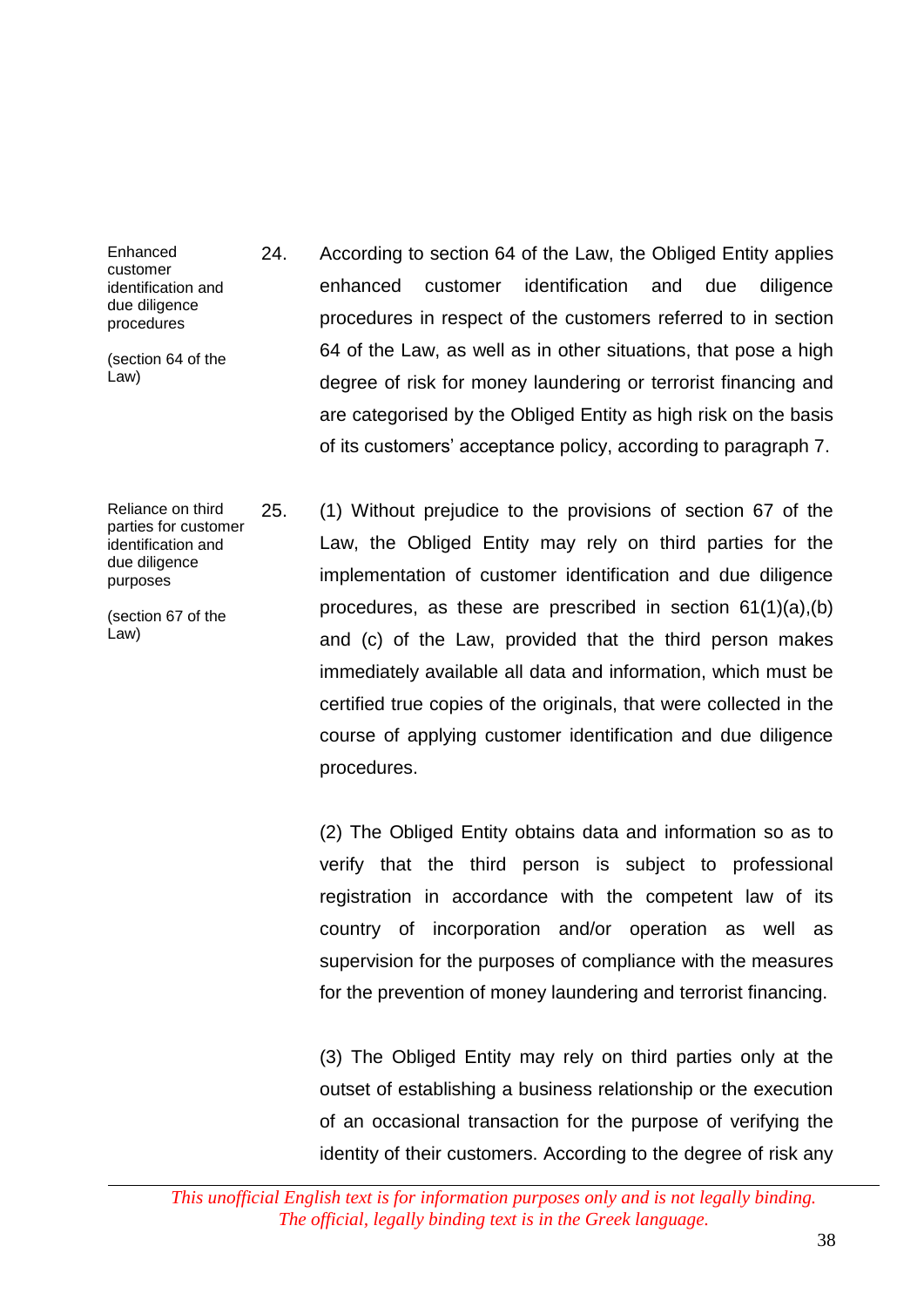additional data and information for the purpose of updating the customer's economic profile or for the purpose of examining unusual transactions executed through the account, is obtained from the natural persons (directors, beneficial owners) who control and manage the activities of the customer and have the ultimate responsibility of decision making as regards to the management of funds and assets.

 $(4)$  in the case the Obliged Entity relies to a third party, applies the following additional measures/procedures :

> (a) before the establishment of the business relationship or the carrying out of the occasional transaction applies due diligence measures to the third party;

> (b)sign an agreement with the third party specifying the obligations of each party;;

> (c) maintains a separate file for every third party of the present paragraph, where it stores the relevant information

> (d) the commencement of the cooperation with the third party and the acceptance of customer identification data verified by the third party is subject to approval by the compliance officer, according to paragraph 9(1)(k).

Ongoing monitoring of accounts and transactions (section 58(e) and 61(1)(d) of the Law) 26. (1) The Obliged Entity has a full understanding of normal and reasonable account activity of their customers as well as of their economic profile and have the means of identifying transactions which fall outside the regular pattern of an account's activity or to identify complex or unusual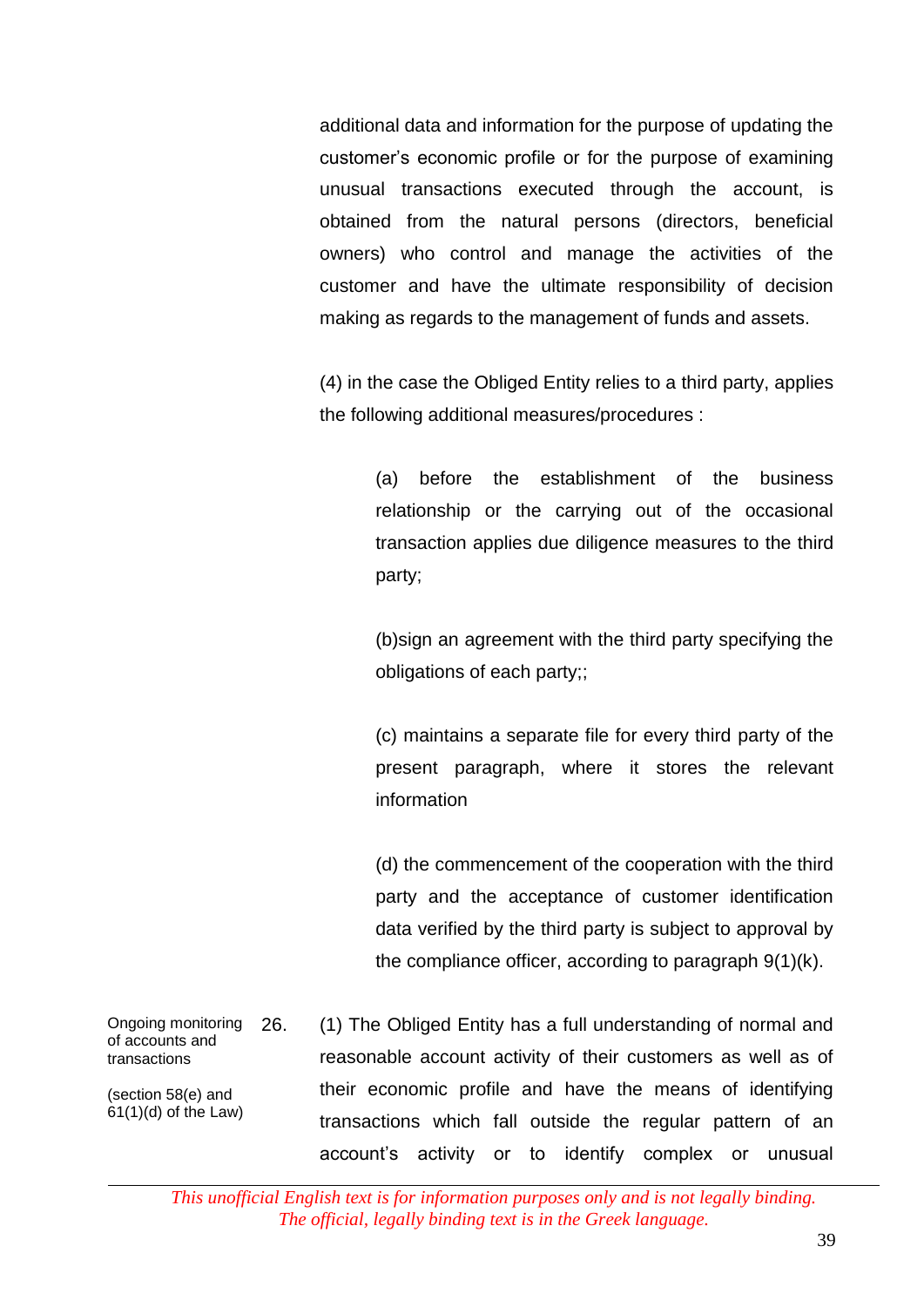transactions or transactions without obvious economic purpose or clear legitimate reason. Without such knowledge, the Obliged Entity is not able to discharge its legal obligation to identify and report suspicious transactions to MOKAS, according to paragraphs 9(1)(g) and 27.

(2) The procedures and intensity of monitoring accounts and examining transactions are based on the level of risk and, as a minimum, achieve the following:

> (a) identifying all high risk customers according to paragraph 7. Therefore, the systems or the measures and procedures of the Obliged Entity are able to produce detailed lists of high risk customers so as to facilitate enhanced monitoring of accounts and transactions;

> (b) detecting of unusual or suspicious transactions that are inconsistent with the economic profile of the customer for the purposes of further investigation;

> (c) the investigation of unusual or suspicious transactions from the employees who have been appointed for that purpose; the results of the investigations are recorded in a separate memo and kept in the file of the customer concerned;

> (d) all necessary measures and actions must be taken, based on the investigation findings of point (c), including any internal reporting of suspicious transactions/activities to the compliance officer, according to paragraph 9(1)(e);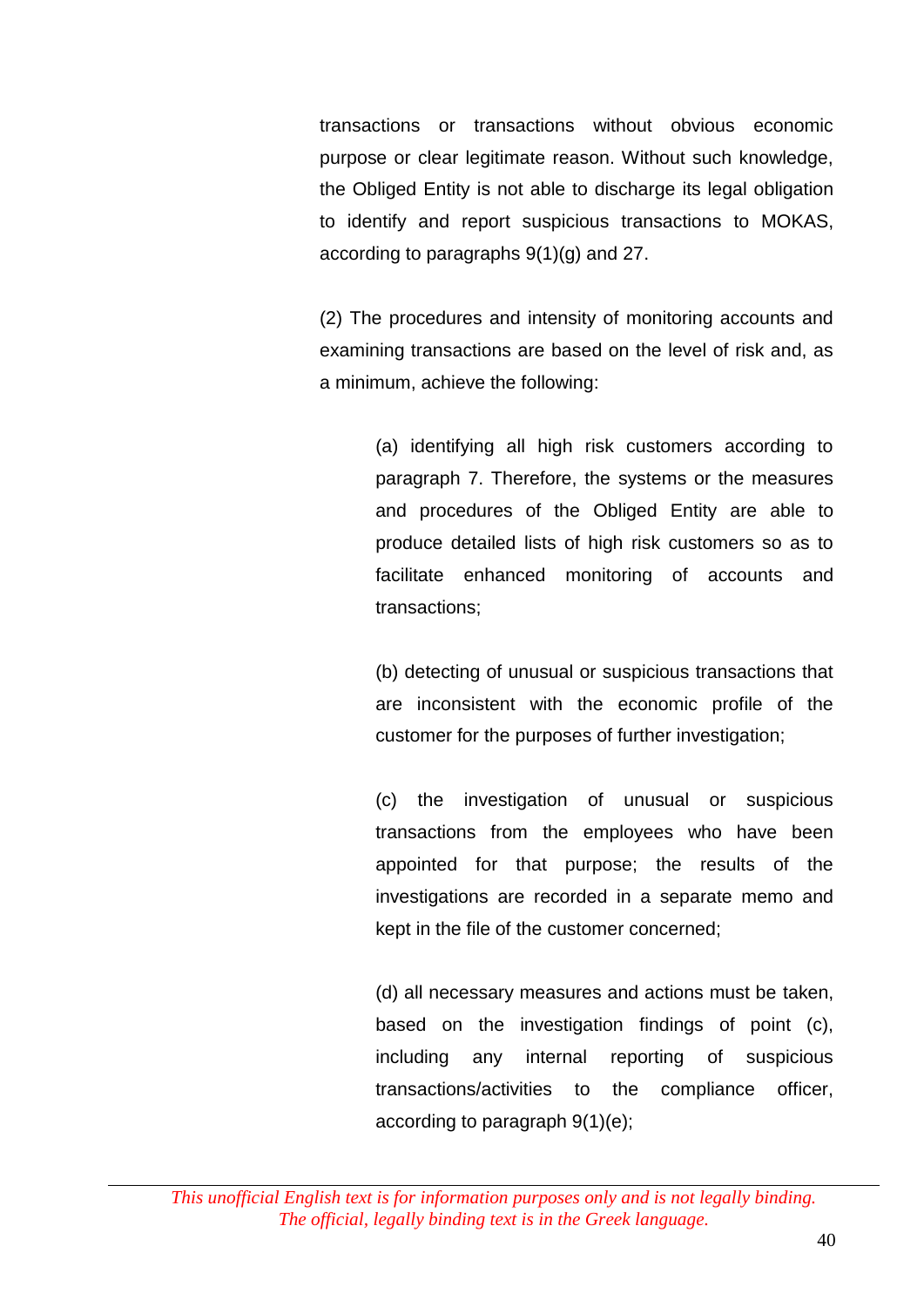(e) ascertaining the source and origin of the funds credited to accounts.

(3) The Obliged Entity introduces and implements, where appropriate and proportionate, in view of the nature, scale and complexity of its business and the nature and range of the investment services and activities undertaken in the course of that business, adequate automated electronic management information systems which will be capable of supplying the board of directors and the compliance officer, on a timely basis, all the valid and necessary information for the identification, analysis and effective monitoring of customer accounts and transactions based on the assessed risk for money laundering or terrorist financing purposes.

(4) The monitoring of accounts and transactions are carried out in relation to specific types of transactions and economic profile, as well as by comparing periodically the actual movement of the account with the expected turnover as declared at the establishment of the business relationship. Furthermore, the monitoring covers customers who do not have a contact with the Obliged Entity as well as dormant accounts exhibiting unexpected movements.

(5) The automated electronic management information systems may be also used to extract data and information that is missing regarding the customer identification and the construction of a customer's economic profile.

(6) For all accounts, automated electronic management information systems are able to add up the movement of all related accounts on a consolidated basis and detect unusual or suspicious activities and types of transactions. This can be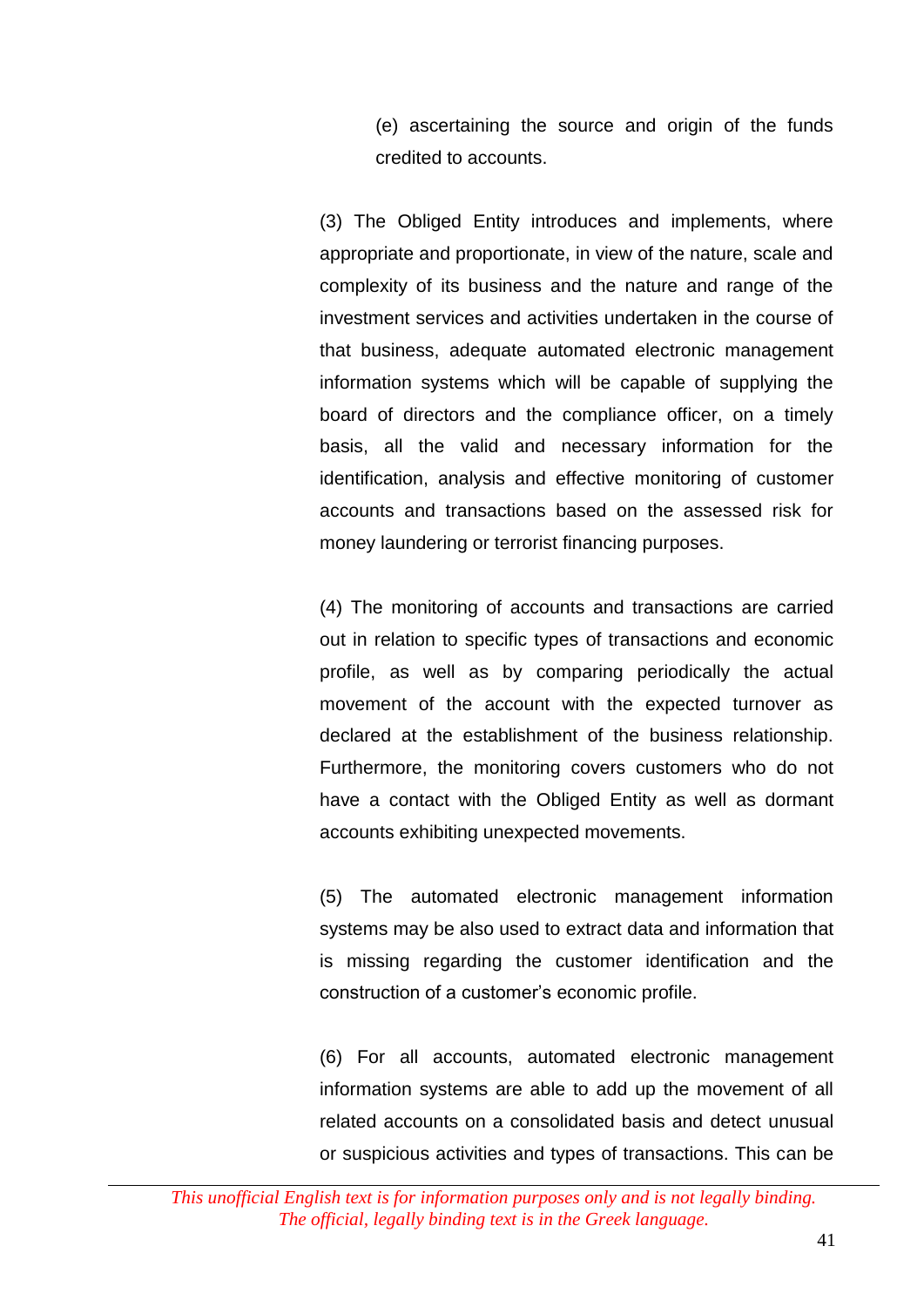done by setting limits for a particular type, or category of accounts (e.g. high risk accounts) or transactions (e.g. deposits and withdrawals in cash, transactions that do not seem reasonable based on usual business or commercial terms, significant movement of the account incompatible with the size of the account balance), taking into account the economic profile of the customer, the country of his origin, the source of the funds, the type of transaction or other risk factors. The Obliged Entity gives particular attention to transactions exceeding the abovementioned limits, which may indicate that a customer might be involved in unusual or suspicious activities.

### 19. **PART VI RECOGNITION AND REPORTING OF SUSPICIOUS TRANSACTIONS/ACTIVITIES TO MOKAS**

- Reporting of suspicious transactions to MOKAS (sections 26, 27, 69 and 70 of the Law) 27. Without prejudice to the provisions of section 70 of the Law, the Obliged Entity, in cases where there is an attempt of executing transactions which knows or suspects that are related to money laundering or terrorist financing, reports, through the compliance officer its suspicion to MOKAS in accordance with paragraph 9(1)(g).
- **Suspicious** transactions 28. (1) The definition of a suspicious transaction as well as the types of suspicious transactions which may be used for money laundering and terrorist financing are almost unlimited. A suspicious transaction will often be one which is inconsistent with a customer's known, legitimate business or personal activities or with the normal business of the specific account, or in general with the economic profile that the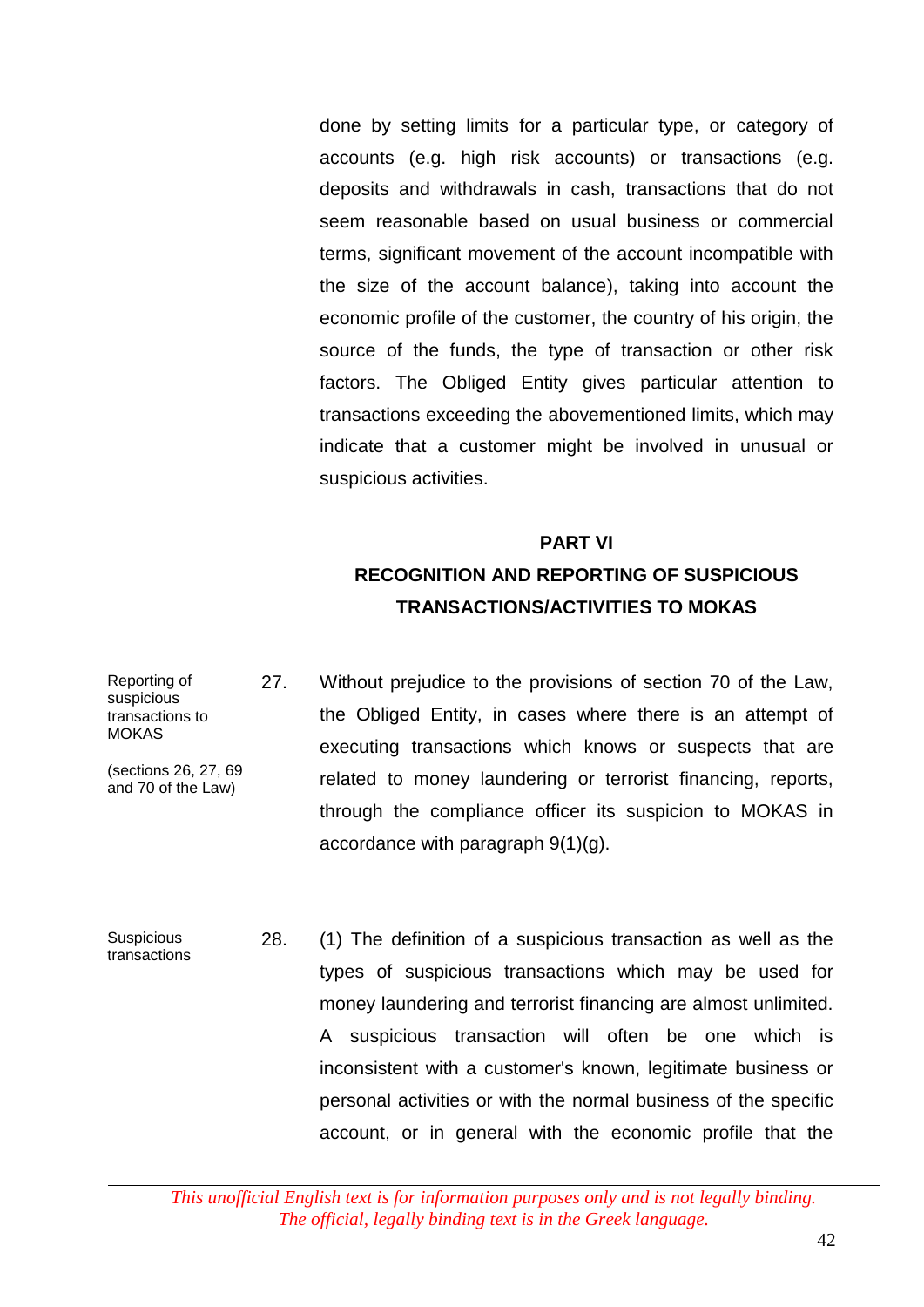Obliged Entity has created for the customer. The Obliged Entity ensures that maintains adequate information and knows enough about its customers' activities in order to recognise on time that a transaction or a series of transactions is unusual or suspicious.

Sixth Appendix (2) A list containing examples of what might constitute suspicious transactions/activities related to money laundering and terrorist financing is attached to the Third Appendix. The said list is not exhaustive nor includes all types of transactions that may be used, nevertheless it can assist the Obliged Entity and its employees in recognising the main methods used for money laundering and terrorist financing. The detection by the Obliged Entity of any of the transactions contained in the Third Appendix prompts further investigation and constitutes a valid cause for seeking additional information and/or explanations as to the source and origin of the funds, the nature and economic/business purpose of the underlying transaction, and the circumstances surrounding the particular activity.

#### **Compliance** officer's report to MOKAS 29. (1) All the reports of the compliance officer of paragraph 9(1)(g) are send or submitted to MOKAS via the website go AML (https://reports.mokas.law.gov.cy/live).

(2) After the submission of a suspicious report of paragraph  $9(1)(q)$ , the Obliged Entity may subsequently wish to terminate its relationship with the customer concerned for risk avoidance reasons. In such an event, the Obliged Entity exercises particular caution, according to section 48 of the Law, not to alert the customer concerned that a suspicious report has been submitted to MOKAS. Close liaison with MOKAS is, therefore, maintained in an effort to avoid any frustration to the investigations conducted.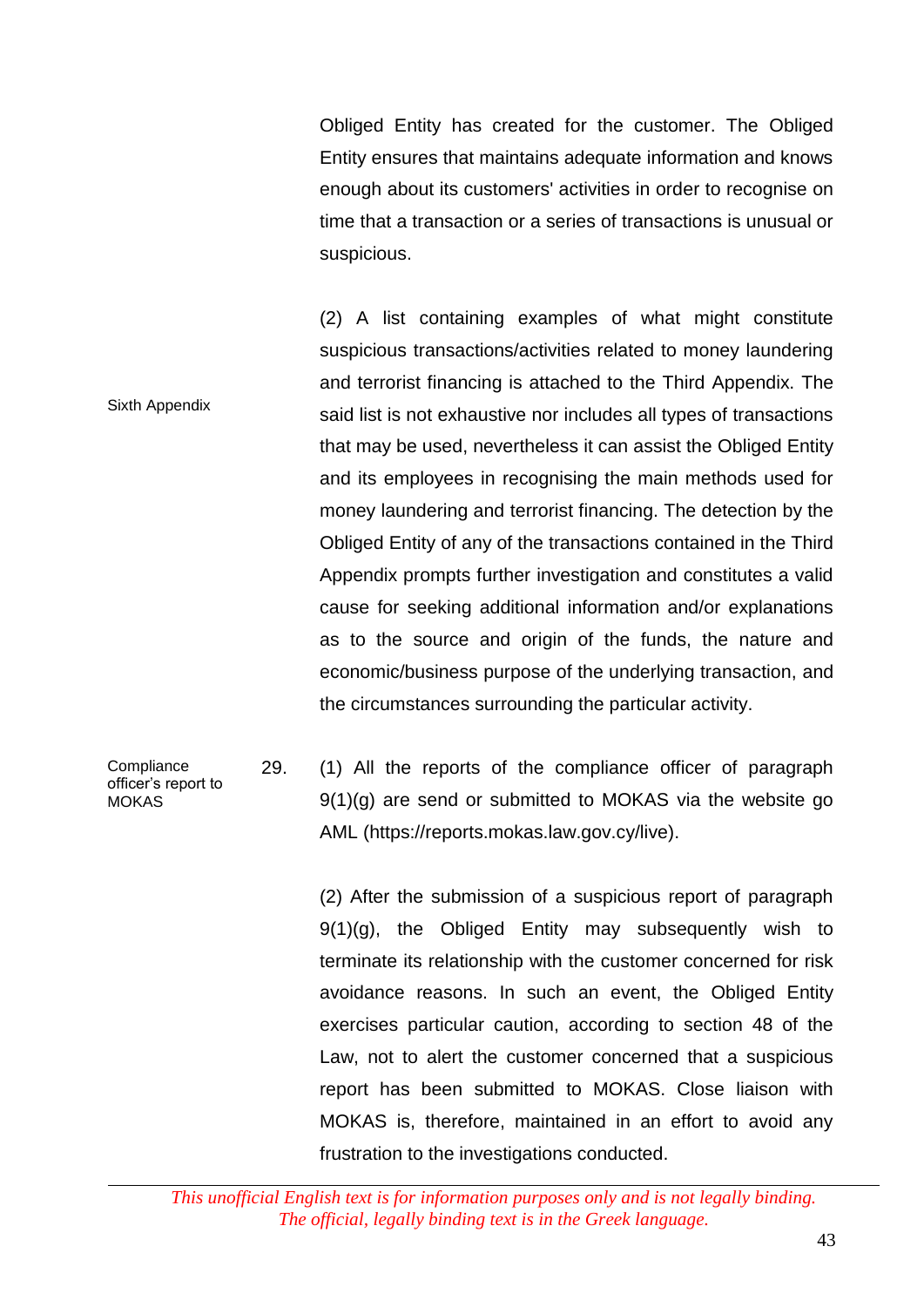(3) After submitting the suspicious report of paragraph 9(1)(g), the Obliged Entity adheres to any instructions given by MOKAS and, in particular, as to whether or not to continue or suspend a particular transaction or to maintain the particular account active.

According to section 26(2)(c) of the Law, MOKAS may instruct the Obliged Entity to refrain from executing or delay the execution of a customer's transaction without such action constituting a violation of any contractual or other obligation of the Obliged Entity and its employees.

(4) Furthermore, after the submission of a suspicious report of paragraph 9(1)(g), the customers' accounts concerned as well as any other connected accounts are placed under the close monitoring of the compliance officer.

Submission of information to MOKAS 30. The Obliged Entity ensures that in the case of a suspicious transaction investigation by MOKAS, will be able to provide without delay the following information:

- (a) the identity of the account holders;
- (b) the identity of the beneficial owners of the account;

(c) the identity of the persons authorised to manage the account;

(d) data of the volume of funds or level of transactions flowing through the account;

(e) connected accounts;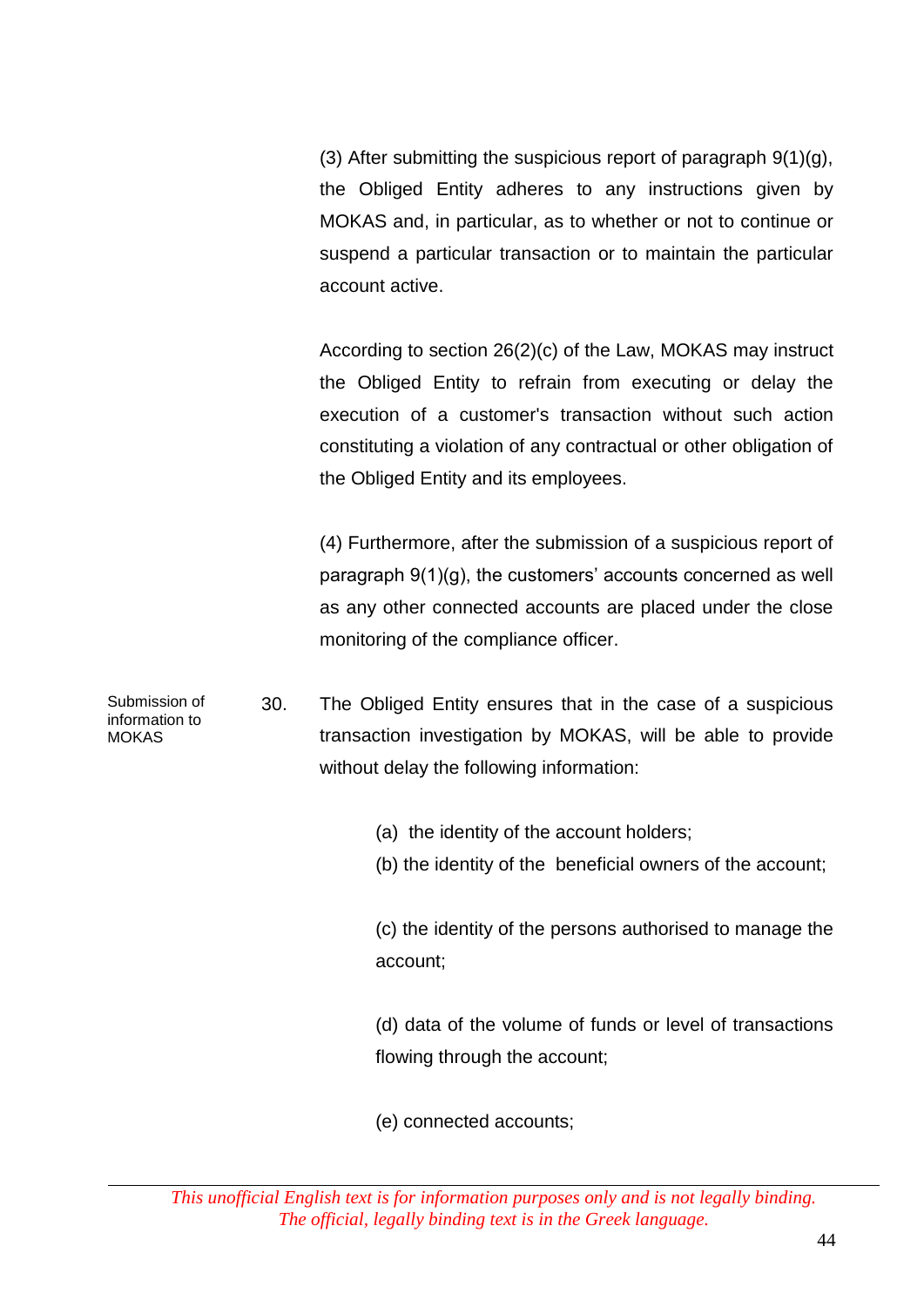(f) in relation to specific transactions:

- i. the origin of the funds,
- ii. the type and amount of the currency involved in the transaction,
- iii. the form in which the funds were placed or withdrawn, for example cash, cheques, wire transfers,
- iv. the identity of the person that gave the order for the transaction,
- v. the destination of the funds,
- vi. the form of instructions and authorisation that have been given,
- vii. the type and identifying number of any account involved in the transaction.

### **PART VII RECORD KEEPING**

Record keeping and 31. time period of keeping documents/data (section 68 of the  $(1)$  According to section 68 $(1)$  of the Law, the Obliged Entity keeps record of the documents/data mentioned in the above section of the Law and are specialised in the present Directive, including those referred to in paragraph 9(1)(k).

> (2) According to section 68(2) of the Law, the documents/data of subparagraph (1), are kept for a period of at least five (5) years, which is calculated after the execution of the transactions or the termination of the business relationship.

> It is provided that, the documents/data relevant to ongoing investigations are kept until MOKAS confirms that the investigation has been completed and the case has been closed.

Law)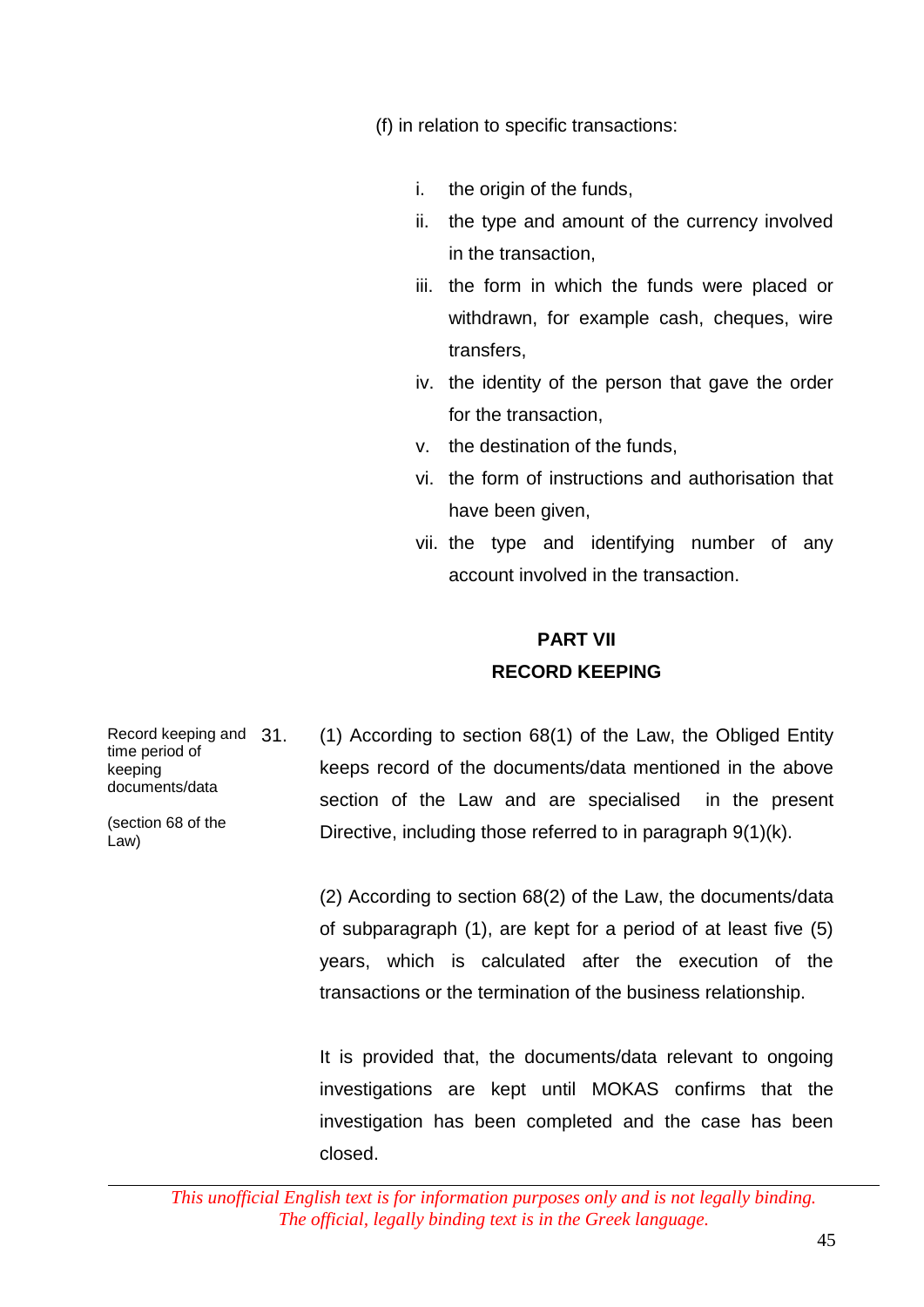Format of records 32. (1) The retention of the documents/data, other than the original documents or their certified true copies that are kept in a hard copy form, may be in other forms, such as electronic form, provided that the Obliged Entity is able to retrieve the relevant documents/data without undue delay and present them at any time, to the Commission or to MOKAS, after a request.

> (2) When the Obliged Entity establishes a documents/data retention policy, takes into consideration the requirements of the Law and the present Directive and the potential needs of MOKAS and the Commission.

- Certification and language of documents 33. (1) The documents/data obtained, for compliance with the present Directive, are the following forms:
	- a. Original, or

b. True copy of the original, where the certification is made by the Obliged Entity in cases where it establishes the customer's identity itself, once the original is presented thereto, or

c. True copy of the original, where the certification is made by third parties, in cases where they establish the customer's identity, pursuant to Article 67 of the Law and the provisions of paragraph 25 of this Directive, or

d. True copy of the original, where the certification is made by a competent authority or person that, pursuant to the relevant provisions of the laws of their country, is responsible to certify the authenticity of documents or information. In this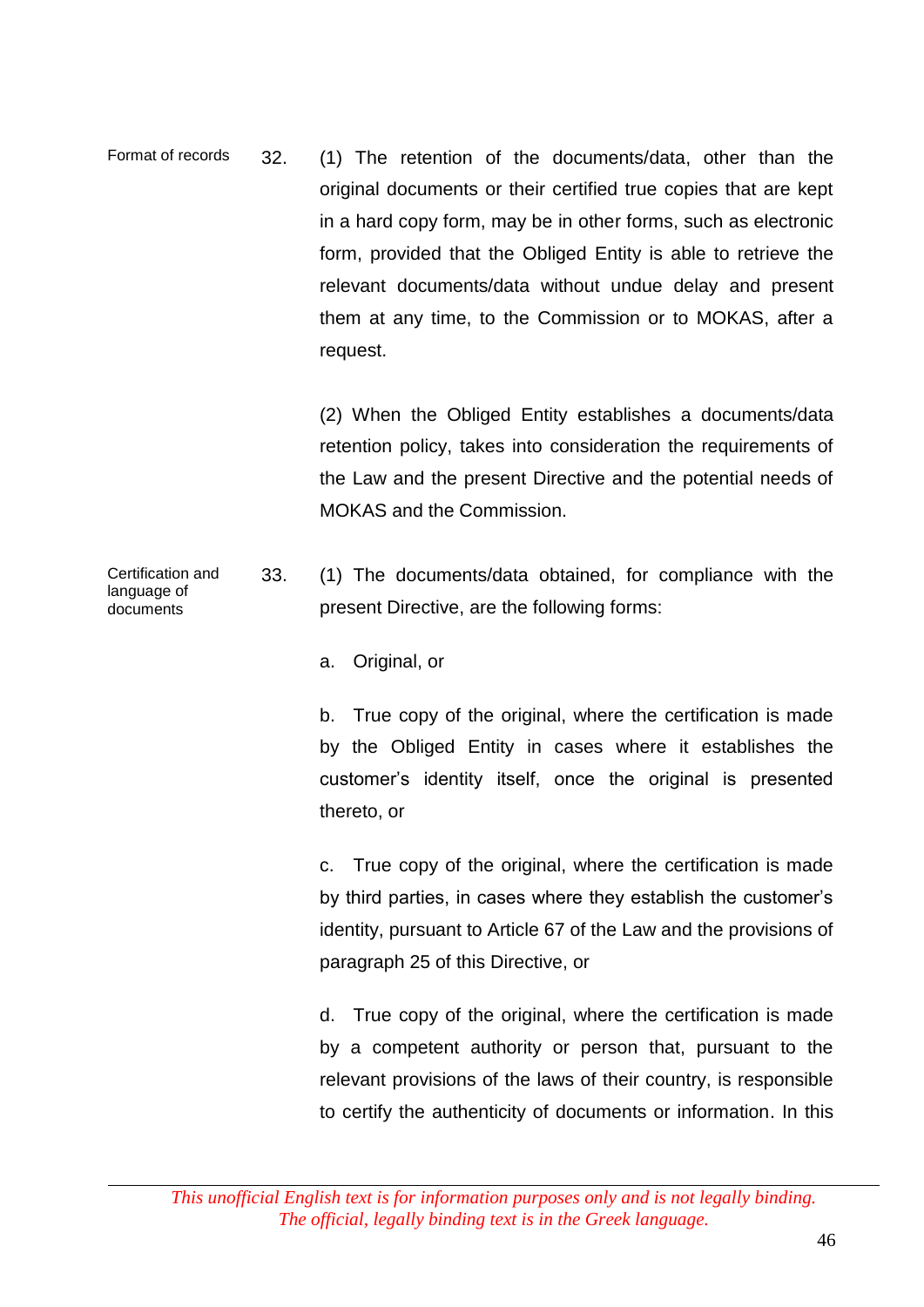case the documents should be apostilled or notarised, or

e. Provided that at least one of the procedures referred to in paragraph (2) of the Fourth Appendix of the present Directive is followed:

- i. Copy of the original, or
- ii. Data and information collected via electronic verification in accordance with the provisions of paragraph (2) below.

(2) Performing an electronic verification:

a. Electronic identity verification is carried out either directly by the Obliged Entity or through a third party. Both the Obliged Entity and the said third parties cumulatively satisfy the following conditions:

- i. the electronic databases kept by the third party or to which the third party or the Obliged Entity has access are registered to and/or approved by the Data Protection Commissioner in order to safeguard personal data (or the corresponding competent authority in the country the said databases are kept).
- ii. electronic databases provide access to information referred to both present and past situations showing that the person really exists and providing both positive information (at least the customer's full name, address and date of birth) and negative information (e.g. committing of offences such as identity theft, inclusion in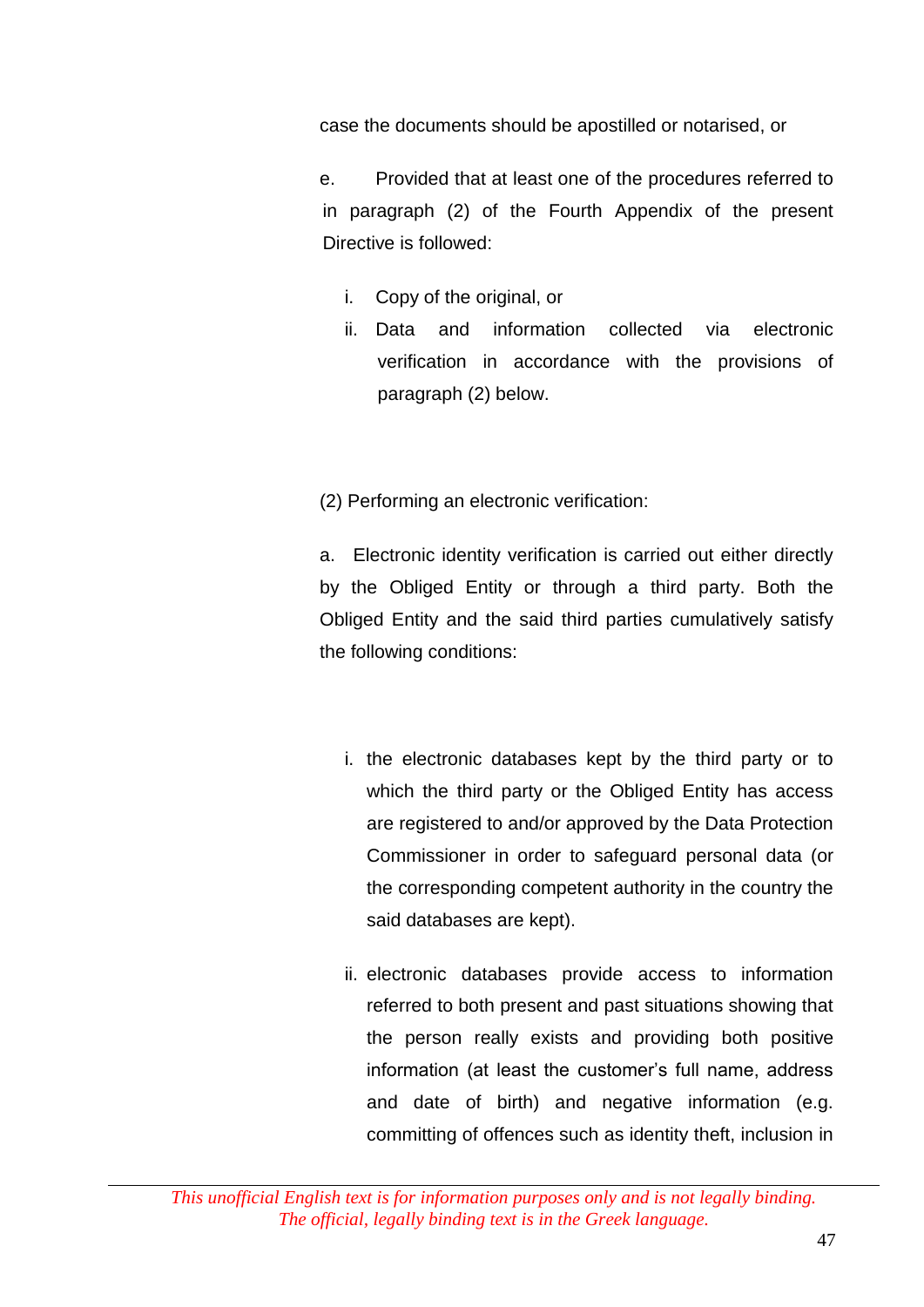deceased persons records, inclusion in sanctions and restrictive measures' list by the Council of the European Union and the UN Security Council).

- iii. electronic databases include a wide range of sources with information from different time periods with real-time update and trigger alerts when important data alter.
- iv. transparent procedures have been established allowing the Obliged Entity to know which information was searched, the result of such search and its significance in relation to the level of assurance as to the customer's identity verification.
- v. procedures have been established allowing the Obliged Entity to record and save the information used and the result in relation to identity verification.

b. Information must come from two or more sources. The electronic verification procedure shall at least satisfy the following correlation standard:

i. identification of the customer's full name and current address from one source, and

ii. identification of the customer's full name and either his current address or date of birth from a second source.

c. For purposes of carrying out the electronic verification, the Obliged Entity shall establish procedures in order to satisfy the completeness, validity and reliability of the information to which it has access. It is provided that the verification procedure shall include a search of both positive and negative information.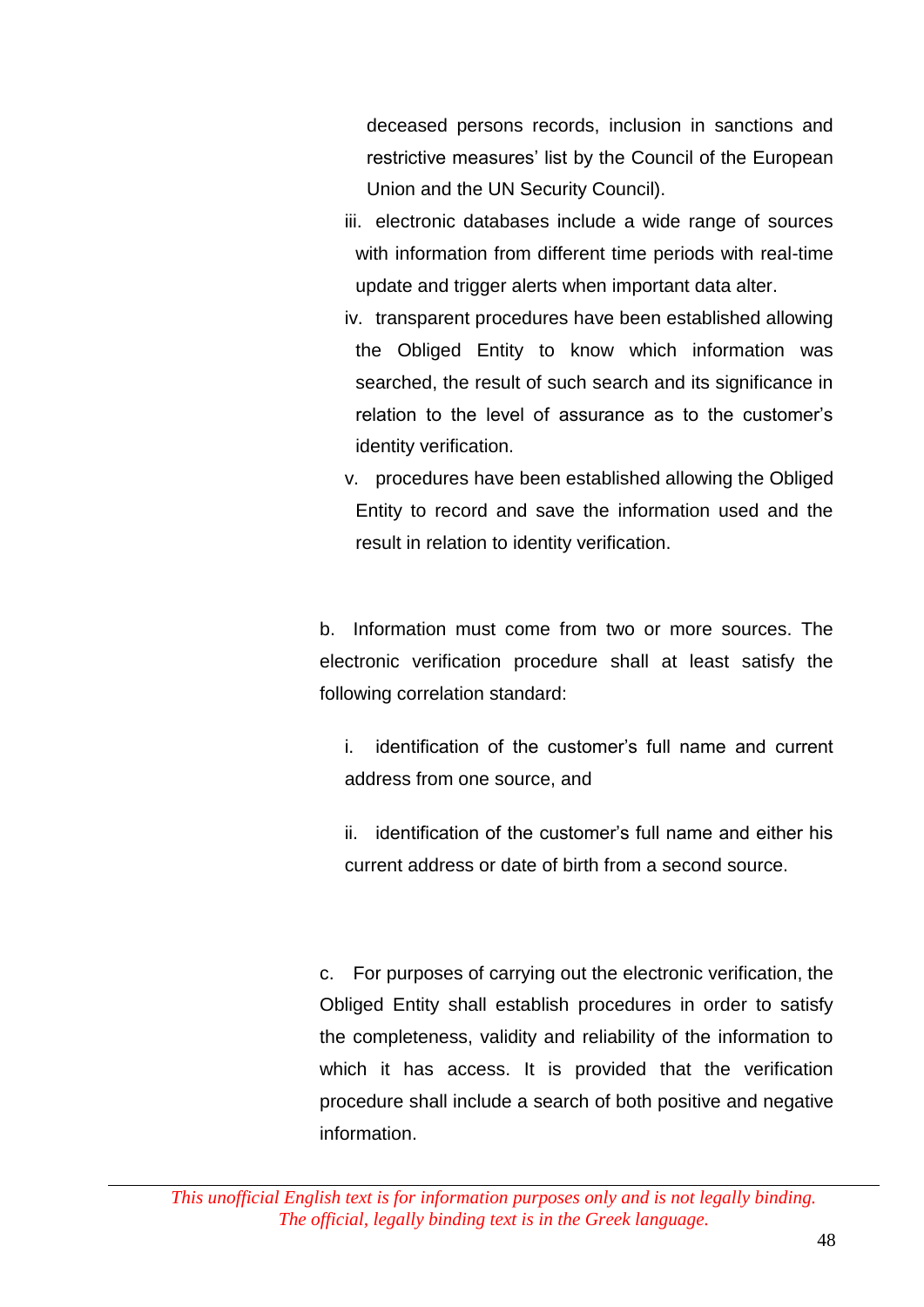d. It is provided that the Obliged Entity evaluates the results in order the conditions of Article 61(3) of the Law to be satisfied. The Obliged Entity establishes mechanisms for the carrying out of quality controls in order to assess the quality of the information on which it intends to rely.

 $(3)$  A true translation is attached in the case that the documents/data of subparagraph (1) are in a language other than Greek or English.

# **PART VIII EMPLOYEES' OBLIGATIONS, EDUCATION AND TRAINING**

Employees' obligations (section 58 of the Law) 34. (1) The Obliged Entity's employees can be personally liable for failure to report information or suspicion, regarding money laundering or terrorist financing. (2) The employees cooperate and report, without delay, according to paragraph 9(1)(e), anything that comes to their attention in relation to transactions for which there is a slight suspicion that are related to money laundering or terrorist financing.

> (3) According to section 26 of the Law, the Obliged Entity's employees fulfill their legal obligation to report their suspicions regarding money laundering and terrorist financing, after their compliance with subparagraph (2).

Employees' education and 35. (1) The Obliged Entity ensures that its employees are fully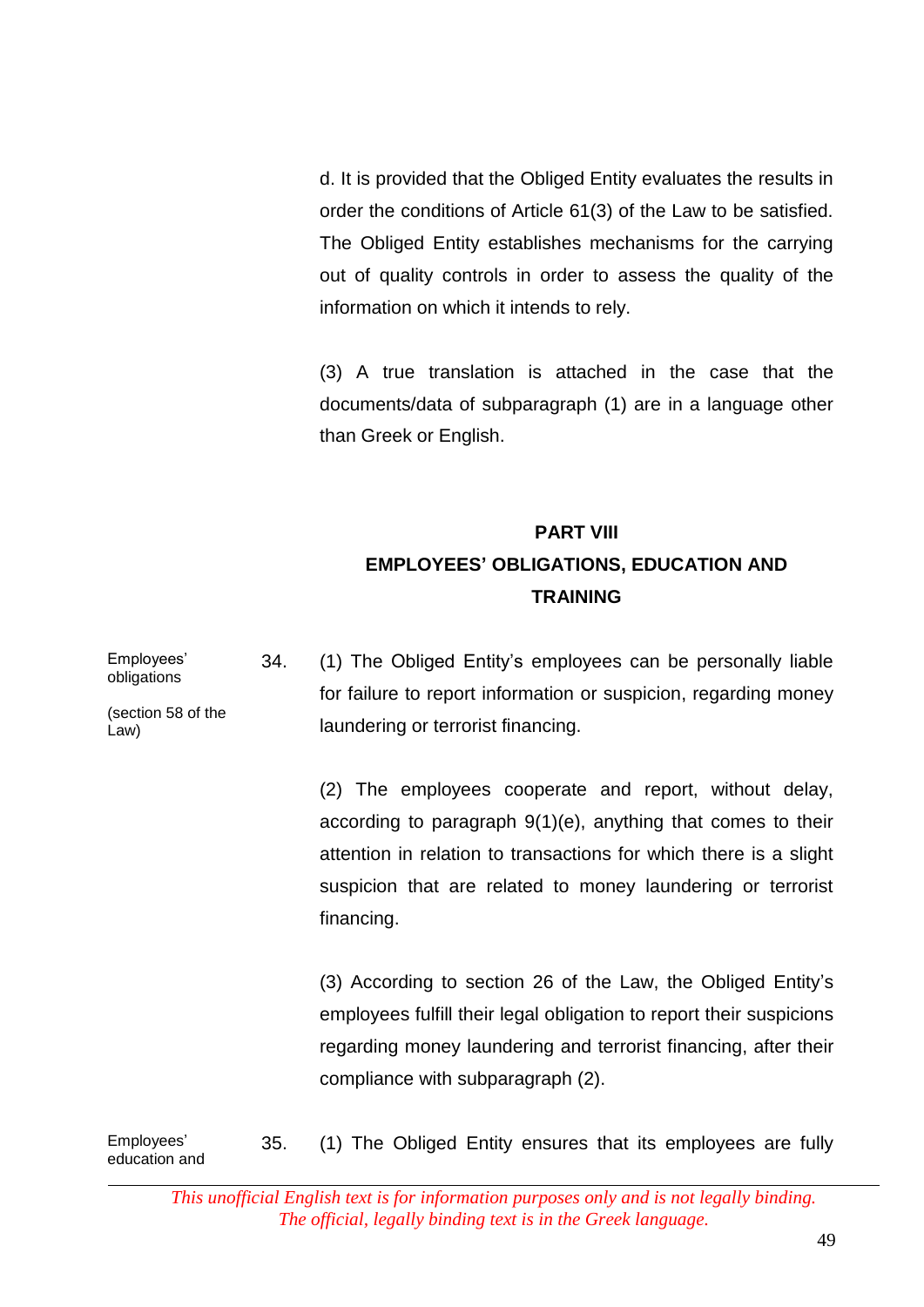training program aware of their legal obligations according to the Law and the present Directive, by introducing a complete employee's education and training program.

> $(2)$  The timing and content of the training provided to the employees of the various departments is adjusted according to the needs of each Obliged Entity. The frequency of the training can vary depending on to the amendments of legal and/or regulatory requirements, employees' duties as well as any other changes in the financial system of the Republic.

> (3) The training program aims at educating employees on the latest developments in the prevention of money laundering and terrorist financing, including the practical methods and trends used for this purpose.

> (4) The training program has a different structure for new employees, existing employees and for different departments of the Obliged Entity according to the services that they provide. On-going training is given at regular intervals so as to ensure that the employees are reminded of their duties and responsibilities and kept informed of any new developments.

#### **PART ΙΧ**

# **DETECTION OF ACTIONS THAT ARE IN BREACH OF THE UNITED NATIONS SECURITY COUNCIL RESOLUTIONS OR DECISIONS ('SANCTIONS') OR/AND THE EUROPEAN UNION COUNCIL DECISIONS AND REGULATIONS ('RESTRICTIVE MEASURES')**

36.

Detention of actions that are in breach of Sanctions and **Restrictive** Measures

(1) The Obliged Entity designs and implements measures and procedures for the detection of actions that are in breach or may potentially be in breach of the provisions of the United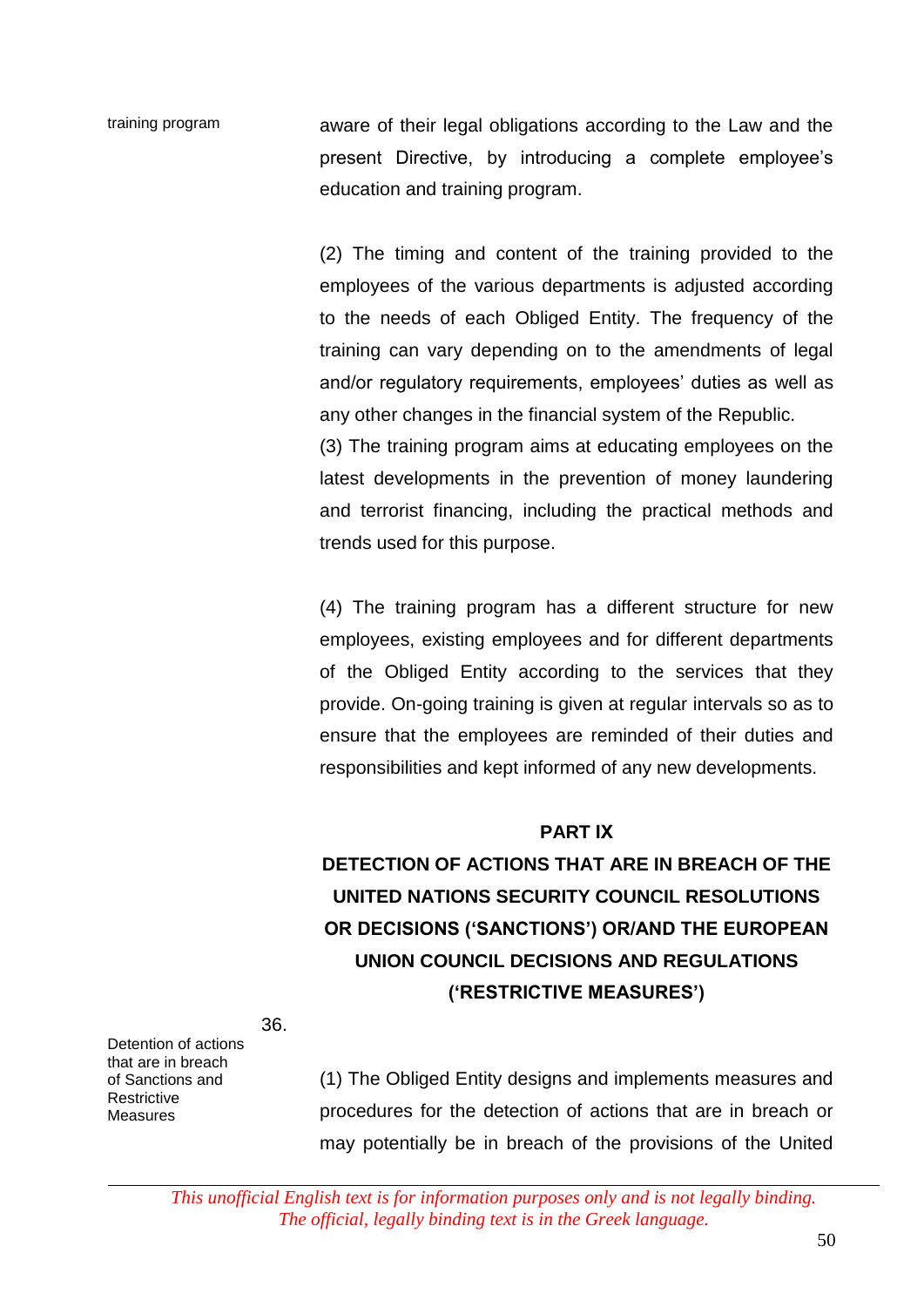Nations Security Council Resolutions or Decisions ('Sanctions') or/and the European Union Council Decisions and Regulations ('Restrictive Measures'), as provided for in the Sanctions Law.

(2) Where the Obliged Entity intends to take an action which falls within those cases that may be approved under the provisions of the Sanctions or Restrictive Measures, the said Entity shall submit, prior to taking the said action, through its compliance officer, a relevant application to the UIS, or, as the case may be, to its Credit Institution for submission by it to the ABFS, for approval or rejection.

(3) The Obliged Entity shall record in the manual provided for by paragraph 9(1)(c) of the Directive, the measures and procedures for the detection of actions that are in breach or may potentially be in breach of the provisions of the Sanctions and Restrictive Measures.

### **PART X FINAL PROVISIONS**

Repeal Directive R.A.D. 480/2012 No. 4608, 26.11.2012 R.A.D. 192/2016 No. 4952, 24.6.2016 R.A.D. 262/2016 No. 4964, 16.9.2016

37. The Directive DI144-2007-08 of 2012 for the prevention of money laundering and terrorist financing R.A.D. 480/2012, the amending Directive R.A.D. 192/2016 and the amending Directive R.A.D. 262/2016 are hereby repealed.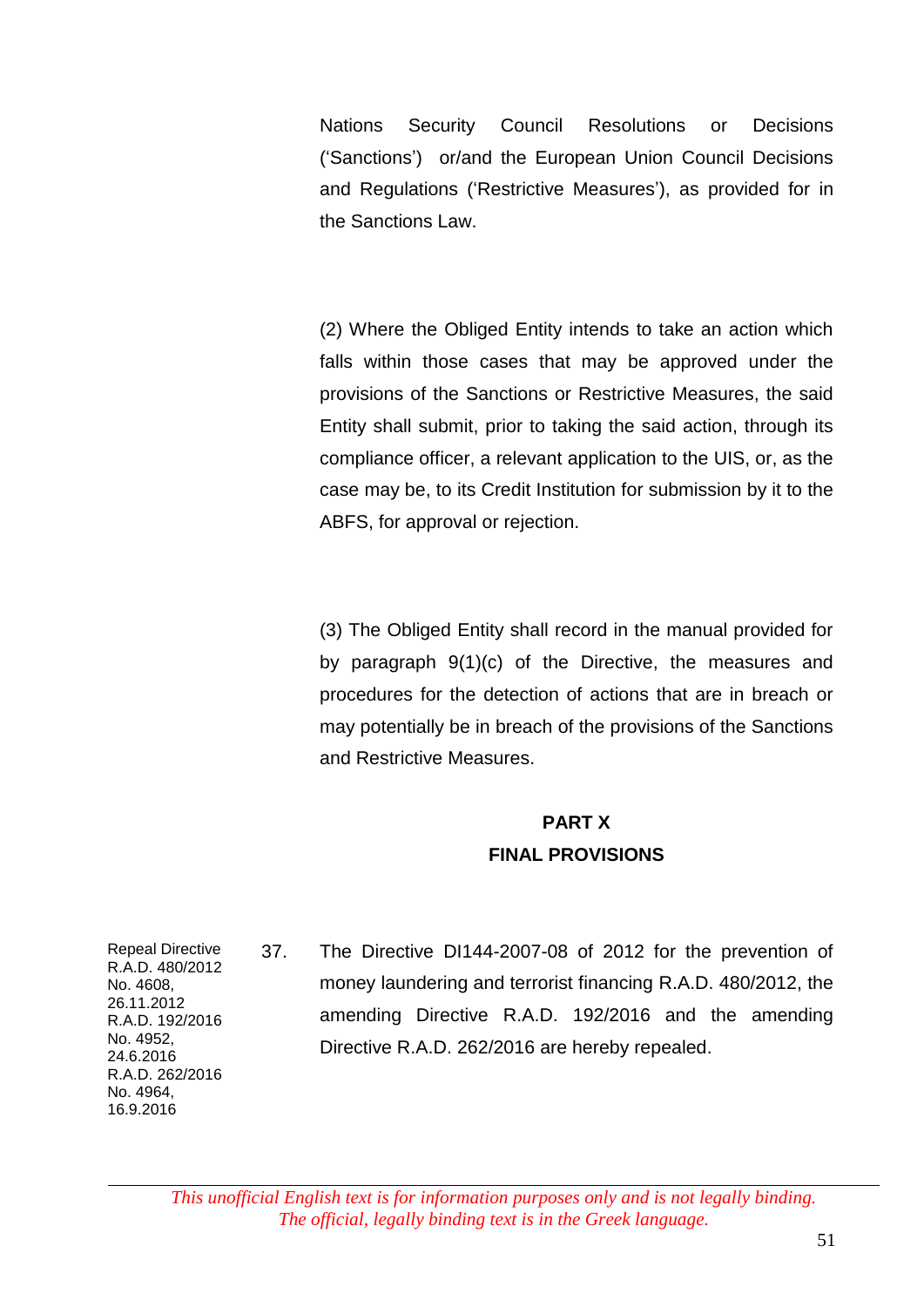Entry into force 38. The present Directive shall enter into force as of is publication in the Official Gazette of the Republic.

#### **FIRST APPENDIX**

| <b>INTERNAL SUSPICION REPORT FOR MONEY LAUNDERING AND TERRORIST</b> |  |  |
|---------------------------------------------------------------------|--|--|
| <b>FINANCING</b>                                                    |  |  |
| <b>INFORMER'S DETAILS</b>                                           |  |  |
|                                                                     |  |  |
|                                                                     |  |  |
|                                                                     |  |  |
| <b>CUSTOMER'S DETAILS</b>                                           |  |  |
|                                                                     |  |  |
|                                                                     |  |  |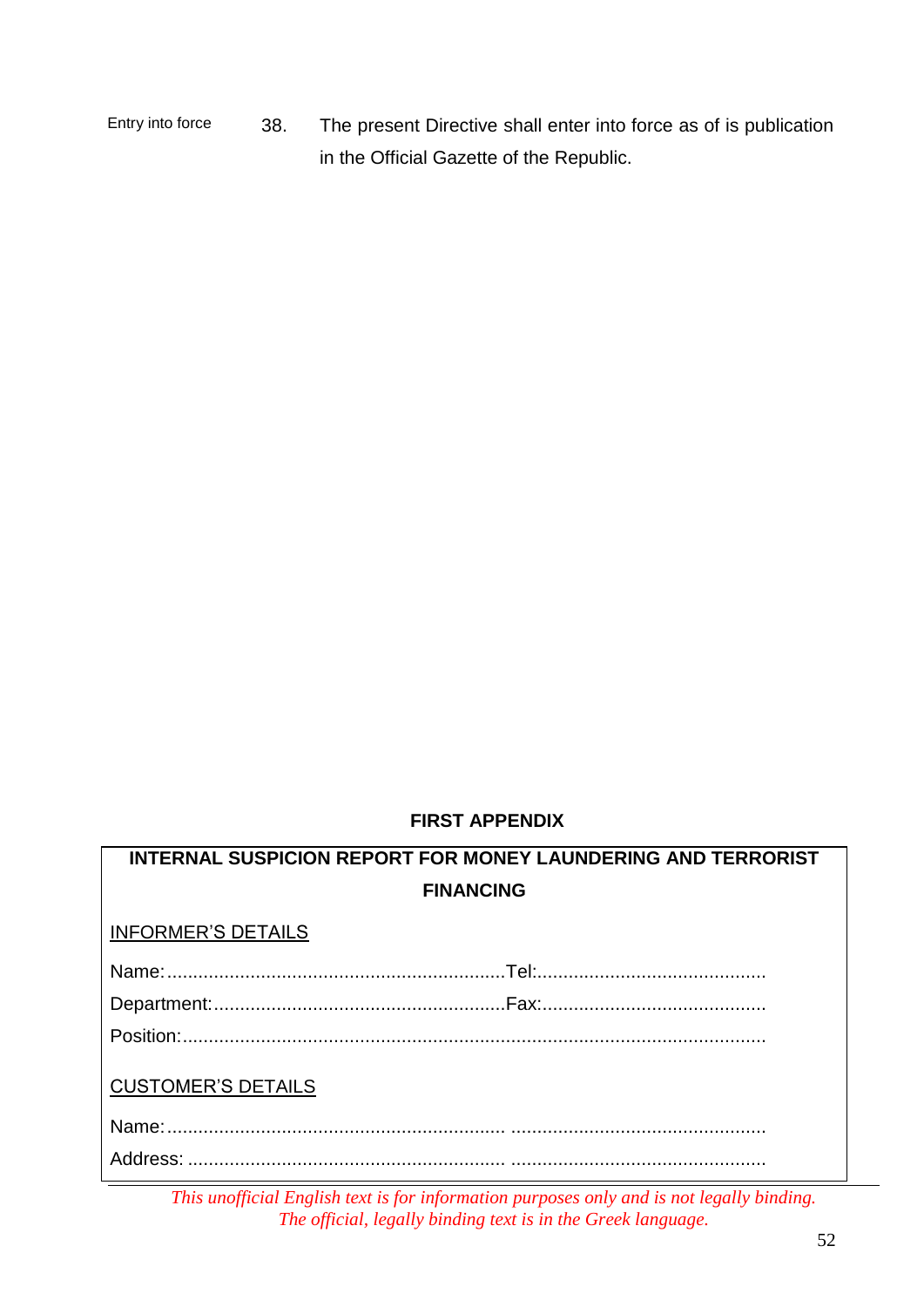| <b>INFORMATION/SUSPICION</b> |      |
|------------------------------|------|
|                              |      |
|                              |      |
|                              |      |
| Informer's Signature         | Date |
|                              |      |
| FOR COMPLIANCE OFFICER'S USE |      |
|                              |      |
|                              |      |

#### **SECOND APPENDIX**

### **INTERNAL EVALUATION REPORT FOR MONEY LAUNDERING AND TERRORIST FINANCING**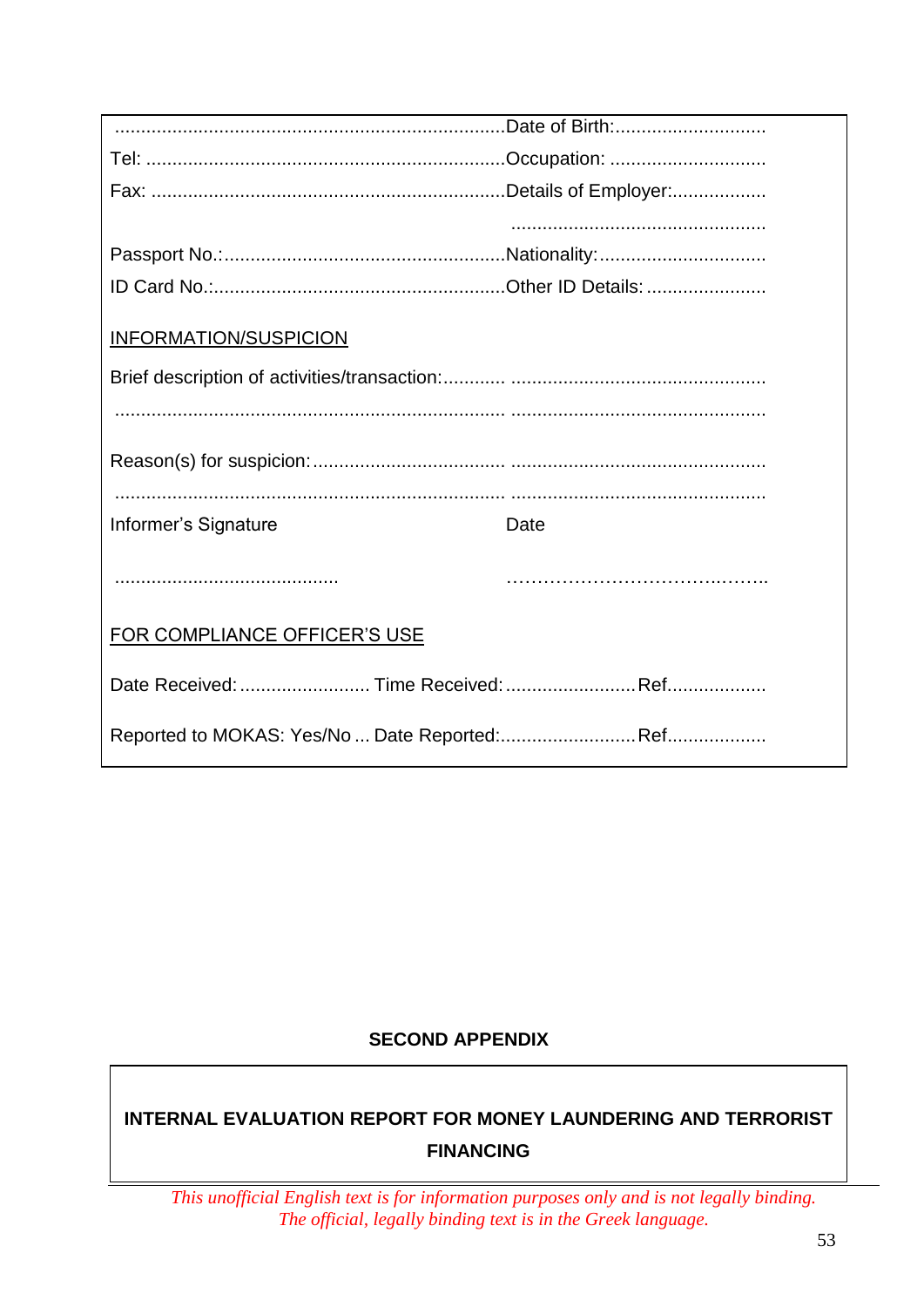| <b>INQUIRIES UNDERTAKEN (Brief Description)</b>      |  |  |
|------------------------------------------------------|--|--|
|                                                      |  |  |
|                                                      |  |  |
|                                                      |  |  |
| <b>ATTACHED DOCUMENTS</b>                            |  |  |
|                                                      |  |  |
|                                                      |  |  |
|                                                      |  |  |
|                                                      |  |  |
| <b>COMPLIANCE OFFICER'S DECISION</b>                 |  |  |
|                                                      |  |  |
|                                                      |  |  |
|                                                      |  |  |
|                                                      |  |  |
|                                                      |  |  |
| <b>COMPLIANCE OFFICER'S SIGNATURE</b><br><b>DATE</b> |  |  |
|                                                      |  |  |
|                                                      |  |  |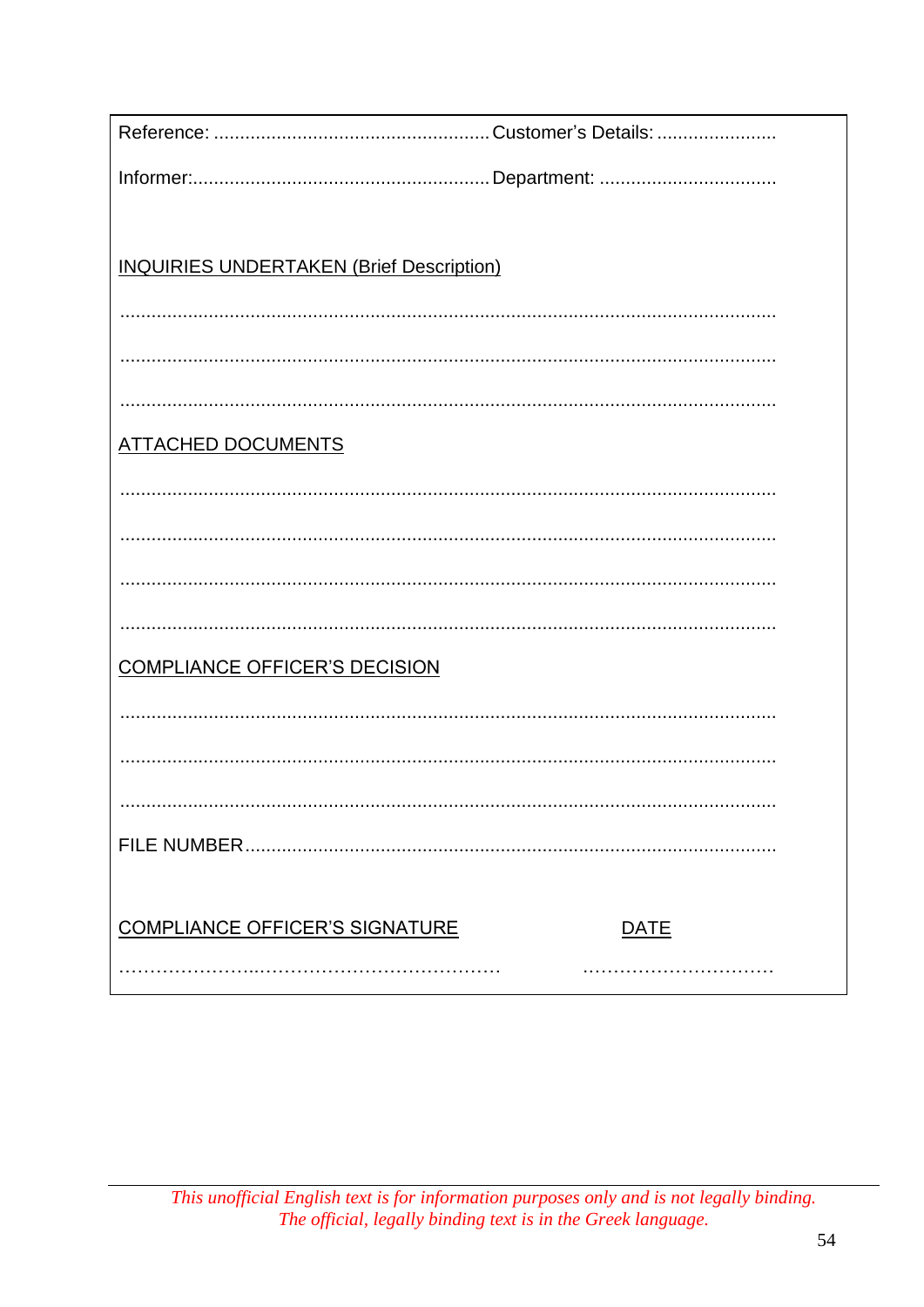### **THIRD APPENDIX**

# **EXAMPLES OF SUSPICIOUS TRANSACTIONS/ACTIVITIES RELATED TO MONEY LAUNDERING AND TERRORIST FINANCING**

#### **Α. MONEY LAUNDERING**

- 1. Transactions with no discernible purpose or are unnecessarily complex.
- 2. Use of foreign accounts of companies or group of companies with complicated ownership structure which is not justified based on the needs and economic profile of the customer.
- 3. The transactions or the size of the transactions requested by the customer do not comply with his usual practice and business activity.
- 4. Large volume of transactions and/or money deposited or credited into, an account when the nature of the customer's business activities would not appear to justify such activity.
- 5. The business relationship involves only one transaction or it has a short duration.
- 6. There is no visible justification for a customer using the services of a particular Obliged Entity. For example the customer is situated far away from the particular Obliged Entity and in a place where he could be provided services by another Obliged Entity.
- 7. There are frequent transactions in the same financial instrument without obvious reason and in conditions that appear unusual (churning).
- 8. There are frequent small purchases of a particular financial instrument by a customer who settles in cash, and then the total number of the financial instrument is sold in one transaction with settlement in cash or with the proceeds being transferred, with the customer's instructions, in an account other than his usual account.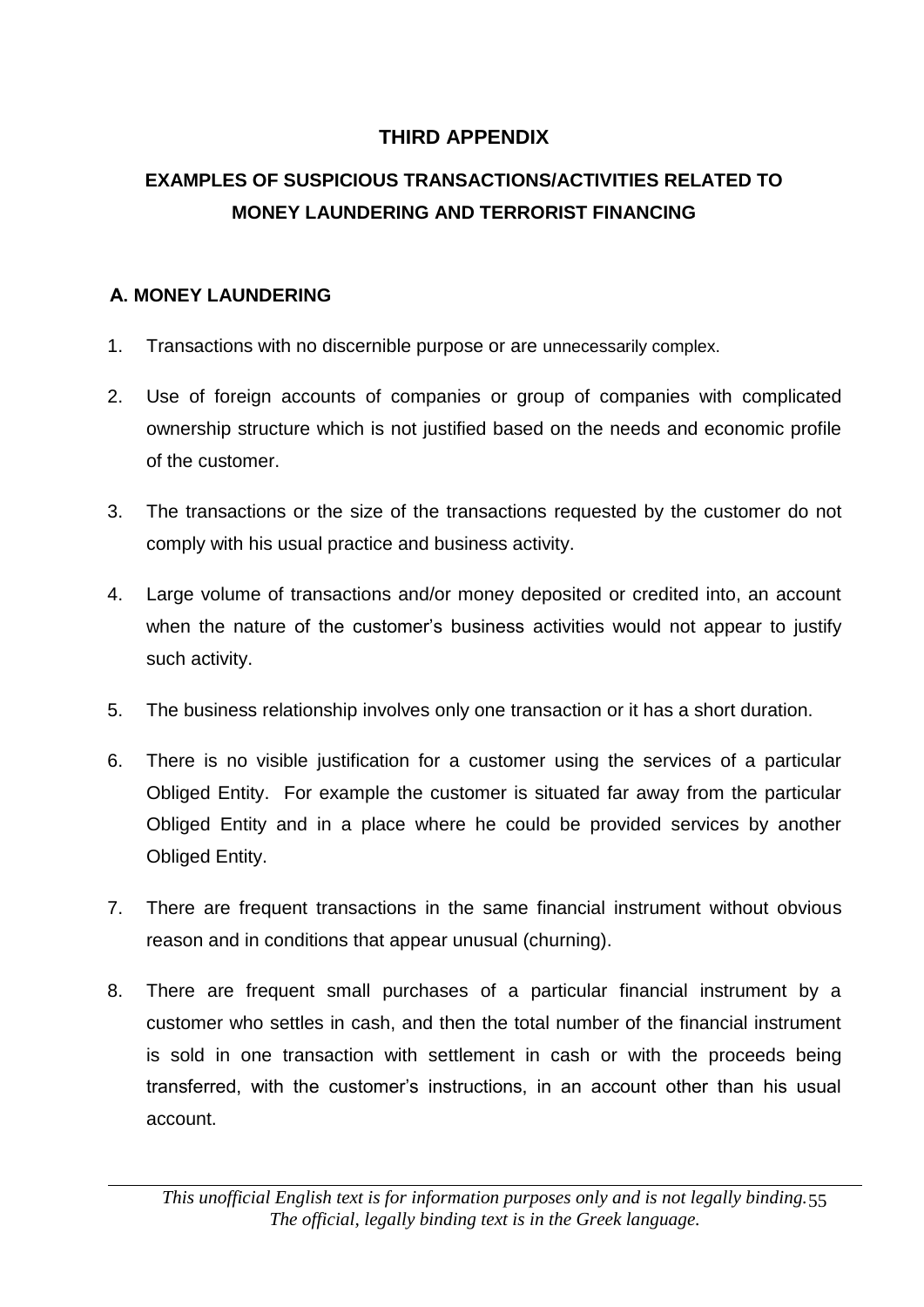- 9. Any transaction the nature, size or frequency appear to be unusual, e.g. cancellation of an order, particularly after the deposit of the consideration.
- 10. Transactions which are not in line with the conditions prevailing in the market, in relation, particularly, with the size of the order and the frequency.
- 11. The settlement of any transaction but mainly large transactions, in cash.
- 12. Settlement of the transaction by a third person which is different than the customer which gave the order.
- 13. Instructions of payment to a third person that does not seem to be related with the instructor.
- 14. Transfer of funds to and from countries or geographical areas which do not apply or they apply inadequately FATF's recommendations on money laundering and terrorist financing.
- 15. A customer is reluctant to provide complete information when establishes a business relationship about the nature and purpose of its business activities, anticipated account activity, prior relationships with Financial Organisations, names of its officers and directors, or information on its business location. The customer usually provides minimum or misleading information that is difficult or expensive for the Obliged Entity to verify.
- 16. A customer provides unusual or suspicious identification documents that cannot be readily verified.
- 17. A customer's home/business telephone is disconnected.
- 18. A customer that makes frequent or large transactions and has no record of past or present employment experience.
- 19. Difficulties or delays on the submission of the financial statements or other identification documents, of a customer/legal person.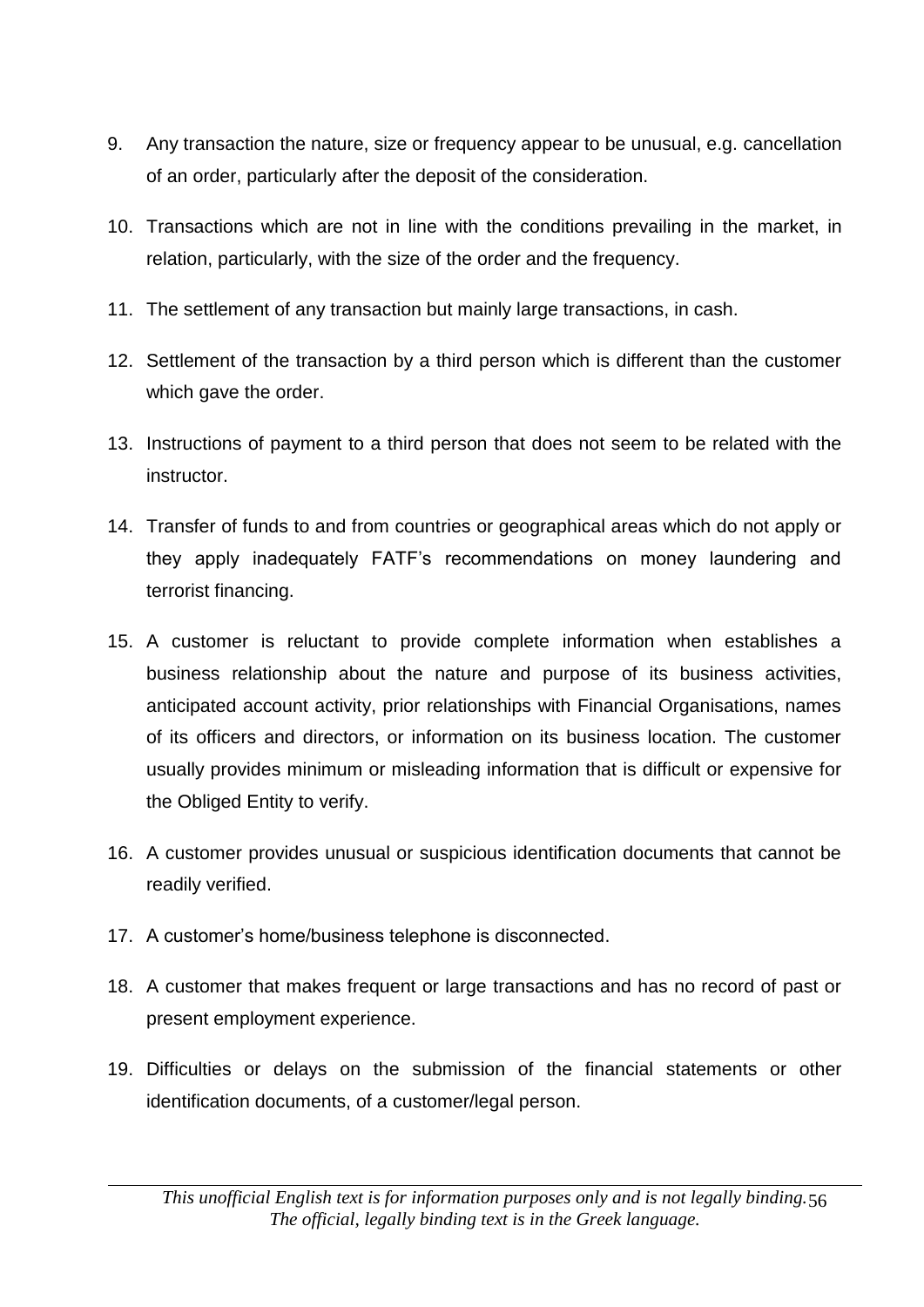- 20. A customer who has been introduced by a foreign Obliged Entity, or by a third person whose countries or geographical areas of origin do not apply or they apply inadequately FATF's recommendations on money laundering and terrorist financing.
- 21. Shared address for individuals involved in cash transactions, particularly when the address is also a business location and/or does not seem to correspond to the stated occupation (e.g. student, unemployed, self-employed, etc).
- 22. The stated occupation of the customer is not commensurate with the level or size of the executed transactions.
- 23. Financial transactions from non-profit or charitable organisations for which there appears to be no logical economic purpose or in which there appears to be no link between the stated activity of the organisation and the other parties in the transaction.
- 24. Unexplained inconsistencies arising during the process of identifying and verifying the customer (e.g. previous or current country of residence, country of issue of the passport, countries visited according to the passport, documents furnished to confirm name, address and date of birth etc).
- 25. Complex trust or nominee network.
- 26. Transactions or company structures established or working with an unneeded commercial way. e.g. companies with bearer shares or bearer financial instruments or use of a postal box.
- 27. Use of general nominee documents in a way that restricts the control exercised by the company's board of directors.
- 28. Changes in the lifestyle of employees of the Obliged Entity, e.g. luxurious way of life or avoiding being out of office due to holidays.
- 29. Changes the performance and the behaviour of the employees of the Obliged Entity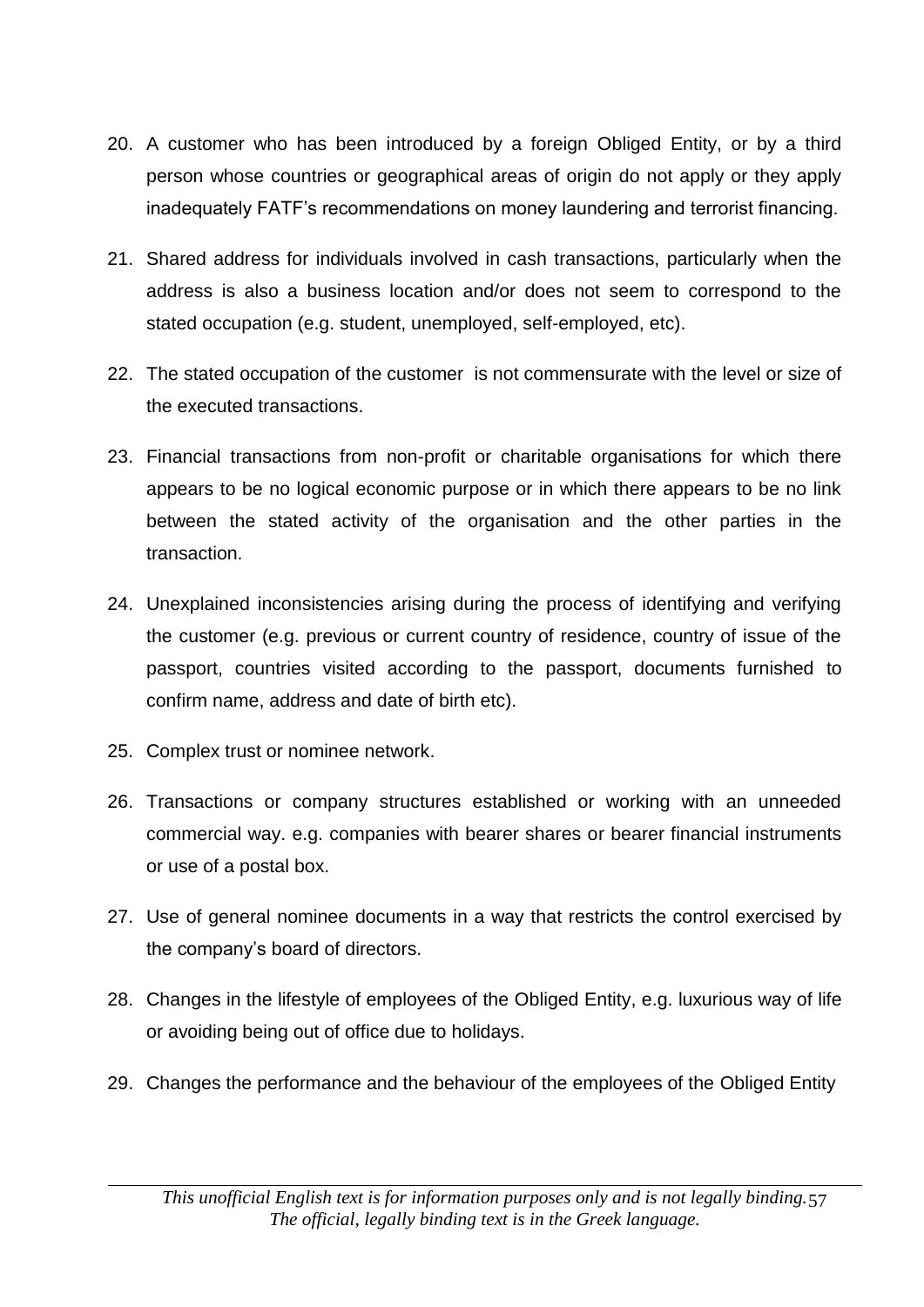#### **B. TERRORIST FINANCING**

#### 1. Sources and methods

The funding of terrorist organisations is made from both legal and illegal revenue generating activities. Criminal activities generating such proceeds include kidnappings (requiring ransom), extortion (demanding "protection" money), smuggling, thefts, robbery and narcotics trafficking. Legal fund raising methods used by terrorist groups include:

- i. collection of membership dues and/or subscriptions,
- ii. sale of books and other publications,
- iii. cultural and social events,
- iv. donations,
- v. community solicitations and fund raising appeals.

Funds obtained from illegal sources are laundered by terrorist groups by the same methods used by criminal groups. These include cash smuggling by couriers or bulk cash shipments, structured deposits to or withdrawals from bank accounts, purchases of financial instruments, wire transfers by using "straw men", false identities, front and shell companies as well as nominees from among their close family members, friends and associates.

#### 2. Non-profit organisations

Non–profit and charitable organisations are also used by terrorist groups as a means of raising funds and/or serving as cover for transferring funds in support of terrorist acts. The potential misuse of non-profit and charitable organisations can be made in the following ways:

i. Establishing a non-profit organisation with a specific charitable purpose but which actually exists only to channel funds to a terrorist organisation.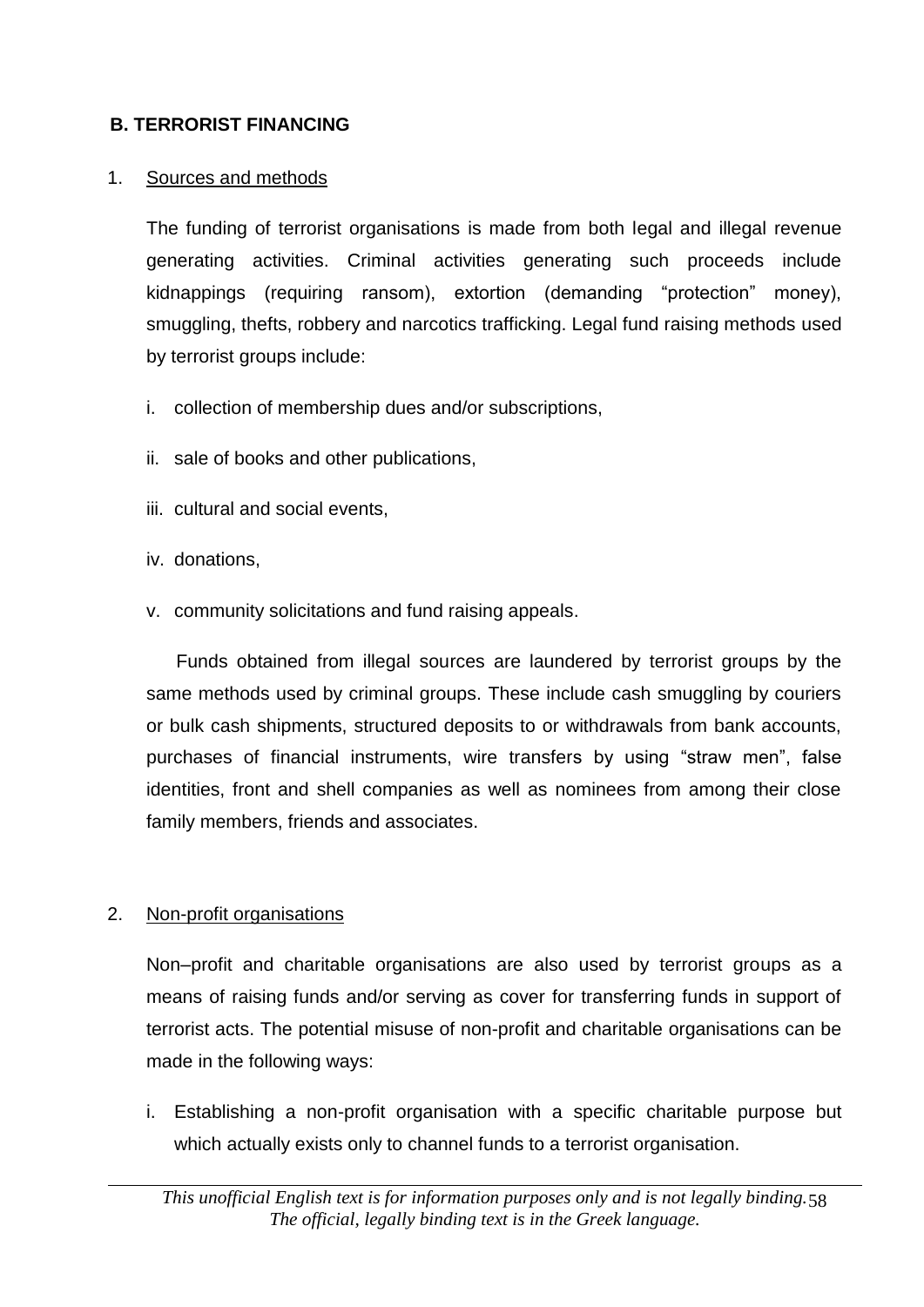- ii. A non-profit organisation with a legitimate humanitarian or charitable purpose is infiltrated by terrorists who divert funds collected for an ostensibly legitimate charitable purpose for the support of a terrorist group.
- iii. The non-profit organisation serves as an intermediary or cover for the movement of funds on an international basis.
- iv. The non-profit organisation provides administrative support to the terrorist movement.

#### 3. Unusual characteristics of non-profit organisations indicating that the they may be used for an unlawful purpose are the following:

- i. Inconsistencies between the apparent sources and amount of funds raised or moved.
- ii. A mismatch between the type and size of financial transactions and the stated purpose and activity of the non-profit organisation.
- iii. A sudden increase in the frequency and amounts of financial transactions for the account of a non-profit organisation.
- iv. Large and unexplained cash transactions by non-profit organisations.
- v. The absence of contributions from donors located within the country of origin of the non-profit organisation.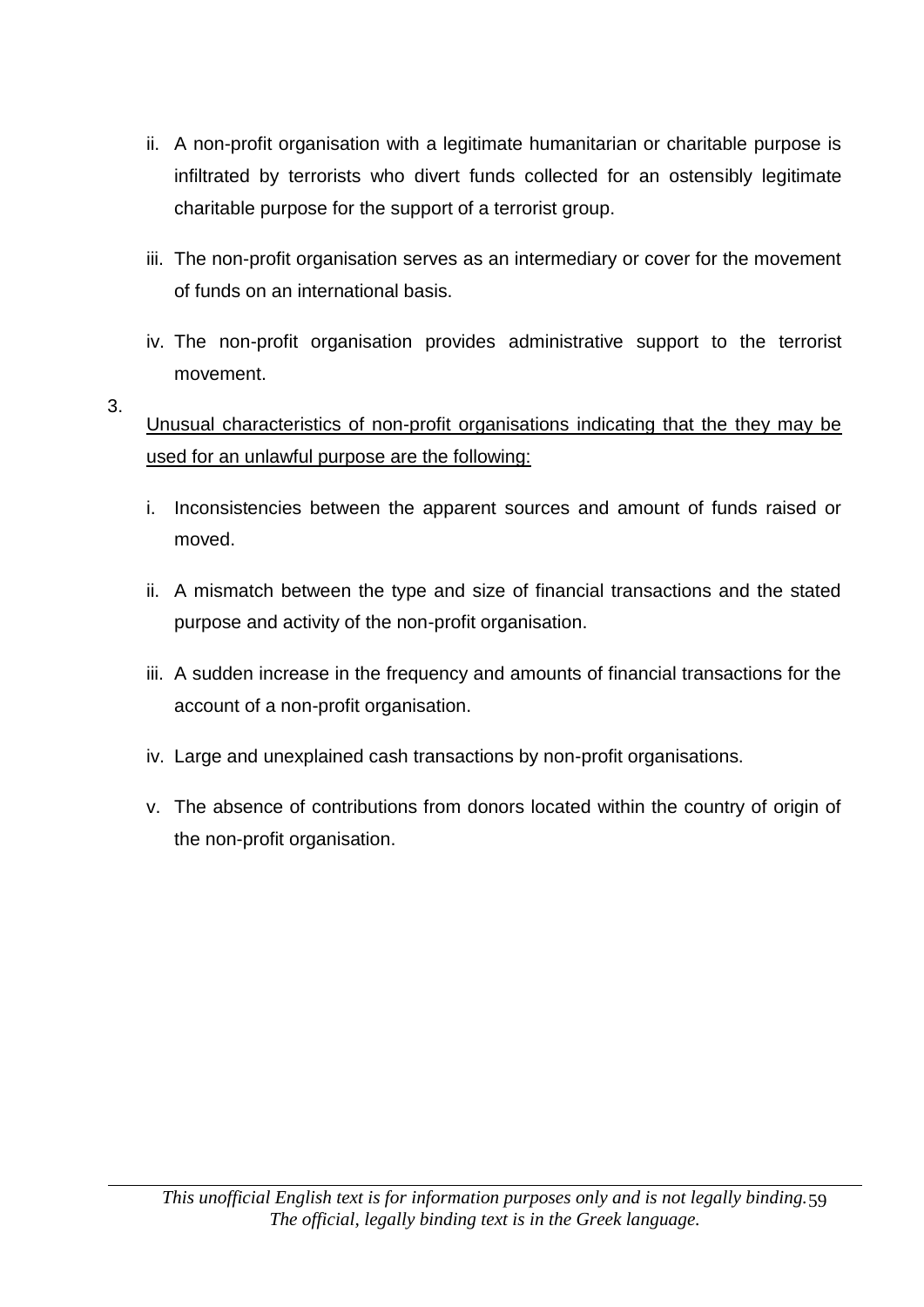#### **FOURTH APPENDIX**

### **NON-EXHAUSTIVE LIST OF FACTORS OF POTENTIALLY HIGHER RISK AND ENHANCED DUE DILIGENCE MEASURES**

Without prejudice of the indicative (a) factors of potentially higher risk of money laundering and terrorist financing and (b) enhanced due diligence measures stated in Appendix III of the Law and the Joint Guidelines, the following indicative factors and measures should be taken into account by the Obliged Entities during the risk based approach and the application of enhanced customer due diligence measures:

#### **1. Trusts accounts**

#### **2. Non face to face customers (paragraph 2(c) of Appendix III of the Law)**

If the Obliged Entity concludes that the non-face-to-face business relationship or transaction as specified in paragraph 2(c) of Appendix III of the Law, presents higher risk of money laundering or terrorist financing, it should apply enhanced customer due diligence measures. The said measures may be the following: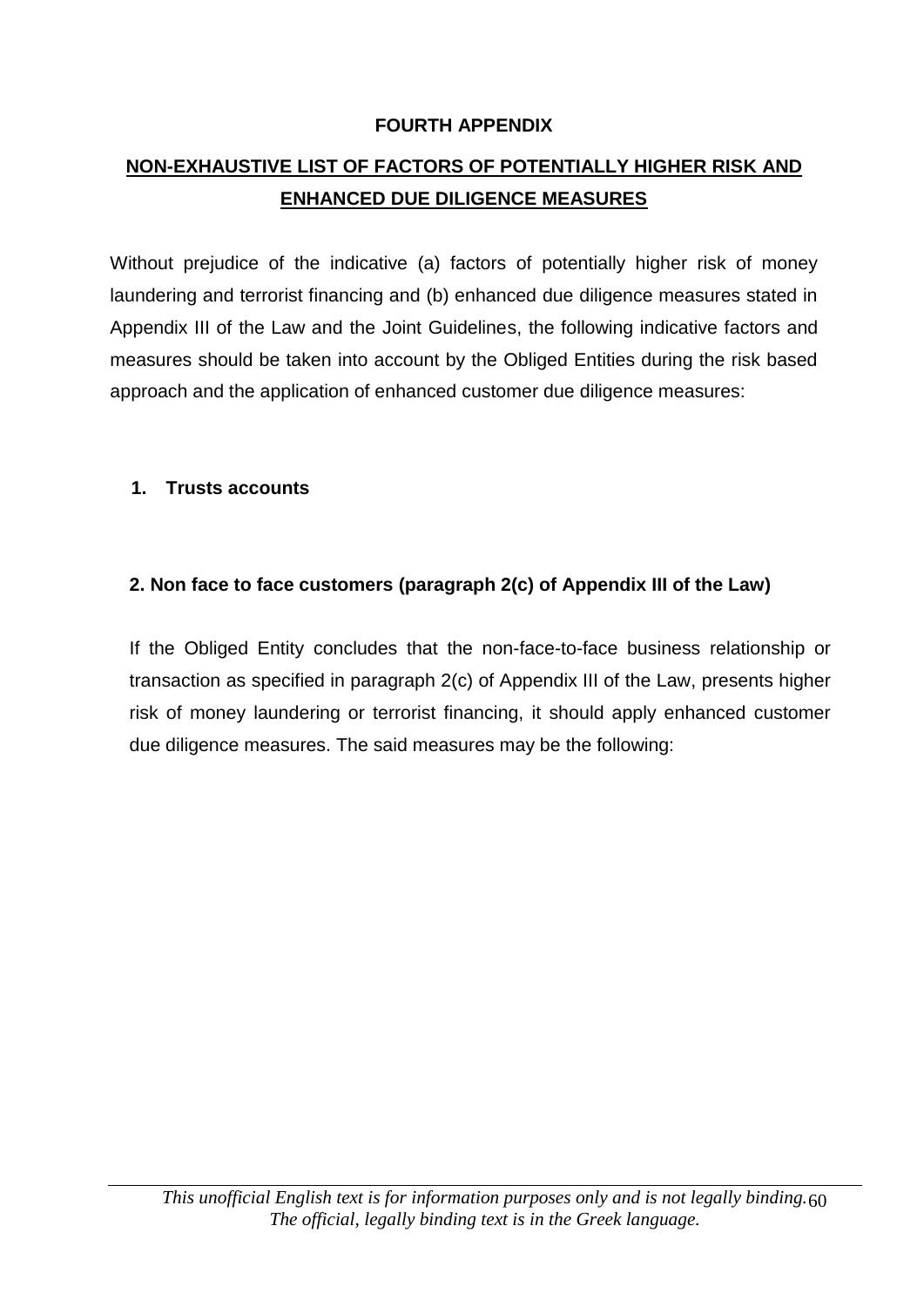- i. The first payment of the operations is carried out through an account opened in the customer's name with a credit institution operating and licensed in a country in the European Economic Area or third country, which is categorised by the Obliged Entity as lower risk after taking into account the Joint Guidelines and the Appendix II of the Law.
- ii. Α direct confirmation of the establishment of a business relationship is obtained through direct personal contact, as well as, the true name, address and passport/identity card number of the customer, from a credit institution or a financial institution with which the customer cooperates, operating in a country in the European Economic Area or third country , which is categorised by the Obliged Entity as lower risk after taking into account the Joint Guidelines and the Appendix II of the Law (or a true copy of the confirmation).
- iii. Telephone contact with the customer at his home or office, on a telephone number which has been verified from independent and reliable sources. During the telephone contact, the Obliged Entity shall confirm additional aspects of the identity information submitted by the customer during the procedure of opening his account.
- iv. Communication via video call with the customer, provided the video recording and screen shot safeguards apply to the communication. It is provided that a customer, whose identity was verified hereunder cannot deposit an amount over €2.000 per annum, irrespective of the number of accounts that he keeps with the Obliged Entity, unless an additional measure of paragraph (b) of the present or of article 64(1)(a)(ii) of the Law is taken in order to verify his identity. During the internet communication, the Obliged Entity shall confirm additional aspects of the identity details submitted by the customer when opening his account.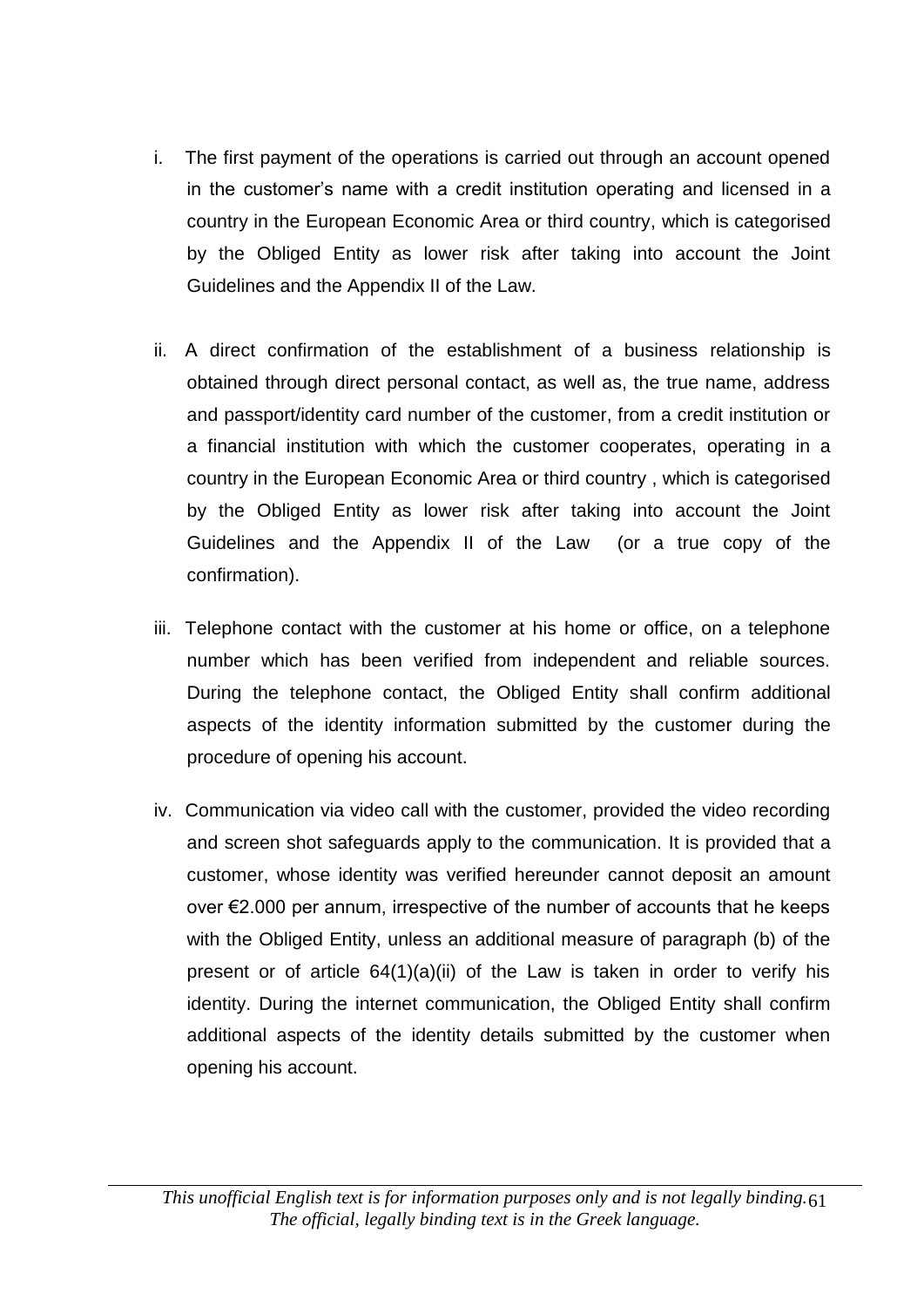It is provided that the Obliged Entity shall apply appropriate measures and procedures to:

- a. confirm and monitor both the amount of the customer's deposit and the risk for money laundering or terrorist financing and take additional measures to verify the customer's identity depending on the degree of the risk
- b. ensure the normal conduct of business is not interrupted where the amount of the deposit exceeds the amount of €2.000 per annum;
- c. warn the customer appropriately and in due time for the above procedure in order to obtain the customer's express consent prior to its commencement.
- v. Communication with the customer through at an address that the Obliged Entity has previously verified from independent and reliable sources, in the form of a registered letter (For example, such communication may take the form of a direct mailing of account opening documentation to him, which the customer shall return to the Obliged Entity or the Obliged Entity may send security codes required by the customer to access the accounts opened through the internet).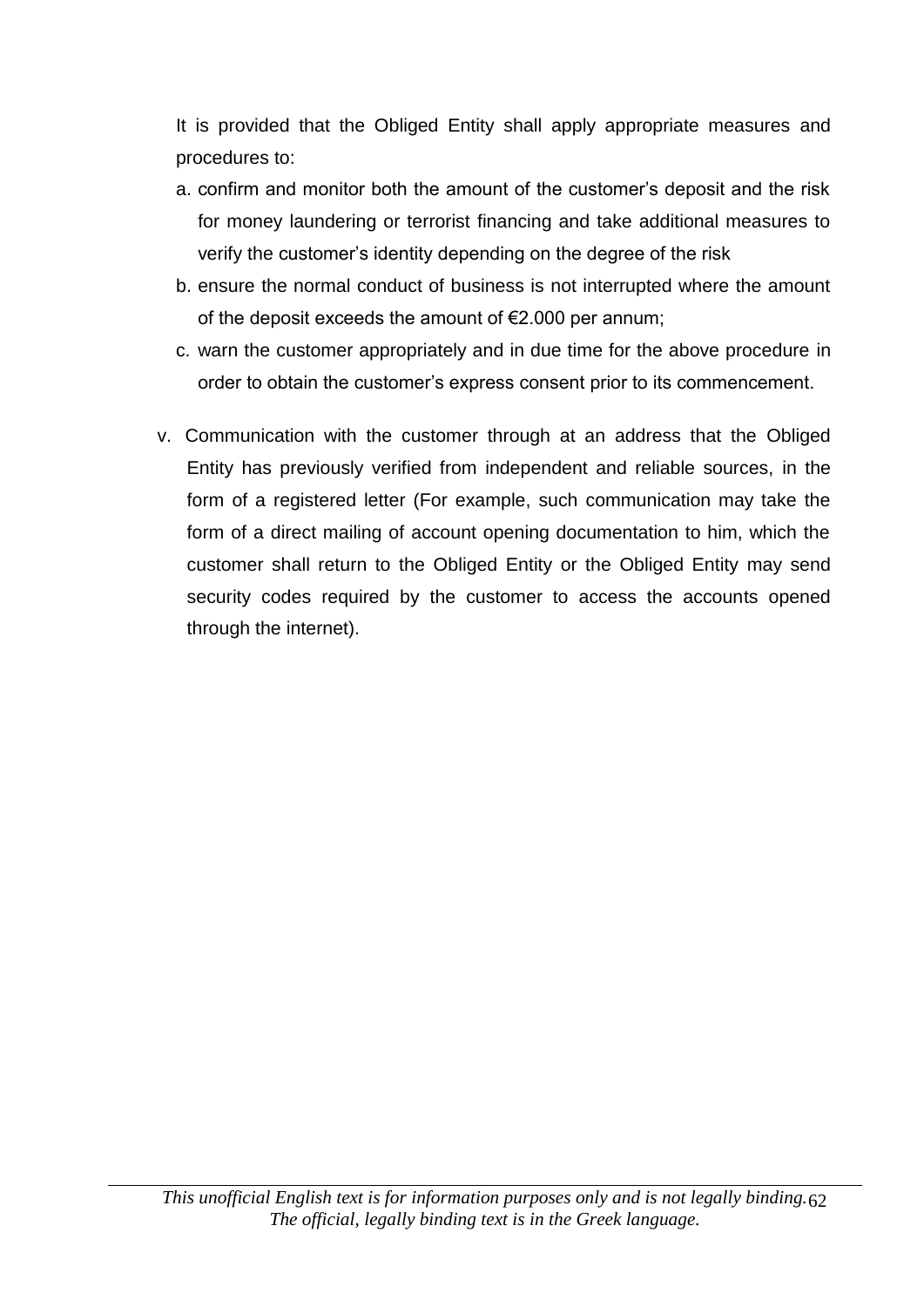### **3. Accounts in the names of companies whose shares are in bearer form**

If the Obliged Entity concludes that the business relationship or transaction with companies whose own shares or those of their parent companies (if any) have been issued in bearer form, presents higher risk of money laundering or terrorist financing, it should apply enhanced customer due diligence measures. The said measures may be the following:

- i. Takes physical custody of the bearer share certificates while the business relationship is maintained or obtains a confirmation from a bank operating in the Republic or a country of the European Economic Area that it has under its own custody the bearer share certificates and, in case of transferring their ownership to another person, shall inform the Obliged Entity accordingly.
- ii. The account is closely monitored throughout its operation. At least once a year, a review of the accounts' transactions and turnover is carried out and a note is prepared summarising the results of the review which must be kept in the customer's file.
- iii. If the opening of the account has been recommended by a third person as defined in paragraph 25, at least once every year, the third person who has introduced the customer provides a written confirmation that the capital base and the shareholding structure of the company or that of its holding company (if any) has not been altered by the issue of new bearer shares or the cancellation of existing ones. If the account has been opened directly by the company, then the written confirmation is provided by the company's directors.
- iv. When there is a change to the beneficial owners, the Obliged Entity examines whether or not to permit the continuance of the account's operation.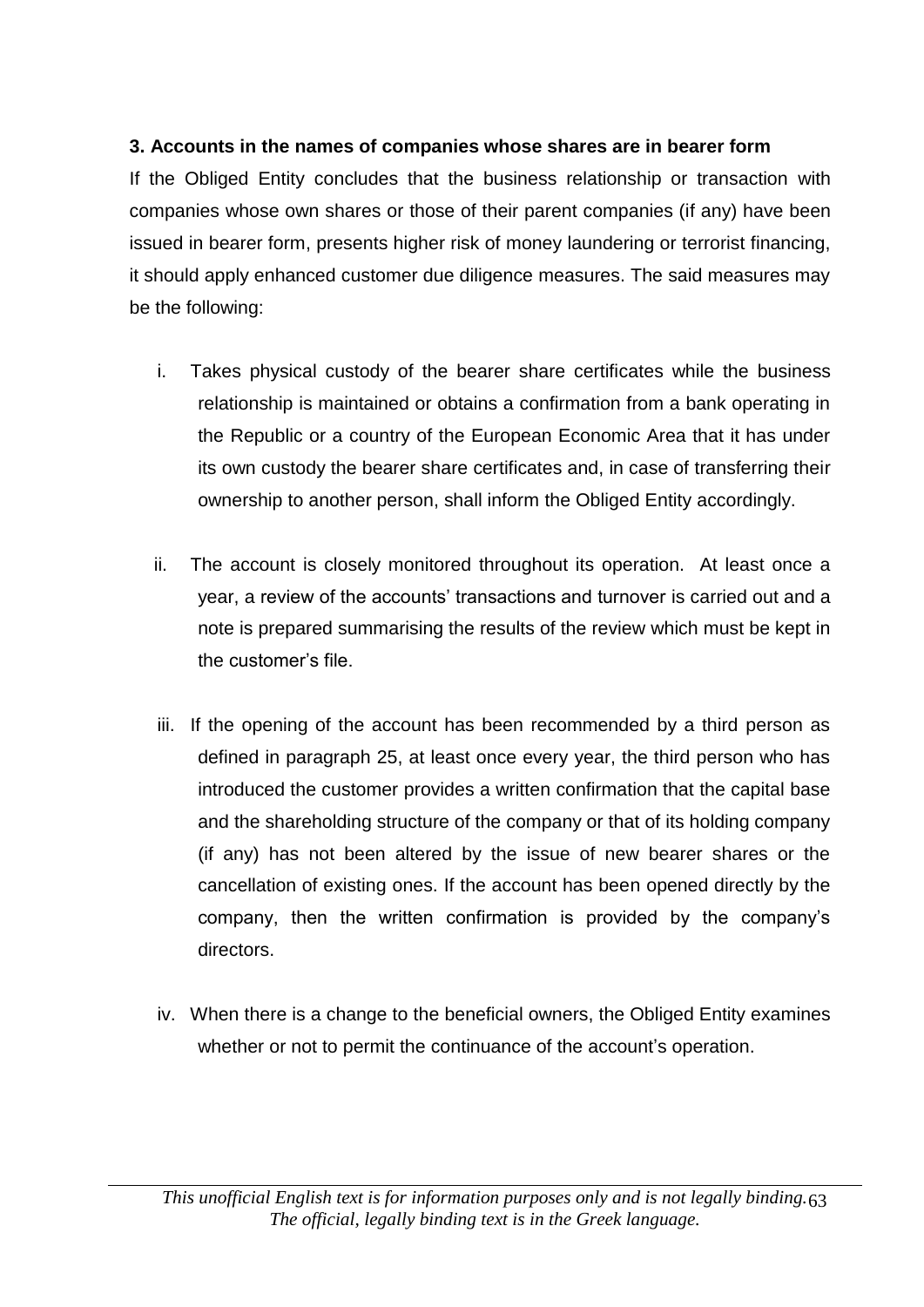### **Fro7 4. Customers from countries which inadequately apply Financial Action Task Force's ('FATF') recommendations**

If the Obliged Entity concludes that the business relationship or transaction with a customer that is resident of a country, which applies FATF recommendations inadequately, presents higher risk of money laundering or terrorist financing, it should apply enhanced customer due diligence measures. The said measures may be the following:

- i. Exercises additional monitoring procedures and pays special attention to business relationships and transactions with the aforementioned persons. .
- ii. Transactions with persons from the said countries, for which there is no apparent economic or visible lawful purpose, are further examined for the establishment of their economic, business or investment background and purpose. If an Obliged Entity cannot be fully satisfied as to the legitimacy of a transaction, then a suspicious transaction report is filed to MOKAS, according to paragraph 9(1)(g).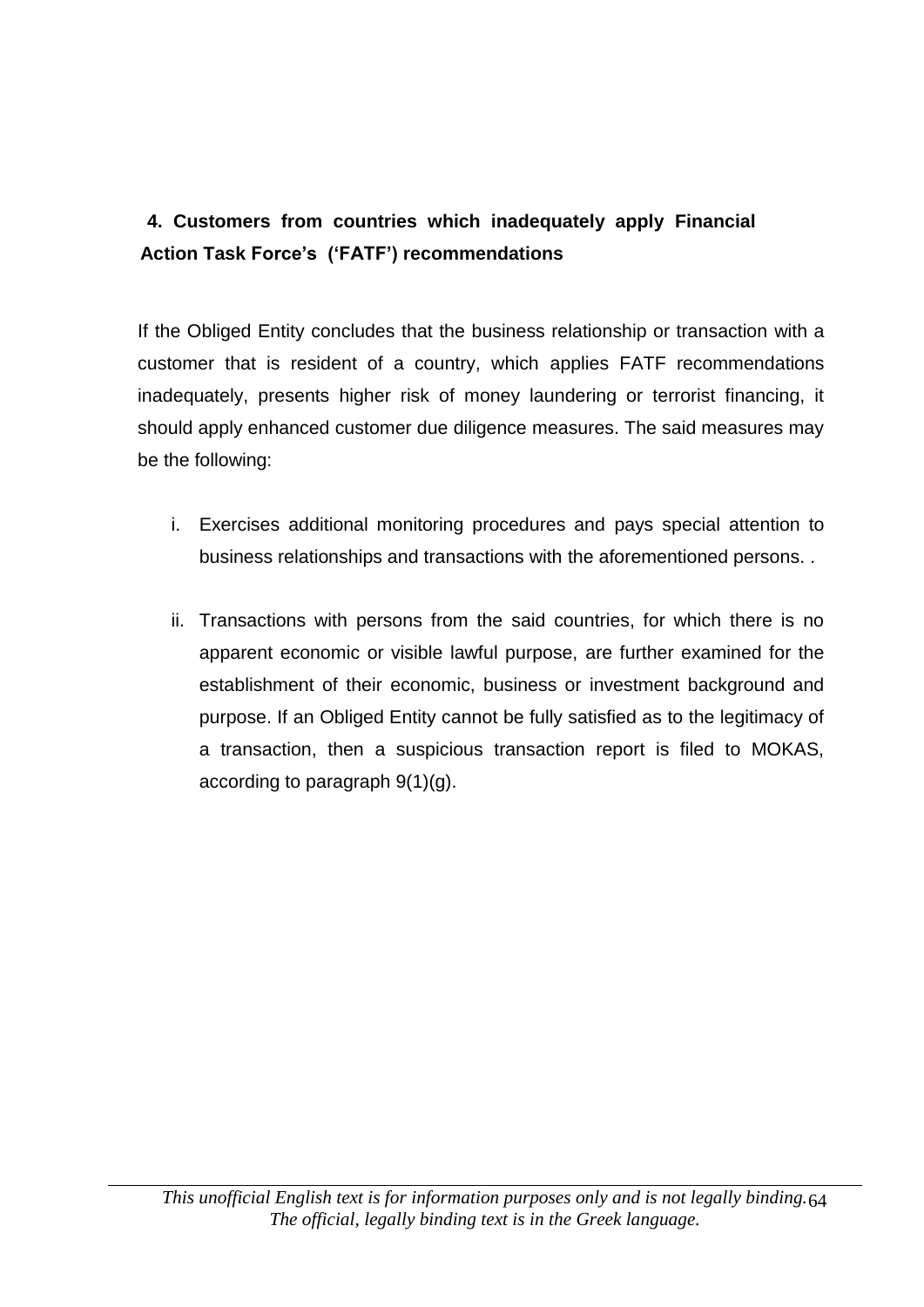# **FIFTH APPENDIX**

### **SPECIFIC CUSTOMER IDENTIFICATION ISSUES**

#### **1. Natural persons residing in the Republic**

(a) The Obliged Entity ascertain the true identity of natural persons who are residents of the Republic Cyprus by obtaining the following information:

- i. true name and/or names used as these are sated on the official identity card or passport,
- ii. full permanent address in the Republic, including postal code,
- iii. telephone (home and mobile) and fax numbers,
- iv. e-mail address , if any,
- v. date and place of birth,
- vi. nationality and
- vii. details of the profession and other occupations of the customer including the name of employer/business organisation.

(b) The acceptable method for the verification of the identification of a customer's identity is the reference to an original document which is issued by an independent and reliable source that carries the customer's photo. After the Obliged Entity is satisfied for the customer's identity from the original identification documents presented, it keeps copies of the pages containing all relevant information which are certified, by the Obliged Entity, as true copies of the original documents.

(c) In addition to the name verification, it is important that the customer's permanent address is also verified by using one of the following ways: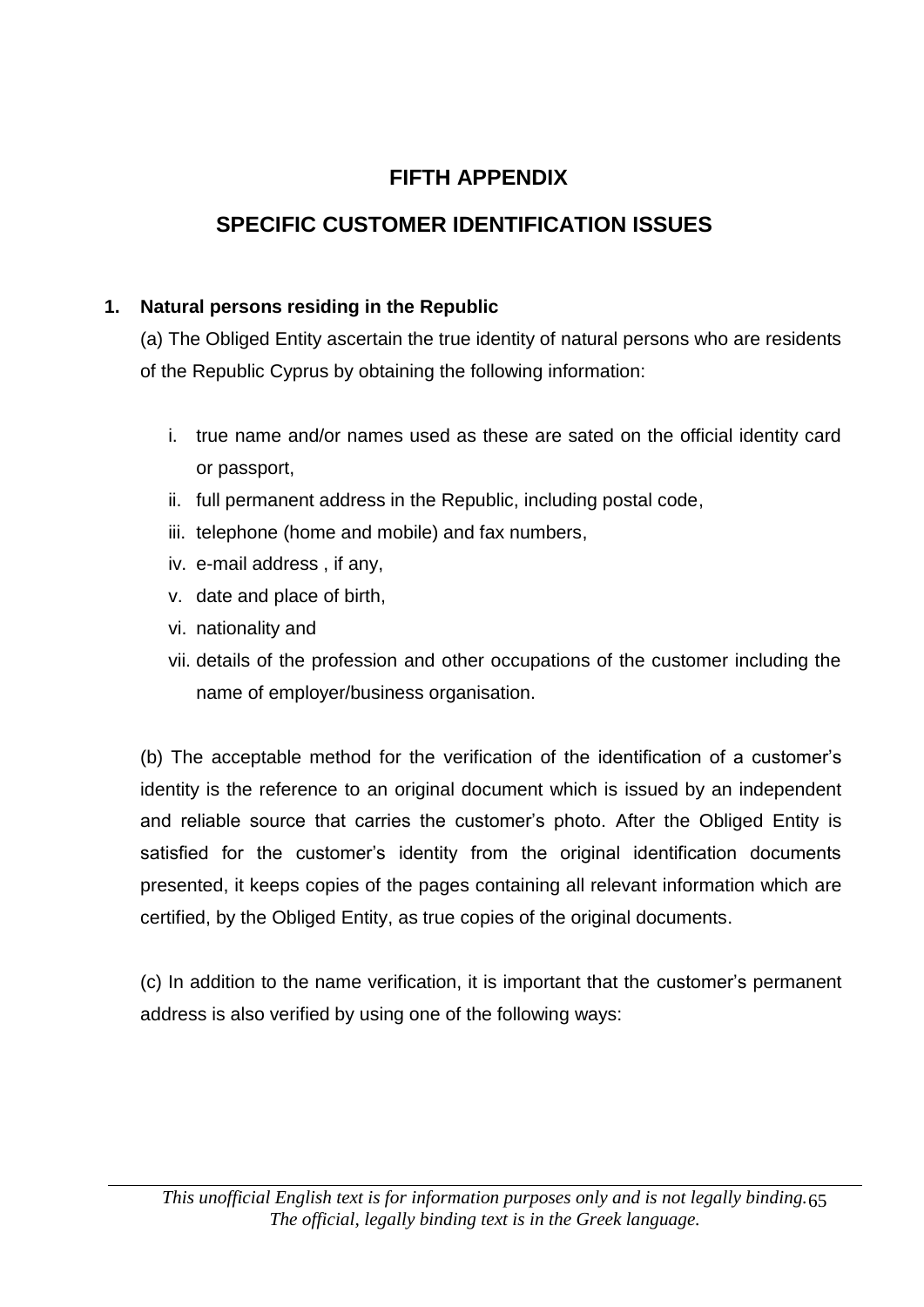- i. visit at the place of residence (in such a case, the Obliged Entity's officer who carries out the visit prepares a memo which is retained in the customer's file), and
- ii. the production of a recent (up to 6 months) utility bill, local authority tax bill or a bank statement or any other document same with the aforesaid (to protect against forged or counterfeit documents, the prospective customers are required to produce original documents).

(d) In addition to the above, the procedure for the verification of a customer's identity is reinforced if the said customer is introduced by a reliable staff member of the Obliged Entity, or by another existing reliable customer who is personally known to a member of the board of directors. Details of such introductions are kept in the customer's file.

#### **2. Natural persons not residing in the Republic**

(a) For customers who are not normally residing in the Republic, in addition to the information collected according to point (1) of the present Appendix, the Obliged Entity , without prejudice to the application on a risk-sensitive basis, requires and receives information on public positions which the prospective customer holds or held in the last twelve months as well as whether he is a close relative or associate of such individual, in order to verify if the customer is a politically exposed person, according to point (5) of the Fourth Appendix.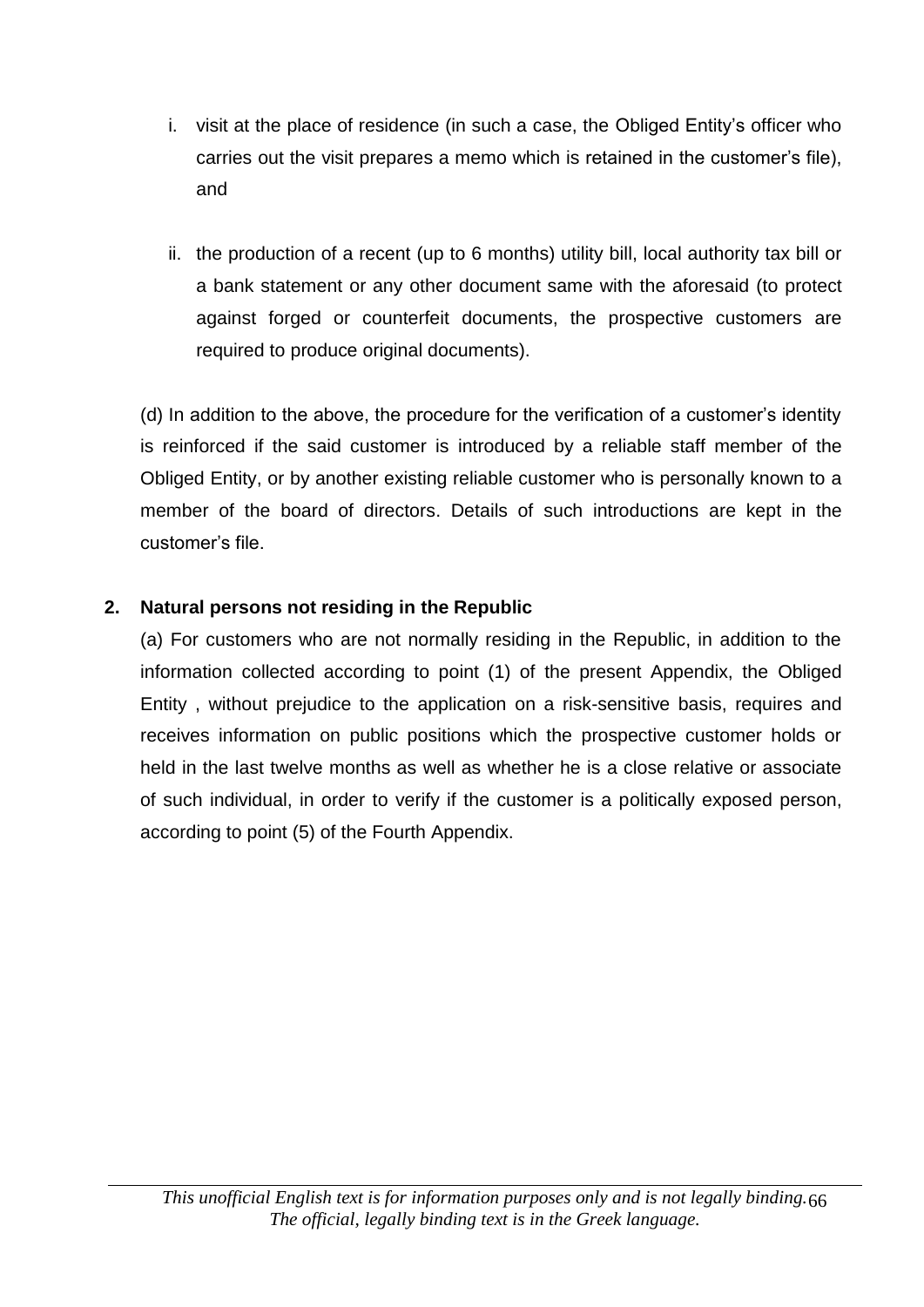(b) For those customers not residing in the Republic, passports are always requested and, if available, official national identity cards issued by competent authorities of their country of origin are obtained and certified true copies of the pages containing the relevant information from the said documents are obtained and kept in the customers' files. In addition, it is advised, if in doubt for the genuineness of any document (passport, national identity card or documentary evidence of address), to seek verification of identity with an Embassy or the Consulate of the issuing country or a reputable credit or financial institution situated in the customer's country of residence.

(c) In addition to the aim of preventing money laundering and terrorist financing, the abovementioned information is also essential for implementing the financial sanctions imposed against various persons by the United Nations and the European Union. In this regard, passport's number, issuing date and country as well as the customer's date of birth always appear on the copies of documents obtained, so that the Obliged Entity would be in a position to verify precisely whether a customer is included in the relevant list of persons subject to financial sanctions which are issued by the United Nations or the European Union based on a United Nations Security Council's Resolution and Regulation or a Common Position of the European Union's Council respectively.

#### **3. Joint accounts**

In the cases of joint accounts of two or more persons, the identity of all individuals that hold or have the right to manage the account, are verified according to the procedures set in points (1) and (2) of the present Appendix.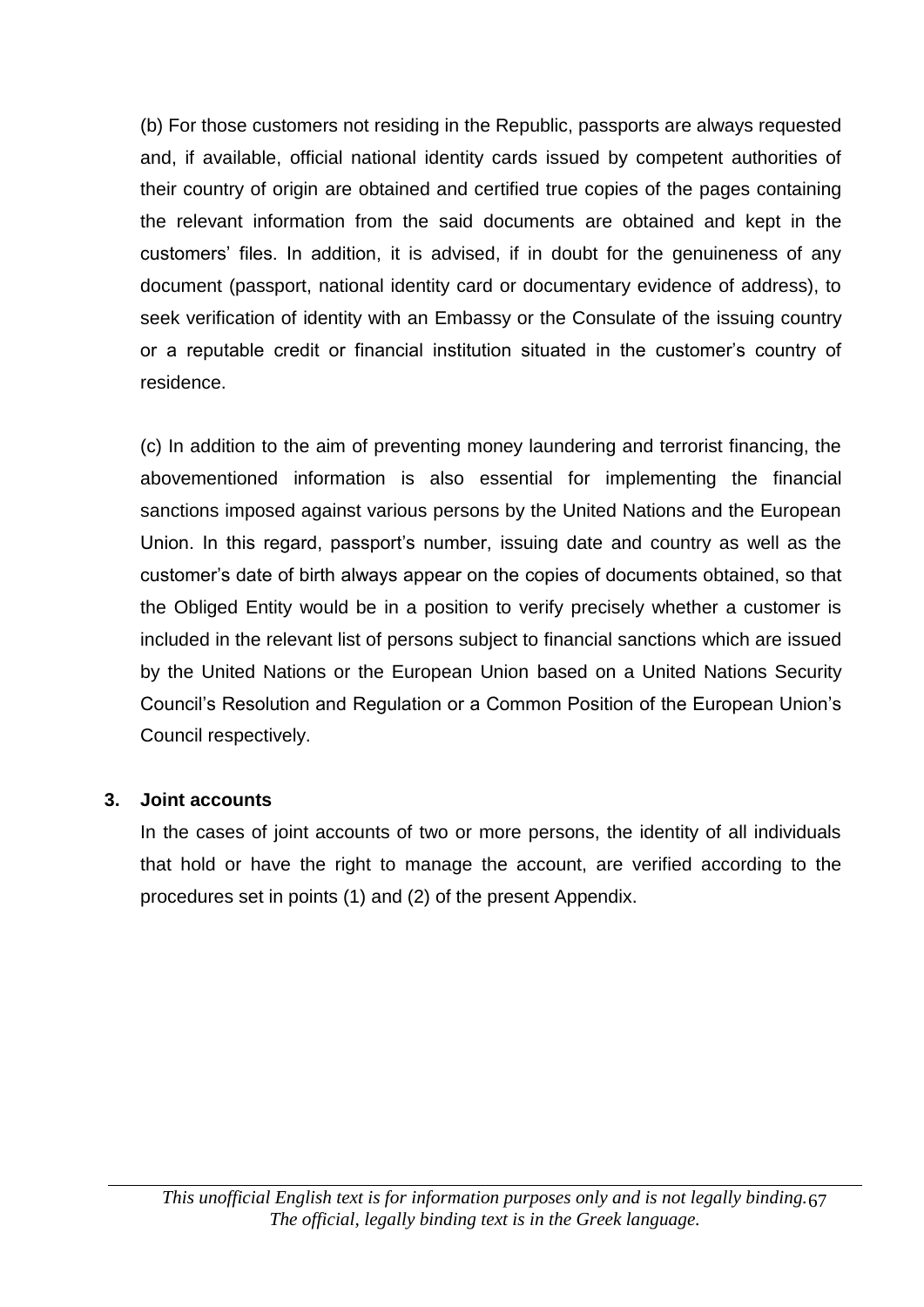#### **4. Accounts of unions, societies, clubs, provident funds and charities**

In the case of accounts in the name of unions, societies, provident funds and charities, a Obliged Entity ascertains their purpose of operation and verifies their legitimacy by requesting the production of the articles and memorandum of association/procedure rules and registration documents with the competent governmental authorities (in case the law requires such registration). Furthermore, the Obliged Entity obtains a list of the members of board of directors/management committee of the abovementioned organisations and verifies the identity of all individuals that have been authorised to manage the account according to the procedures set in points (1) and (2) of the present Appendix.

### **5. Accounts of unincorporated businesses, partnerships and other persons with no legal substance**

(a) In the case of unincorporated businesses, partnerships and other persons with no legal substance, the identity of the directors, partners, beneficial owners and other individuals who are authorised to manage the account is verified according to the procedures set in points (1) and (2) of the present Appendix. In addition, in the case of partnerships, the original or a certified true copy of the partnership's registration certificate is obtained.

(b) The Obliged Entity obtains documentary evidence of the head office address of the business, ascertains the nature and size of its activities and receives all the information required according to paragraph 21 for the creation of the economic profile of the business.

(c) The Obliged Entity requests, in cases where exists, the formal partnership agreement and also obtains mandate from the partnership authorising the opening of the account and confirming authority to a specific person who will be responsible for its operation.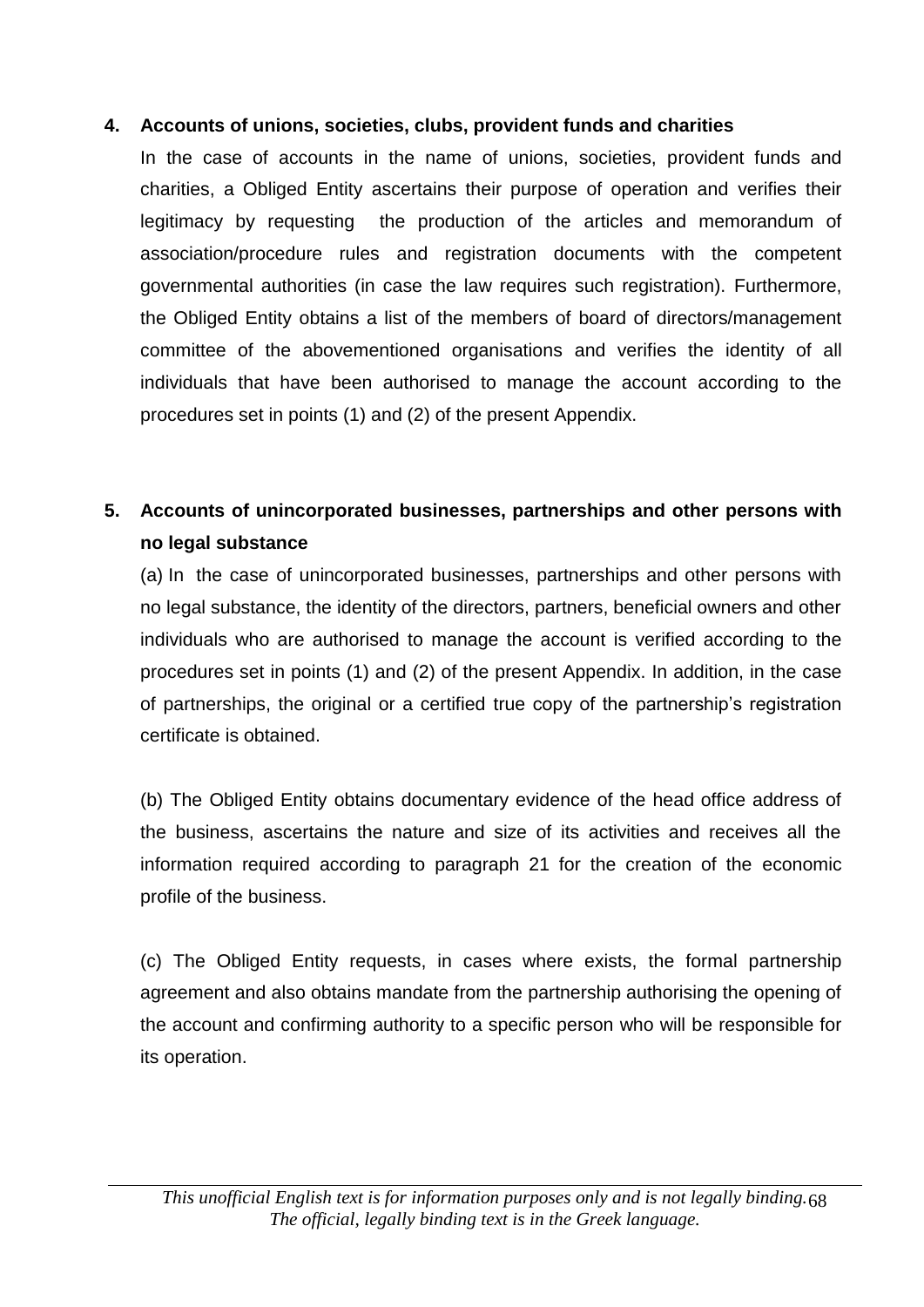#### **6. Accounts of legal persons**

(a) The Obliged Entity takes all necessary measures for the full ascertainment of the legal person's control and ownership structure as well as the verification of the identity of the natural persons who are the beneficial owners and exercise control over the legal person.

(b) The verification of the identification of a legal person that requests the establishment of a business relationship or the execution of an occasional transaction, comprises the ascertainment of the following:

- i. the registered number,
- ii. the registered corporate name and trading name used,
- iii. the full addresses of the registered office and the head offices,
- iv. the telephone numbers, fax numbers and e-mail address,
- v. the members of the board of directors,
- vi. the individuals that are duly authorised to operate the account and to act on behalf of the legal person,
- vii. the beneficial owners of private companies and public companies that are not listed in a regulated market of a European Economic Area country or a third country which is categorised by the Obliged Entity as lower risk after taking into account the Joint Guidelines and the Appendix II of the Law.

viii. the registered shareholders that act as nominees of the beneficial owners,

ix. The economic profile of the legal person, according to the provisions of paragraph 21.

(d) For the verification of the identity of the legal person, the Obliged Entity requests and obtains, inter alias, original or certified true copies of the following documents:

- i. certificate of incorporation and certificate of good standing of the legal person,
- ii. certificate of registered office,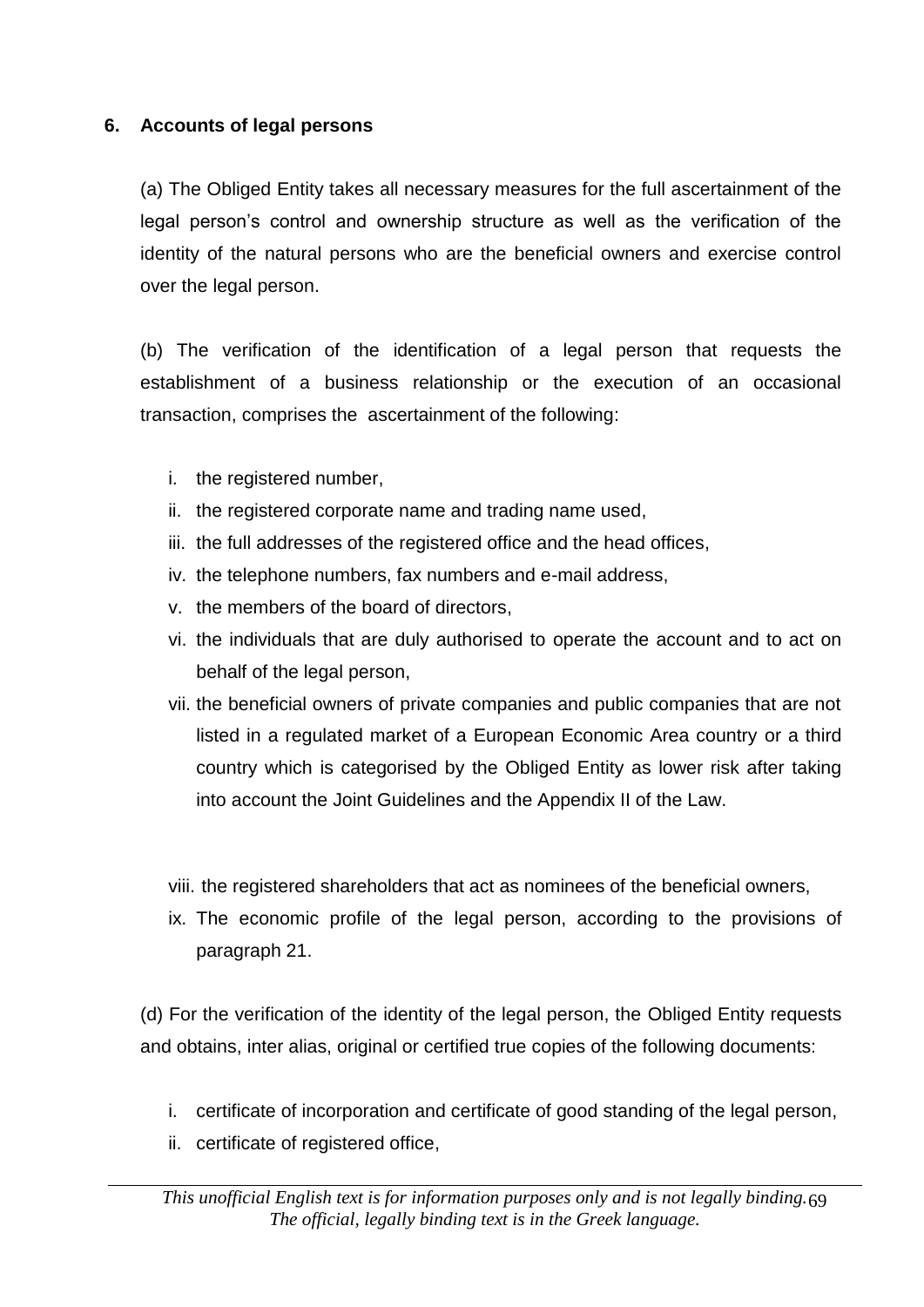- iii. certificate of directors and secretary,
- iv. certificate of registered shareholders in the case of private companies and public companies that are not listed in a regulated market of a European Economic Area country or a third country, which is categorised by the Obliged Entity as lower risk after taking into account the Joint Guidelines and the Appendix II of the Law.
- v. memorandum and articles of association of the legal person,
- vi. a resolution of the board of directors of the legal person for the opening of the account and granting authority to those who will operate it,
- vii. in the cases where the registered shareholders act as nominees of the beneficial owners, a copy of the trust deed/agreement concluded between the nominee shareholder and the beneficial owner, by virtue of which the registration of the shares on the nominee shareholder's name on behalf of the beneficial owner has been agreed,
- viii. documents and data for the verification, according to the provisions of the present Directive, the identity of the persons that are authorised by the legal person to operate the account, as well as the registered shareholders and beneficial owners of the legal person.

(e) Where deemed necessary for a better understanding of the activities, sources and uses of funds/assets of a legal person, the Obliged Entity obtains copies of its latest audited financial statements (if available), and/or copies of its latest management accounts.

(f) For legal persons incorporated outside the Republic, the Obliged Entity requests and obtains documents similar to the above.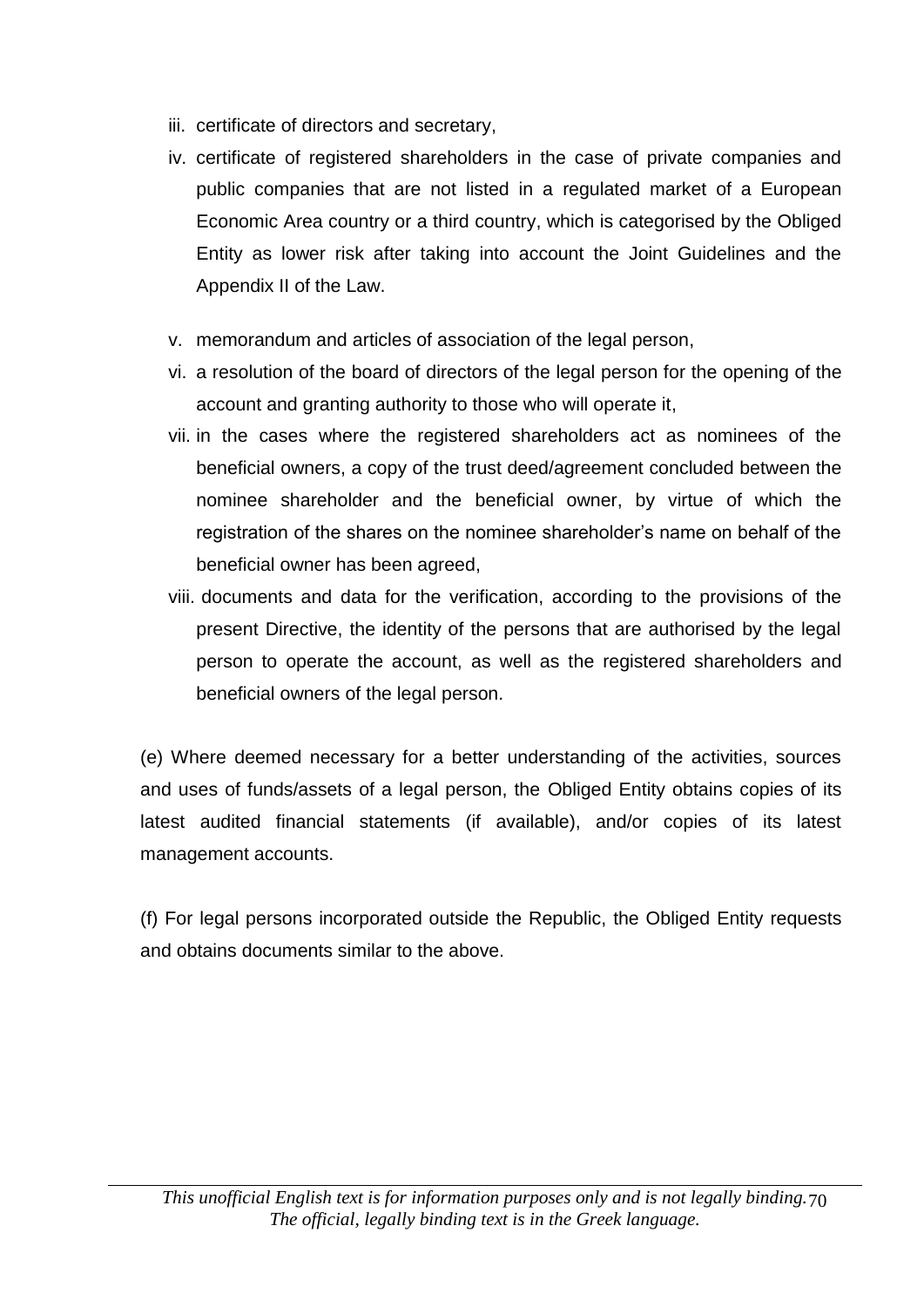(g) As an additional due diligence measure, on a risk-sensitive basis, the Obliged Entity may carry out a search and obtain information from the records of the Registrar of Companies and Official Receiver of the Republic (for domestic companies) or from a corresponding authority in the company's (legal person's) country of incorporation (for foreign companies) and/or request information from other sources in order to establish that the applicant company (legal person) is not, nor is in the process of being dissolved or liquidated or struck off from the registry of the Registrar of Companies and Official Receiver and that it continues to be registered as an operating company in the records of the Registrar of Companies and Official Receiver of the Republic or by an appropriate authority outside the Republic.

It is stressed that, if at any later stage any changes occur in the structure or the ownership status or to any details of the legal person, or any suspicions arise emanating from changes in the nature of the transactions performed by the legal person via its account, then it is imperative that further enquiries should be made for ascertaining the consequences of these changes on the documentation and information held by the Obliged Entity for the legal person and all additional documentation and information for updating the economic profile of the legal person is collected.

(h) In the case of a customer-legal person that requests the establishment of a business relationship or the execution of an occasional transaction and whose direct/immediate and principal shareholder is another legal person, registered in the Republic or abroad, the Obliged Entity, before establishes a business relationship or executes an occasional transaction, verifies the ownership structure and the identity of the natural persons who are the beneficial owners and/or control the other legal person.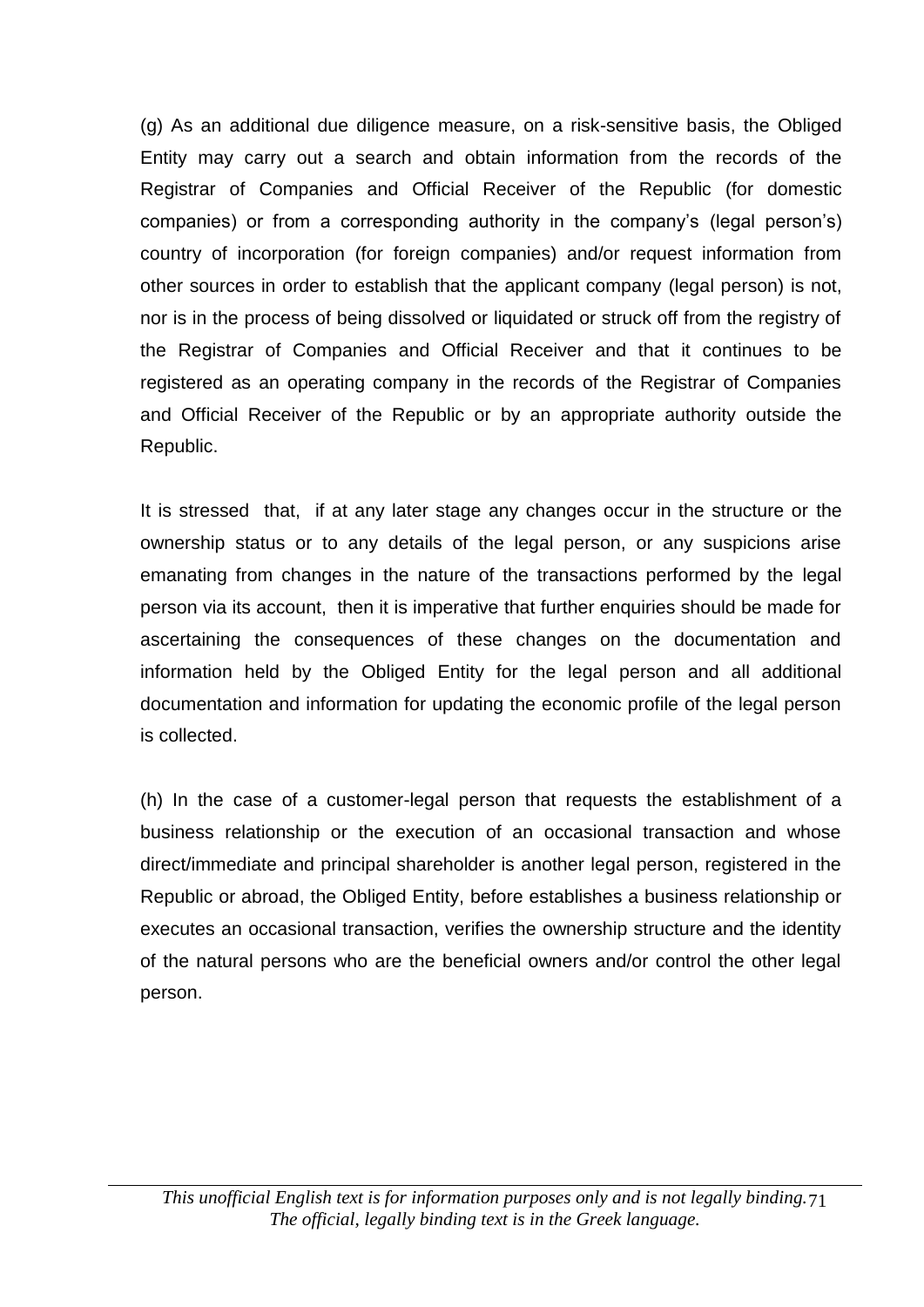(i) Apart from verifying the identity of the beneficial owners, the Law requires that the persons who have the ultimate control over the legal person's business and assets are identified. In the cases that the ultimate control rests with the persons who have the power to manage the funds, accounts or investments of the legal person without requiring authorisation and who would be in a position to override the internal procedures of the legal person, the Obliged Entity, verifies the identity of the natural persons who exercise ultimate control as described above even if those persons have no direct or indirect interest or an interest of less than twenty fine per cent (25%) plus one (1) in the legal person's ordinary share capital or voting rights.

(j) In cases where the beneficial owner of a legal person, requesting the establishment of a business relationship or the execution of an occasional transaction, is a trust set up in the Republic or abroad, the Obliged Entity implements the procedure provided in paragraph 10 of the present Appendix.

## **7. Investment funds, mutual funds and firms providing financial or investment services**

(a) The Obliged Entity may establish and maintain business relationships or execute occasional transactions with persons who carry out the above services and activities which are incorporated and/or operating in countries of the European Economic Area or a third country which, provided that: is categorised by the Obliged Entity as lower risk after taking into account the Joint Guidelines and the Appendix II of the Law

- i. the said persons possess the necessary license or authorisation from a competent supervisory/regulatory authority of the country of their incorporation and operation to provide the said services, and
- ii. are subject to supervision for the prevention of money laundering and terrorist financing purposes.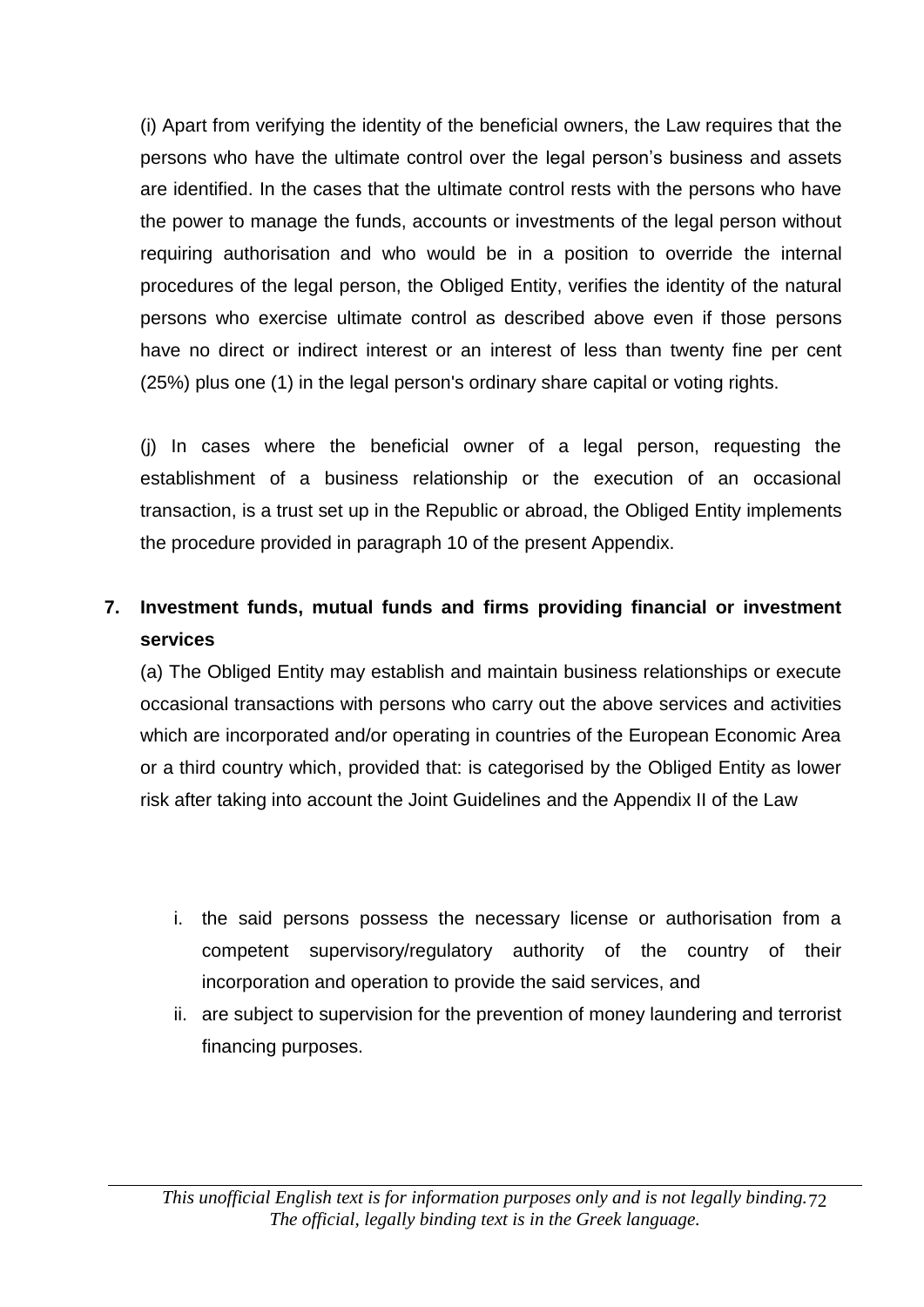(b) In the case of the establishment of a business relationship or the execution of an occasional transaction with persons who carry out the above services and activities and which are incorporated and/or operating in a third country other than those mentioned in point (a) above, the Obliged Entity requests and obtains, in addition to the abovementioned, in previous points, documentation and the information required by the present Directive for the identification and verification of persons, including the beneficial owners, the following:

- i. a copy of the licence or authorisation granted to the said person from a competent supervisory/regulatory authority of its country of incorporation and operation, whose authenticity should be verified either directly with the relevant supervisory/regulatory authority or from other independent and reliable sources, and
- ii. adequate documentation and sufficient information in order to fully understand the control structure and management of the business activities as well as the nature of the services and activities provided by the customer.

(c) In the case of investment funds and mutual funds the Obliged Entity, apart from identifying beneficial owners, obtains information regarding their objectives and control structure, including documentation and information for the verification of the identity of investment managers, investment advisors, administrators and custodians.

## **8. Nominees or agents of third persons**

(a) The Obliged Entity takes reasonable measures to obtain adequate documents, data or information for the purpose of establishing and verifying the identity, according to the procedures set in the previous points of the present Appendix:

- i. the nominee or the agent of the third person, and
- ii. any third person on whose behalf the nominee or the agent is acting.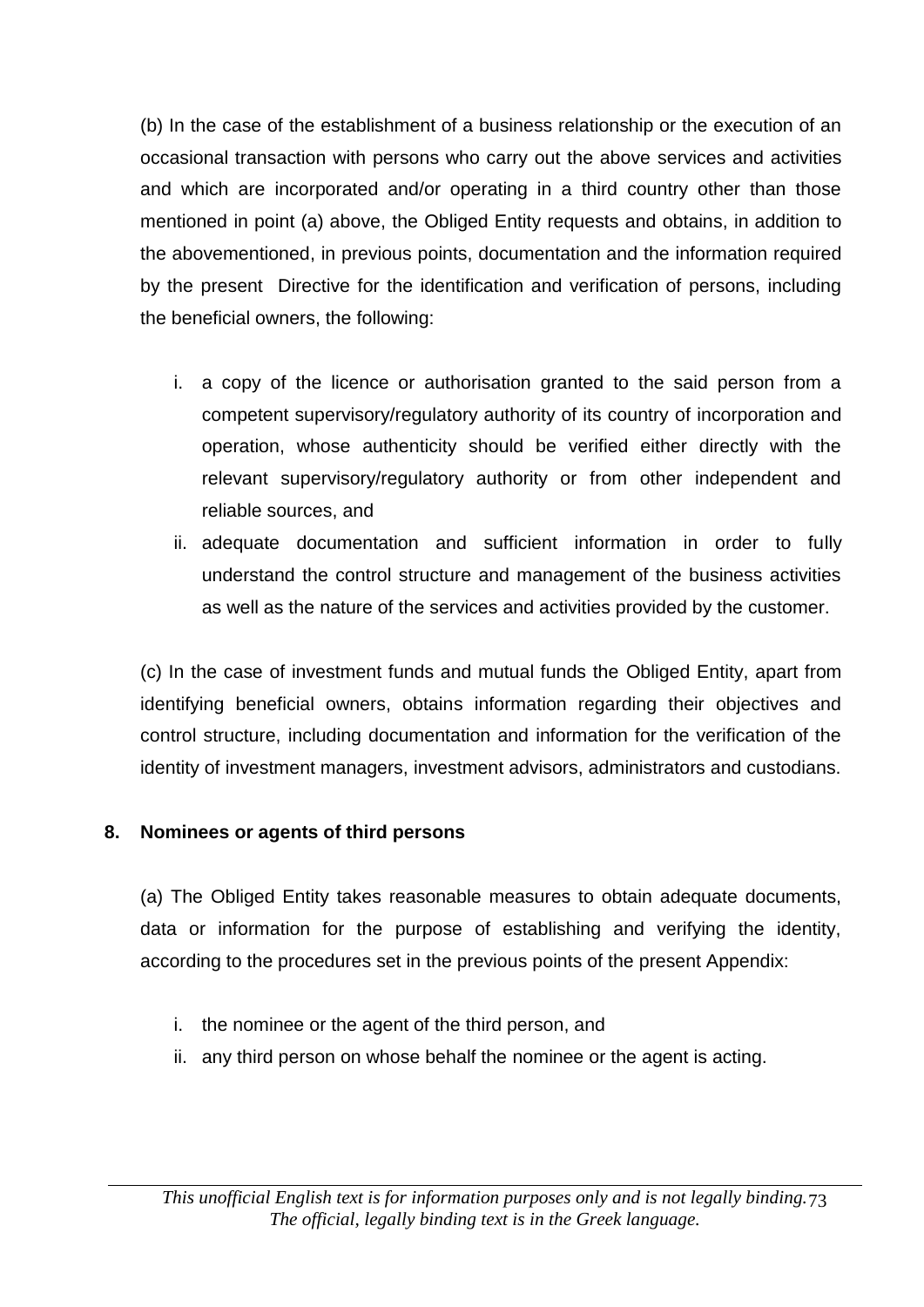(b) In addition, the Obliged Entity obtains a copy of the authorisation agreement that has been concluded between the interested parties.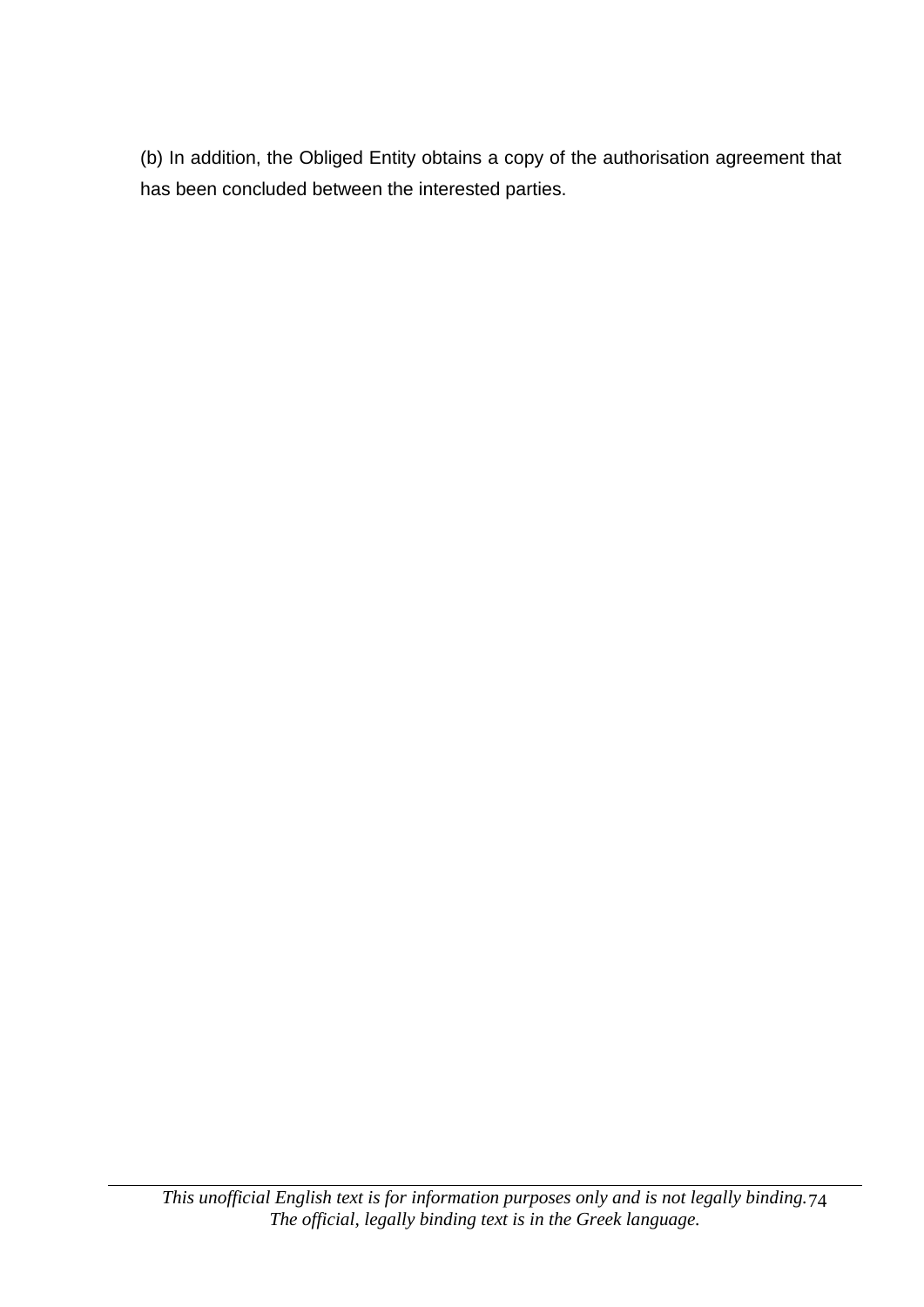## **9. Politically exposed persons' accounts**

- (a) When the Obliged Entity establishes a business relationship or carries out an occasional transaction with politically expose persons, the Obliged Entity should apply enhanced due diligence measures. Without prejudice of the provisions of Article 64(1)(c) of the Law, in this case the Obliged Entity should apply the below additional enhanced due diligence measures:
	- i. Puts in place appropriate risk management procedures to enable it to determine whether a prospective customer is a politically exposed person. Such procedures may include, depending on the degree of risk, the acquisition and installation of a reliable commercial electronic database for politically exposed persons, seeking and obtaining information from the customer himself or from publicly available information. In the case of legal entities and arrangements, the procedures aim at verifying whether the beneficial owners, authorised signatories and persons authorised to act on behalf of the legal entities and arrangements constitute politically exposed persons. In case of identifying one of the above as a politically exposed person, then automatically the account of the legal entity or arrangement should be subject to the relevant procedures specified in the Law and the present Directive.
	- ii. The decision for establishing a business relationship or the execution of an occasional transaction with a politically exposed person is taken by a senior management person of the Obliged Entity and the decision is then forwarded to the compliance officer. When establishing a business relationship with a customer (natural or legal person) and subsequently it is ascertained that the persons involved are or have become politically exposed persons, then an approval is given for continuing the operation of the business relationship by a senior management person of the Obliged Entity which is then forwarded to the compliance officer.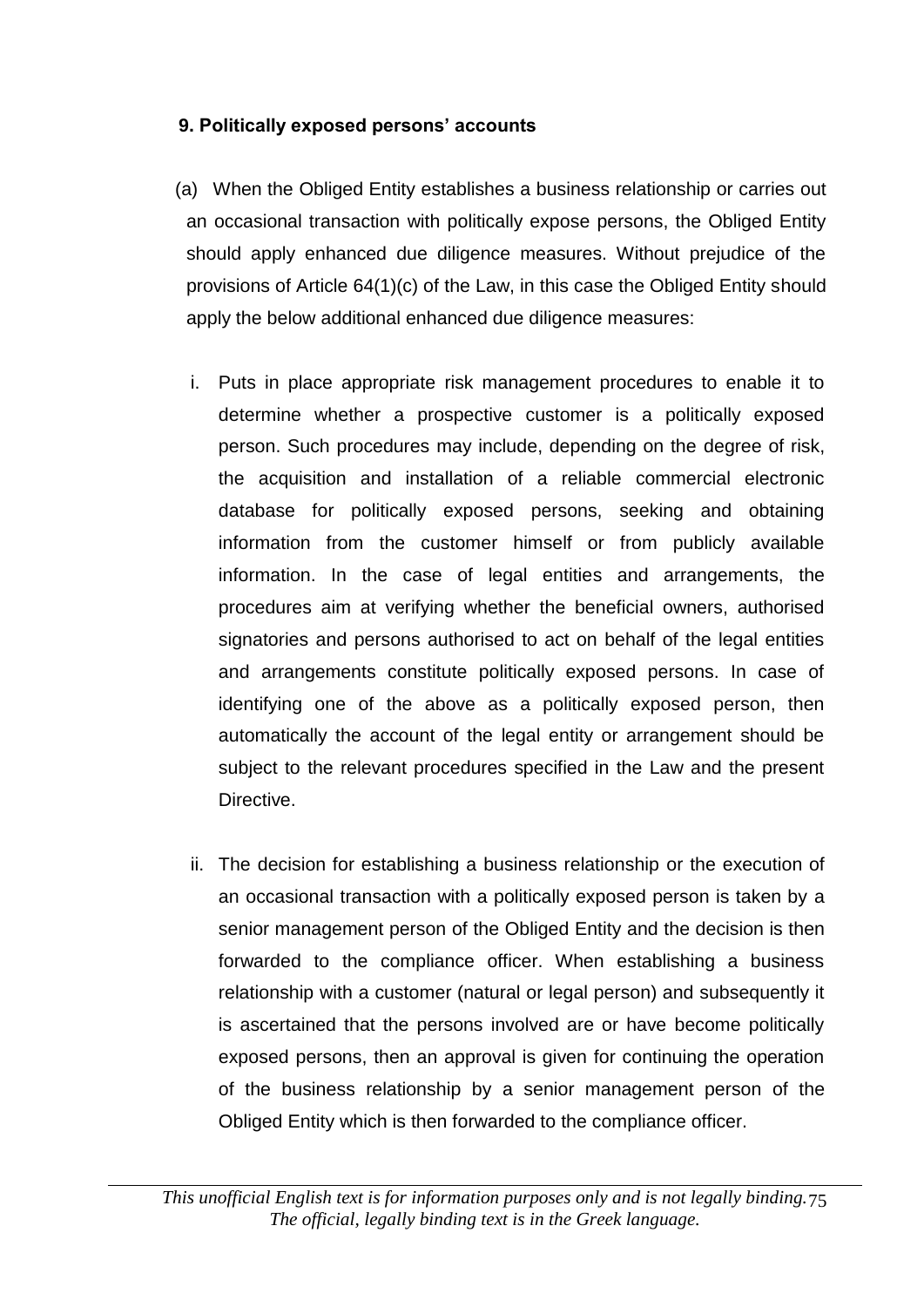- iii. Creates the economic profile of the customer by obtaining the information specified in paragraph 21. The details of the expected business and nature of activities of the customer forms the basis for the future monitoring of the account. The profile should be regularly reviewed and updated with new data and information. The Obliged Entity is particularly cautious and most vigilant where its customers are involved in businesses which appear to be most vulnerable to corruption such as trading in oil, arms, cigarettes and alcoholic drinks.
- iv. The account is subject to annual review in order to determine whether to allow its continuance of operation. A short report is prepared summarising the results of the review by the person who is in charge of monitoring the account. The report is submitted for consideration and approval to the board of directors and filed in the customer's personal file.

## **10. Trust accounts**

When the Obliged Entity establishes a business relationship or carries out an occasional transaction with trusts:

(a) must ascertain the legal substance, the name and the date of establishment of the trust and verify the identity of the trustor, trustee and beneficial owners, according to the customer identification procedures prescribed in the Law and the present Directive.

(b) ascertains the nature of activities and the purpose of establishment of the trust as well as the source and origin of funds requesting the relevant extracts from the trust deed and any other relevant information from the trustees. All relevant data and information should be recorded and kept in the customer's file.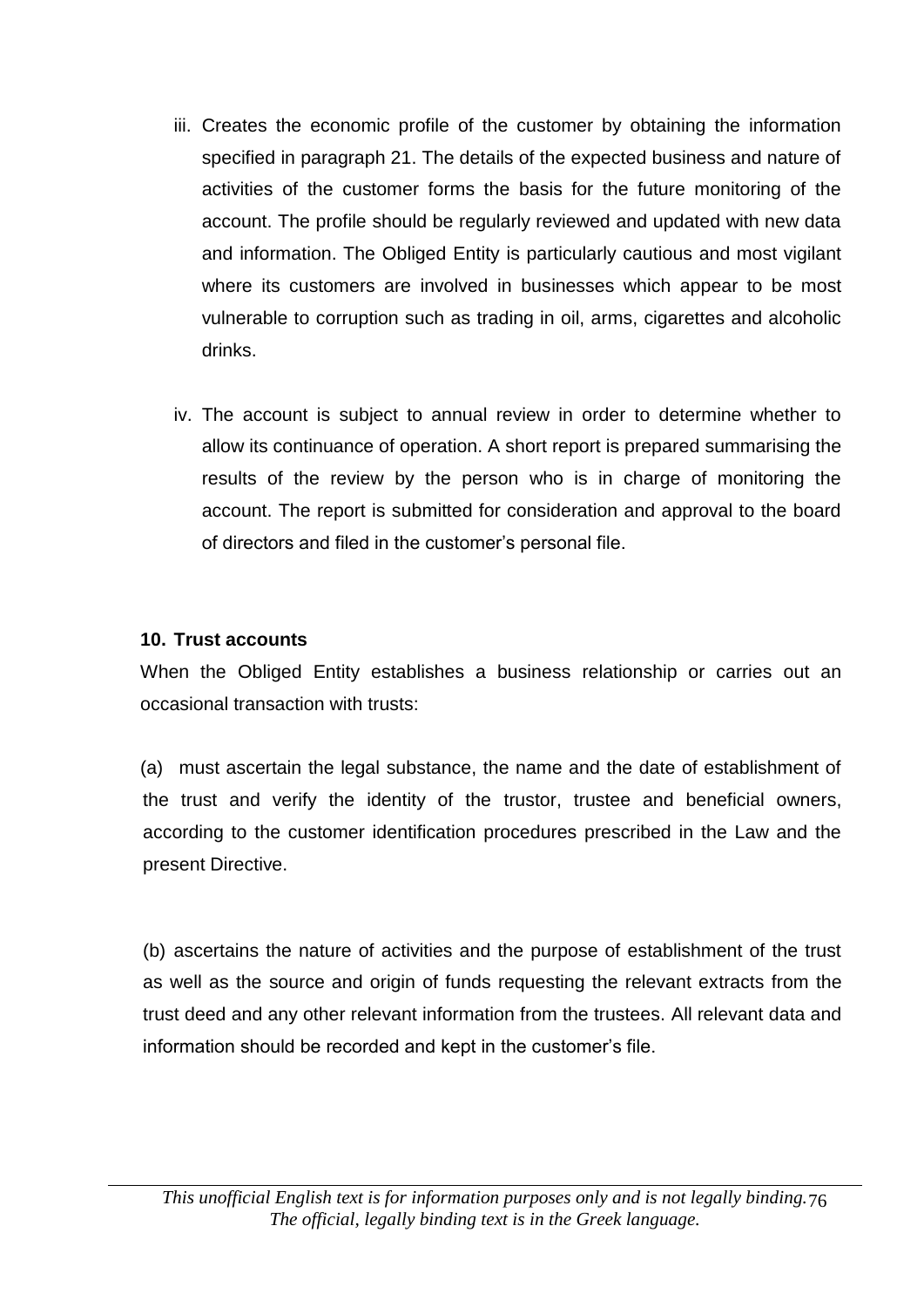## **11. 'Client Accounts' in the name of third persons**

- (a) The Obliged Entity may open "client accounts" (e.g. omnibus accounts) in the name of Obliged Entities ('third persons') from European Economic Area countries or a third country, which is categorised by the Obliged Entity as lower risk after taking into account the Joint Guidelines and the Appendix II of the Law.
- (b) In these cases the Obliged Entity:

(i) applies customer identification procedures and due diligence measures to the third person prescribed in the Law and the present Directive.

(ii) ascertains that the third person is subject to mandatory professional registration in accordance with the relevant laws of the country of operation and

(iii) ascertains that the third person is subject to regulation and supervision by an appropriate competent authority in the country of operation for anti money laundering and terrorist financing purposes.